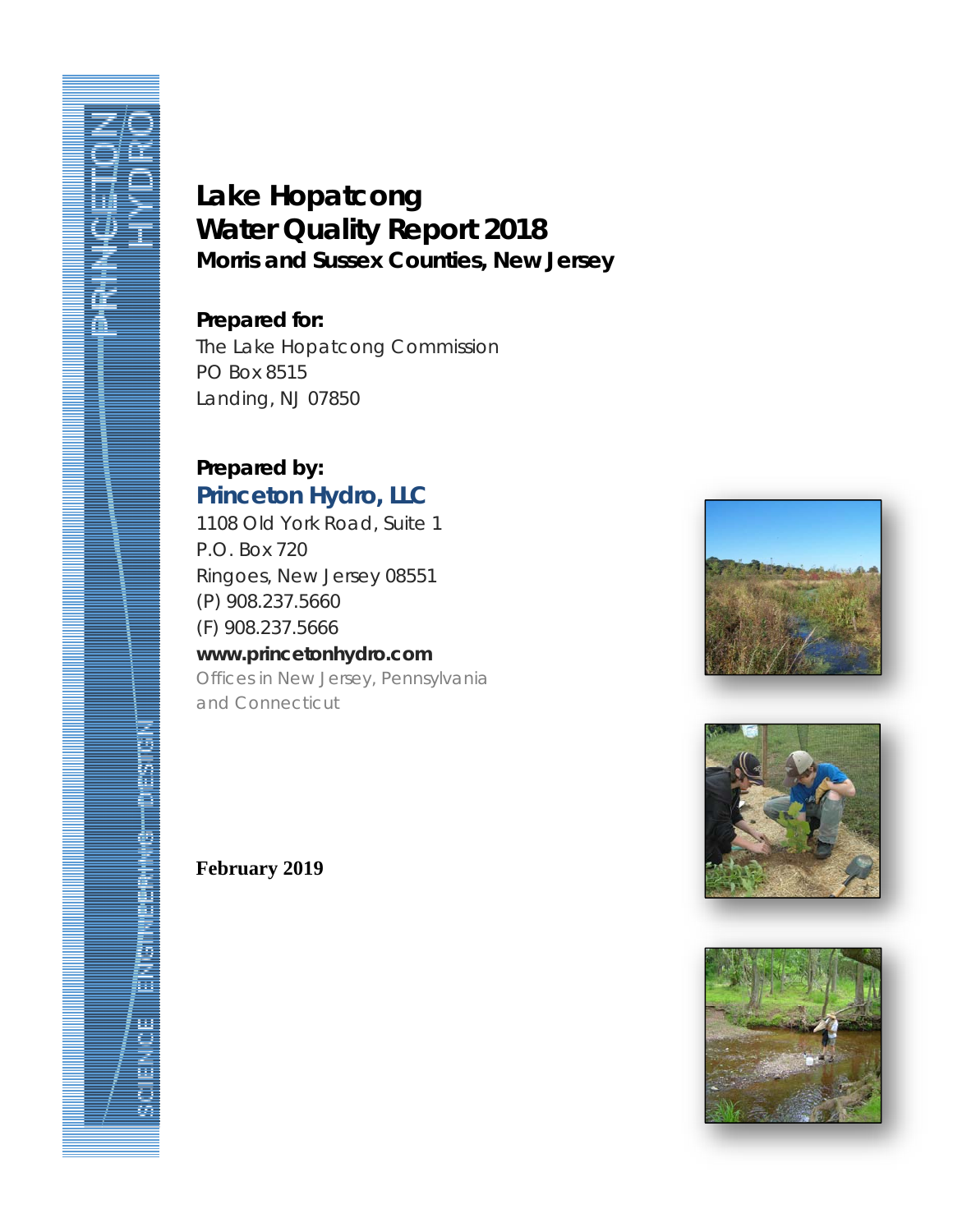# **Table of Contents**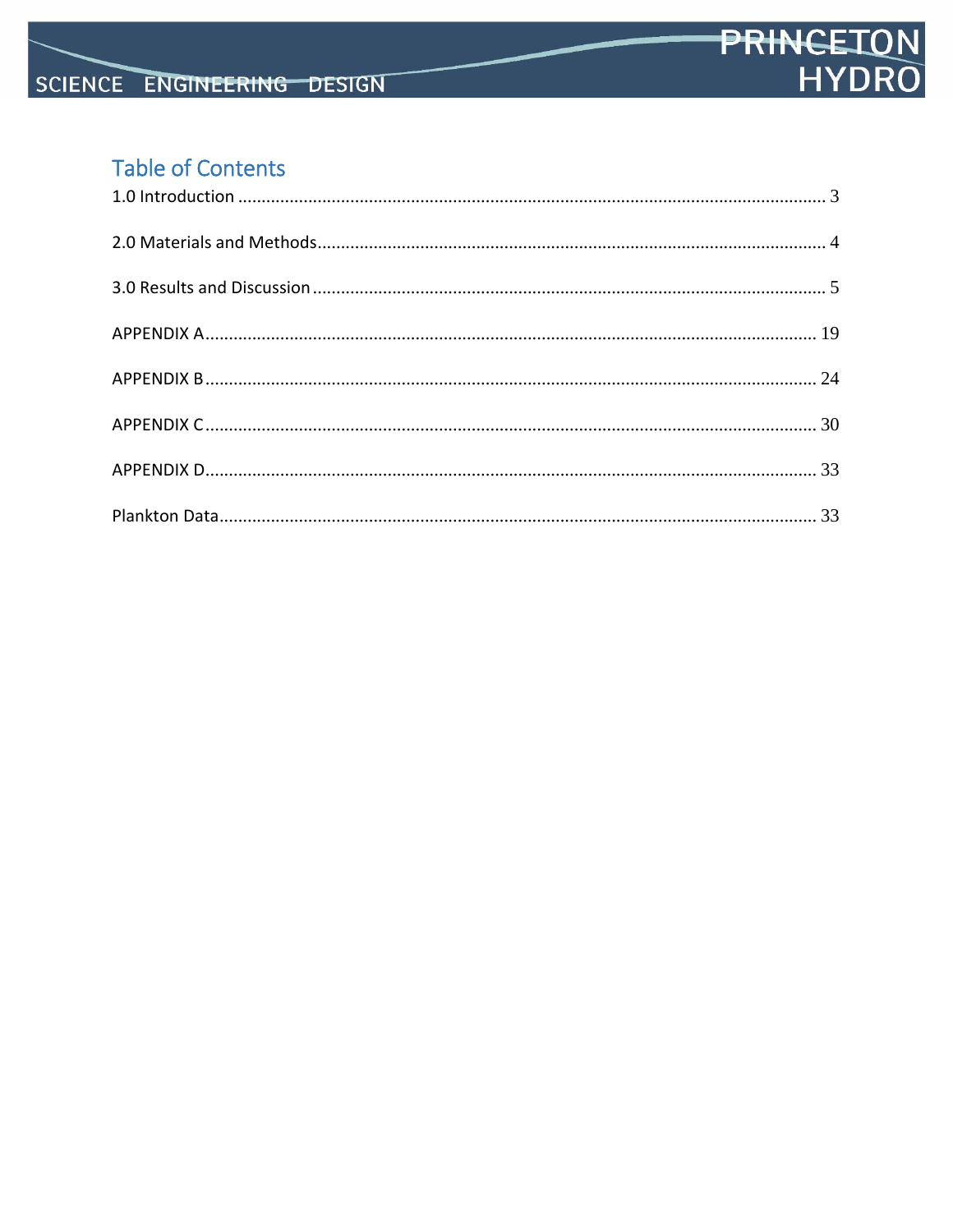

# **1.0 Introduction**

Princeton Hydro, LLC conducted general water quality monitoring of Lake Hopatcong during the 2018 growing season (May through September). This monitoring program represents a continuation of the long‐term monitoring program of Lake Hopatcong. While the 2010 through 2012 water quality monitoring programs were conducted with funds awarded to the Lake Hopatcong Commission by NJDEP through the Non‐Point Source (319(h) of the Clean Water Act) grant program (Project Grant RP10‐087), the water quality monitoring program of 2013 was funded through the Lake Hopatcong Foundation as a monetary match toward the grant. Remaining funds in the 319(h) grant were made available for the 2014, 2015 and 2016 water quality monitoring programs. The 2018 water quality monitoring program was funded by the Lake Hopatcong Commission.

The current water quality monitoring program is a modified version of the program that was originally initiated in the Phase I Diagnostic / Feasibility Study of Lake Hopatcong (PAS, 1983) and continued through the Phase II Implementation Projects. Both the Phase I and Phase II projects were funded by the US EPA Clean Lakes (314) Program. The modified monitoring program also continued through the development, revision and approval of the TMDL‐based Restoration Plan, as well as through the installation of a series of watershed projects funded through two NJDEP 319 grants and a US EPA Targeted Watershed grant.

The current water quality monitoring program is valuable in terms of continuing to assess the overall "health" of the lake on a year to year basis, identifying long-term trends or changes in water quality, and quantifying and objectively assessing the success and potential impacts of restoration efforts. In addition, the in‐lake water quality monitoring program continues to be an important component in the evaluation of the long-term success of the implementation of the phosphorus TMDL‐based Restoration Plan, which was approved by NJDEP in April of 2006. Finally, the monitoring program provides the data necessary to support the Foundation's and Commission's requests for grant funding to implement both watershed‐based and in‐lake projects to improve the water quality of Lake Hopatcong.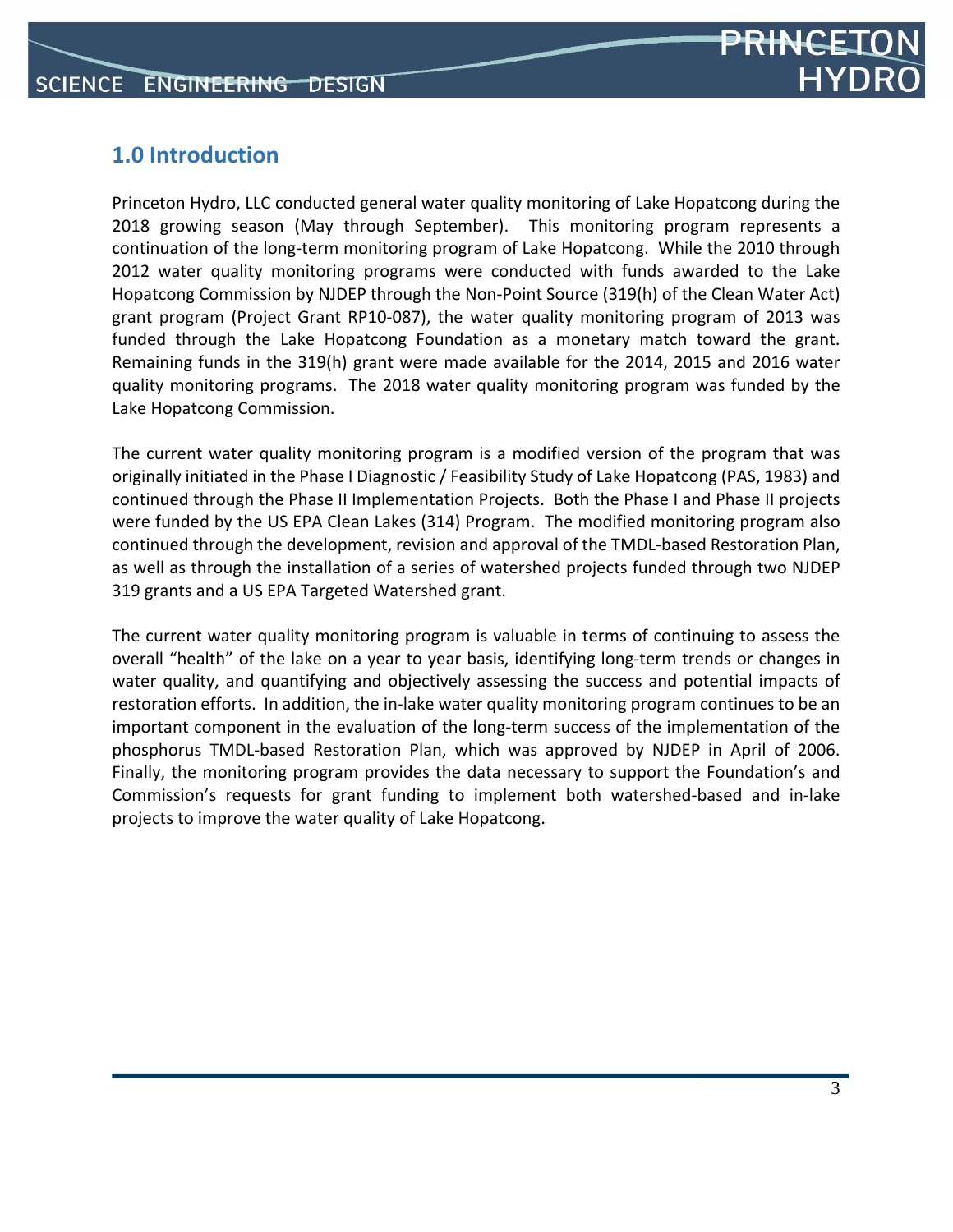# PR<del>INCE</del>

# **2.0 Materials and Methods**

In-lake water quality monitoring was conducted at the following eleven (11) locations in Lake Hopatcong (represented as red circles in Figure 1, Appendix A) during the study period:

| <b>Station Number</b> | Location                        |
|-----------------------|---------------------------------|
| 1                     | Woodport Bay                    |
| 2                     | Mid-Lake                        |
| 3                     | <b>Crescent Cove/River Styx</b> |
| 4                     | Point Pleasant/King Cove        |
| 5                     | Outlet                          |
| 6                     | <b>Henderson Cove</b>           |
| 7                     | Inlet from Lake Shawnee         |
| 8*                    | Great Cove                      |
| q*                    | <b>Byram Cove</b>               |
| 10                    | Northern Woodport Bay           |
| 11                    | Jefferson Canals                |
|                       |                                 |

\* *In‐situ* monitoring only

The 2018 sampling dates were 24 May, 27 June, 19 July, 16 August and 10 September. A Eureka Amphibian PDA with Manta multi‐probe unit was used to monitor the *in‐situ* parameters: dissolved oxygen (DO), temperature, pH, and specific conductance during each sampling event. Data were recorded at 1.0 m increments starting at 0.25 m below the water's surface and continued to within 0.5‐1.0 m of the lake sediments at each station during each sampling date. In addition, water clarity was measured at each sampling station with a Secchi disk.

Discrete water quality samples were collected with a Van Dorn sampling device at 0.5 m below the lake surface and 0.5 m above the sediments at the mid‐lake sampling site (Station #2). Discrete samples were collected from a sub-surface (0.5 m) position at the remaining six (6) original sampling stations (Stations #1, 3, 4, 5, 6 and 7) and additionally at the Northern Woodport Bay and Jefferson Canals sites (Stations #10 and #11, respectively) on each date. Discrete water samples were appropriately preserved, stored on ice, and transported to a State-certified laboratory for the analysis of the following parameters:

- total suspended solids
- total phosphorus‐P
- nitrate‐N
- ammonia‐N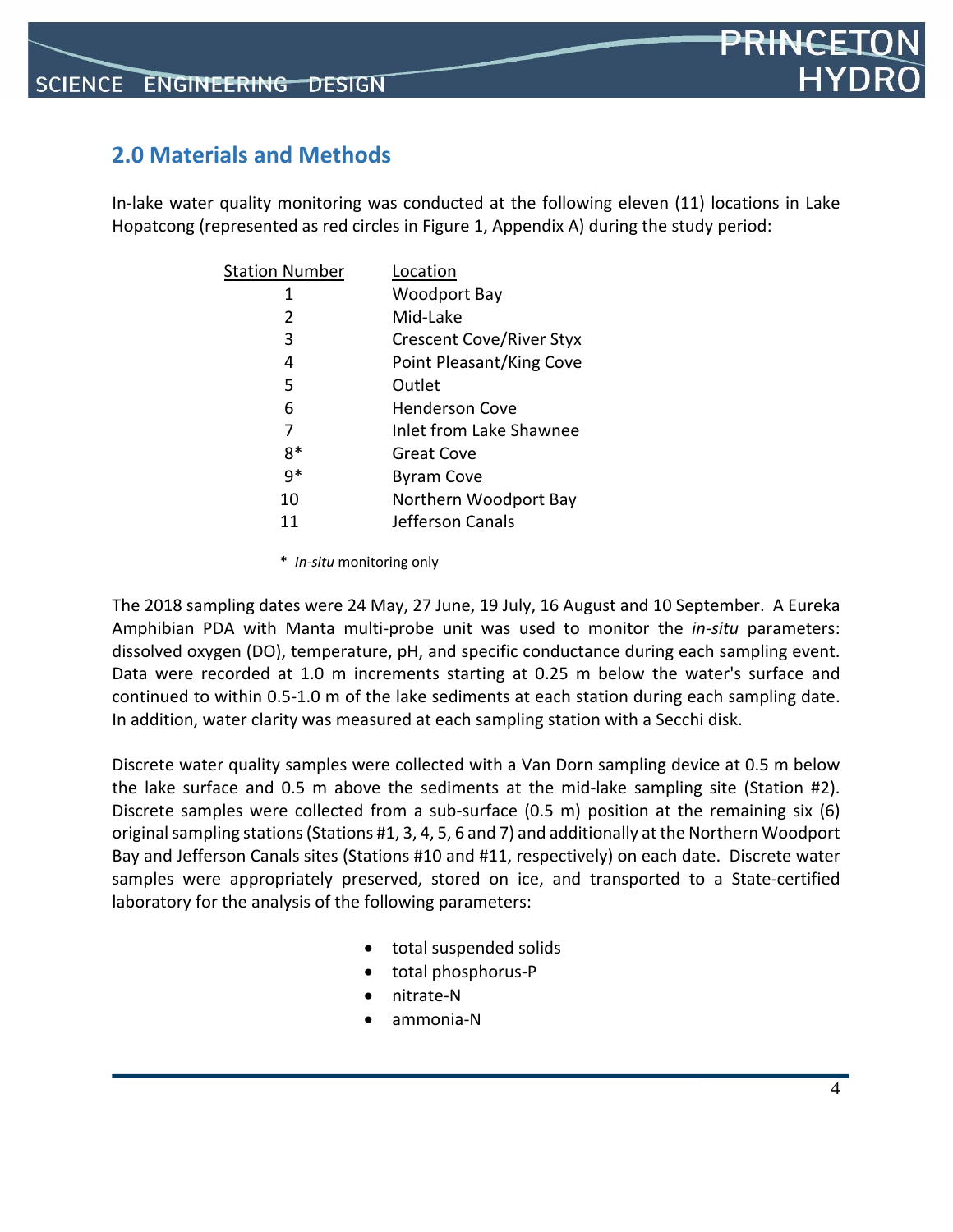

chlorophyll *a*

All laboratory analyses were performed in accordance with *Standard Methods for the Examination of Water and Wastewater, 18th Edition* (American Public Health Association, 1992). Monitoring at the Great Cove (Station #8) and Byram Cove (Station #9) sampling stations consisted of collecting *in‐situ* and Secchi disk data; no discrete watersamples were collected from these two stations for laboratory analyses. It should be noted that prior to 2005, Station #10 had been monitored for *in‐situ* observations only. However, due to observations made at Station #10 by the Lake Hopatcong Commission operations staff, it was decided that this sampling station should be added to the discrete sampling list.

During each sampling event, vertical plankton tows were also conducted at the deep sampling station (Station #2). A 50‐µm mesh plankton net was used to sample both the phytoplankton and zooplankton. The vertical tows were deployed starting immediately above the anoxic zone (DO concentrations < 1 mg/L) and conducted through the water column to the surface.

### **3.0 Results and Discussion**

#### *Thermal Stratification*

Thermal stratification is a condition where the warmer surface waters (called the epilimnion) are separated from the cooler bottom waters (called the hypolimnion) through differences in density, and hence, temperature. Thermal stratification separates the bottom waters from the surface waters with a layer of water that displays a sharp decline in temperature with depth (called the metalimnion or thermocline). In turn, this separation of the water layers can have a substantial impact on the ecological processes of a lake (for details see below). Thermal stratification tends to be most pronounced in the deeper portions of a lake. Thus, for convenience, the discussion on thermal stratification in Lake Hopatcong focuses primarily on the deep, mid‐lake (Station #2) sampling station.

*In‐situ* measurements during the 2018 growing season were generally consistent with values recorded in previous monitoring programs. By the late May event, Station #2 exhibited thermal stratification with the epilimnion extending to 4.0 m and the thermocline located between 4.0 m and 8.0 m. Stratification persisted throughout the rest of the sampling season at this station with seasonally maximum temperatures observed on 16 August 2018. Varying degrees of thermal stratification were noted at three of the shallower stations during the May event, including Stations #5, #6 and #9. Only Station #9 was stratified during the June and September samplings. Only Station 2 was thermally stratified during the final sampling event in September 2018. A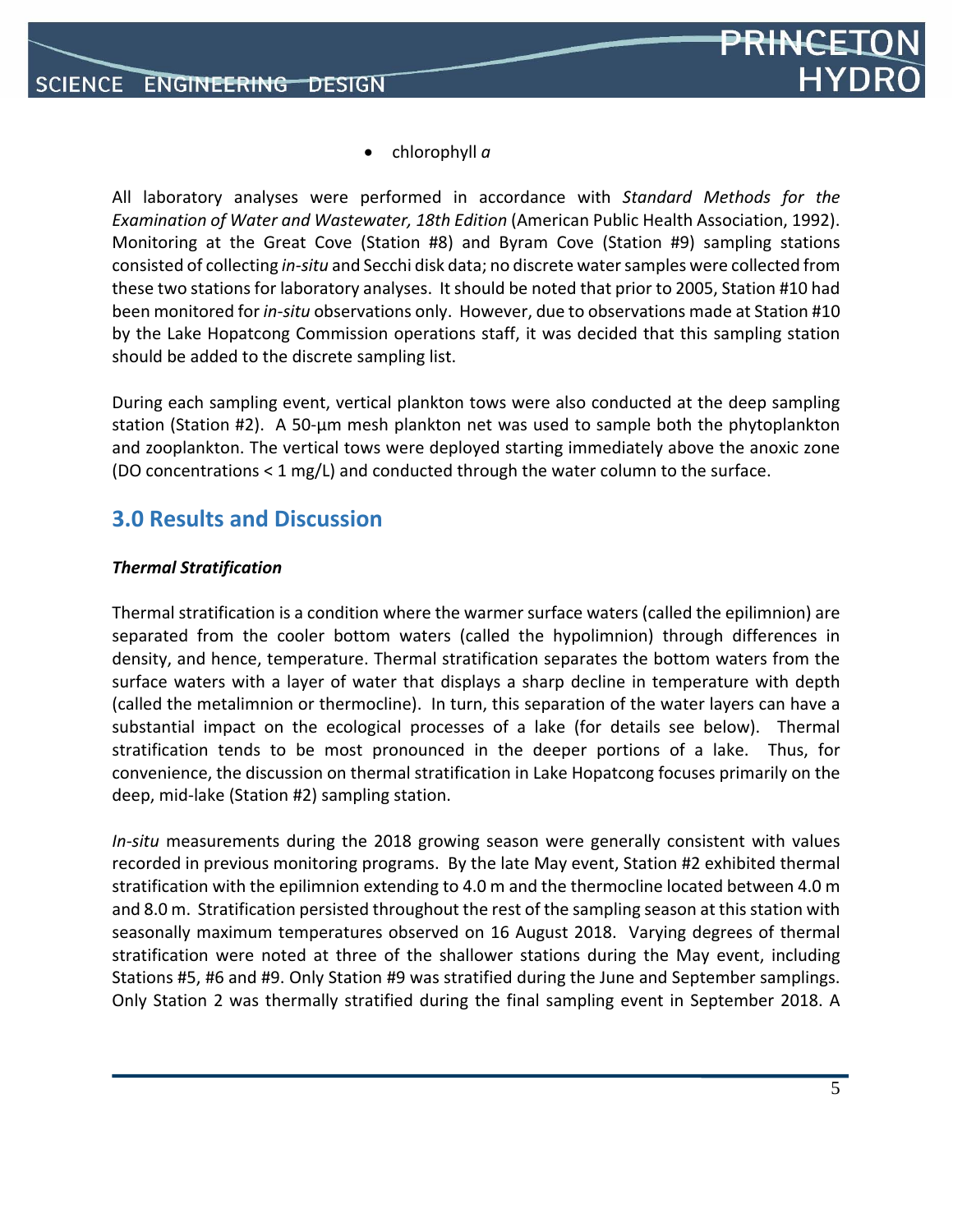probe malfunction occurred during the July event, and *in‐situ* data was not obtained at Stations #5‐6 and #9‐11.

Strong and extensive amounts of thermal stratification can effectively "seal off" the bottom waters from the surface waters and overlying atmosphere, which can result in a depletion of dissolved oxygen (DO) in the bottom waters. With the exception of a few groups of bacteria, all aquatic organisms require measurable amounts of DO ( $>$  1 mg/L) to exist. Thus, once the bottom waters of a lake are depleted of DO, a condition termed anoxia, that portion of the lake is no longer available as viable habitat.

#### *Dissolved Oxygen*

Atmospheric oxygen enters water by diffusion from the atmosphere, facilitated by wind and wave action and as a by-product of photosynthesis. Adequate dissolved oxygen (DO) is necessary for acceptable water quality. Oxygen is a necessary element for most forms of life. As DO concentrations fall below 5.0 mg/L, aquatic life is put under stress. DO concentrations that remain below 1.0 – 2.0 mg/L for a few hours can result in large fish kills and loss of other aquatic life. Although some aquatic organisms require a minimum of 1.0 mg/L of DO to survive, the NJDEP State criteria for DO concentrations in surface waters is 5.0 mg/L or greater, for a healthy and diverse aquatic ecosystem.

In addition to a temporary loss of bottom habitat, anoxic conditions ( $DO < 1$  mg/L) can produce chemical reactions that result in a release of dissolved phosphorus from the sediments and into the overlying waters. In turn, a storm event can transport this phosphorus to the upper waters and stimulate additional algal growth. This process is called internal loading. Given the temporary loss of bottom water habitat and the increase in the internal phosphorus load, anoxic conditions are generally considered undesirable in a lake.

DO at Station #2 decreased sharply with depth starting at the thermocline during all sampling events during the 2018 season. The bottom of the lake exhibited conditions above the recommended State threshold during the May sampling event. These conditions did not persist into the June sampling event, becoming anoxic (DO concentration  $\lt 1$  mg/L) at 8 m. Similar conditions were observed during the remaining sampling events, with anoxia beginning at either 7 or 9 m.

DO concentrations remained above the recommended threshold at the remaining stations during the May sampling event, with exception to the bottom waters at ST‐9, dropping to 3.65 mg/L. Similarly ST‐9 had depressed oxygen concentration during the June sampling, becoming anoxic at 7 m. Due to a probe malfunction, *in‐situ* measures were not taken at Stations #5‐6 and #9‐11,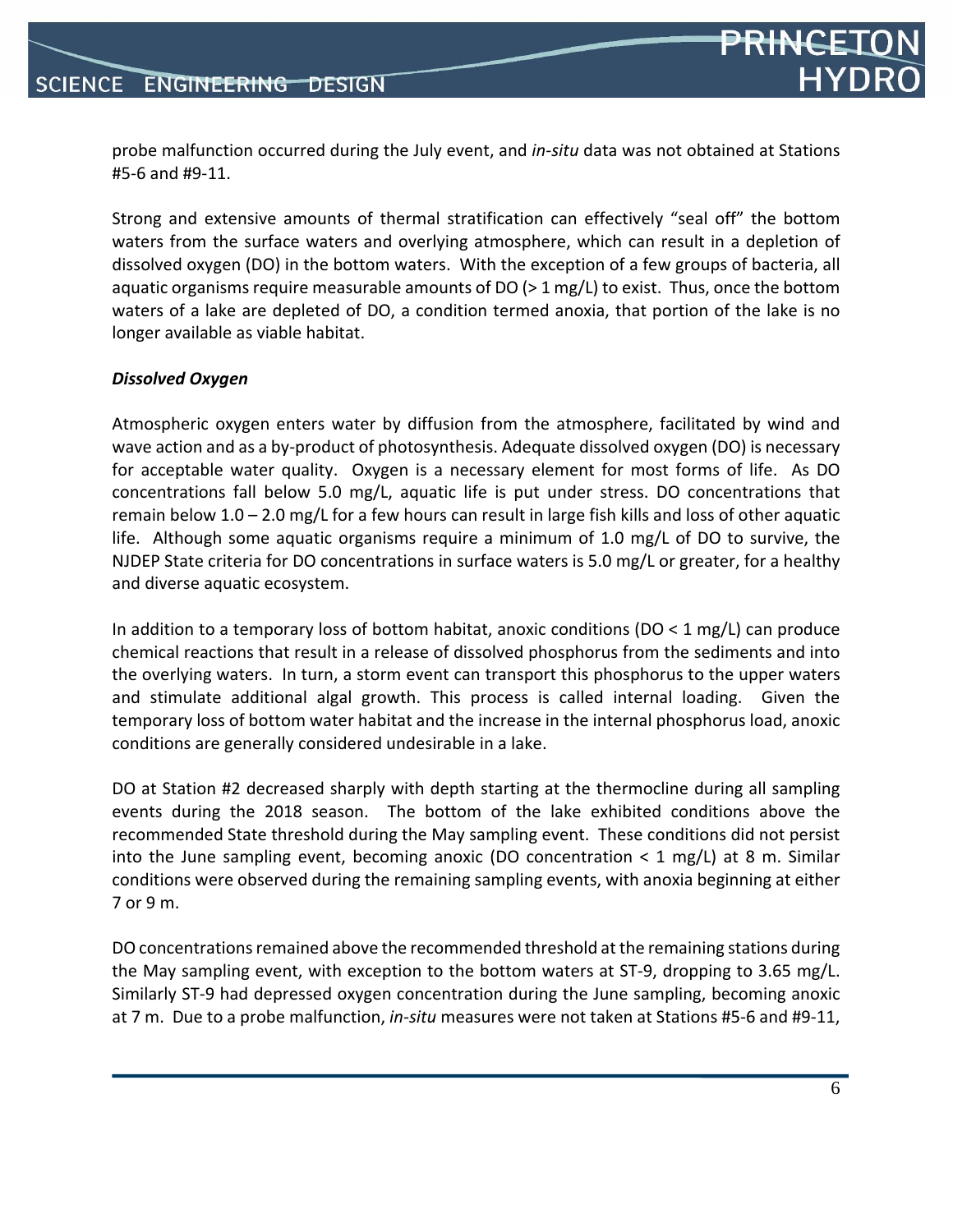but the remaining stations had adequate DO. ST-9 was again anoxic over the sediments during August. Well‐oxygenated conditions were re‐established at these stations by the September 2018 sampling event, but did drop slightly below the 5.0 mg/L threshold at Station #7.

Overall, a depression of DO was mainly limited to the hypolimnion of Station #2, with instances of anoxic conditions in the bottom meters of Stations #9. Thus, the majority of the lake had a sufficient amount of DO to support a diverse and healthy aquatic ecosystem (Appendix B).

#### *pH*

The pH is defined as the negative logarithm of the hydrogen ion concentration in water. When pH values are greater than 7 they are termed alkaline while those less than 7 are acidic; a pH value of 7 is neutral. The optimal range of pH for most freshwater organisms is between 6.0 and 9.0. However, the NJDEP State water quality standard for pH is for an optimal range between 6.5 and 8.5.

Throughout the majority of the lake in May 2018, surface pH values were acceptable, ranging from 7.06 to 7.95. Slightly higher measures at Station #3 can be attributed to high amounts of weeds and mat algae, resulting in high amounts of photosynthesis, which in turn elevatesthe pH. pH continued to remain with an acceptable range during all sampling events at all stations, with exception to the September event. Station #4 was elevated above the NJDEP recommended range with a value 8.61. pH typically declines with depth at Station #2 throughout the season. Values observed during the September sampling declined through 8 m before inclining back to surface measures along the sediments.

#### *Water Clarity (as measured with a Secchi disk)*

Water clarity or transparency was measured at each in-lake monitoring station, during each monitoring event, with a Secchi disk. Based on Princeton Hydro's in‐house, long‐term database of lakes in northern New Jersey, water clarity is considered acceptable for recreational activities when the Secchi depth is equal to or greater than 1.0 m (3.3 ft).

In May 2018, Secchi depths were all exceptional, with Secchi depths ranging from 1.3 m to 2.0 m. During the June sampling, all Secchi depths were 1.0 m or greater, with exception to Station #1, which yielded 0.8 m. Similar results were observed during the July event, with reduced clarity at Station #10. A green hue was observed in the water at this station during this event. By the August event both Station #1 and #10 yielded Secchi depths below the recommended 1.0 m threshold. Clarity rebounded by the final event with Secchi depths ranging from 1.1 m to 2.3 m.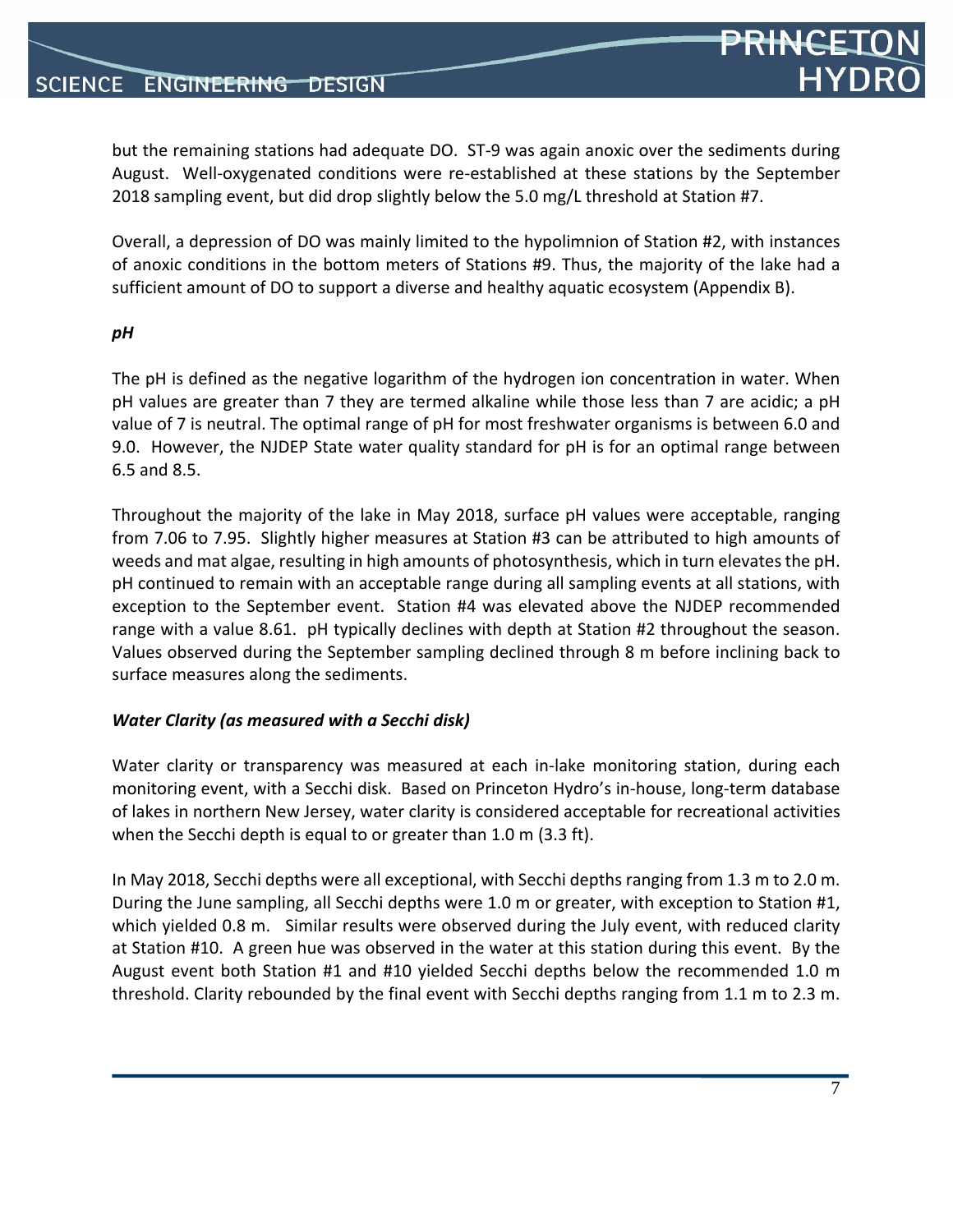**PRINCE** 

Station #2 had high densities of cyanobacteria and green algae during the majority of the season, indicating the shallower stations may also have had plankton densities that affected clarity.

#### *Ammonia‐Nitrogen (NH3‐N)*

Surface water NH<sub>3</sub>-N concentrations above 0.05 mg/L tend to stimulate elevated rates of algal growth. Surface ammonia concentrations measured during the May event were low throughout the lake with non‐detectable measures (ND<0.01mg/L) at all stations. Deep water concentrations were also well below the recommended threshold. Ammonia measures spiked to seasonal highs during June at all surface stations, with a range of 0.07 mg/L at Station #11 to 0.19 mg/L at Station #5. Each station exceeded the recommended 0.05 mg/L threshold during this event. Deep water concentrations were elevated during this event with concentrations of 0.46 mg/L. Elevated concentrations of  $NH<sub>3</sub>$  are a natural occurrence in the bottom waters of lakes due to the bacterial decomposition of organic material. By the July sampling, ammonia concentration decline to either non-detectable measures or 0.01 mg/L. Low surface water concentrations persisted through the remainder of the year. Deep water concentrations were elevated during both the July and August samplings, yielding 0.12 and 0.47 mg/L, respectively. Concentrations declined back below the recommended threshold during the final sampling.

In summary, the excessively high concentration of  $NH<sub>3</sub>-N$  in the deep (hypolimnetic) waters at Station #2 was attributed to the depletion of DO and the bacterial decomposition of the organic matter raining to the bottom from the surface waters. Surface water  $NH<sub>3</sub>$ -N concentrations were consistently low through the majority of the season, exceeding thresholds lake wide during the June sampling.

#### *Nitrate‐Nitrogen (NO3‐N)*

Nitrate‐N concentrations greater than 0.10 mg/L are considered excessive relative to algal and aquatic plant growth. During the May 2018 sampling, Nitrate‐N concentrations at the surface stations ranged between 0.03 and 0.81 mg/L. Five of these stations contained concentrations greater than the recommended threshold of 0.10 mg/L. These stations include #2 (0.15 mg/L), #3 (0.40 mg/L), #5 (0.81 mg/L), #7 (0.15 mg/L) and #10 (0.25 mg/L). It should be noted that some of these sampling stations are located close to near‐shore septic systems, which may explain the elevated concentrations. A total of 4.06 inches of rain fell in the month prior to sampling, which also may be the cause of elevations (Climod, Mount Arlington 0.8 S). The deep-water nitrate concentrations were slightly above the threshold, yielding 0.11 mg/L. Elevated nitrates are typical early on in the season, declining as phytoplankton and plant productivity increase. The range lessened by the June event, yielding non-detectable measures (ND<0.02 mg/L) at three stations and maximum concentrations of 0.17 mg/L at Station #5. Only the surface stations #3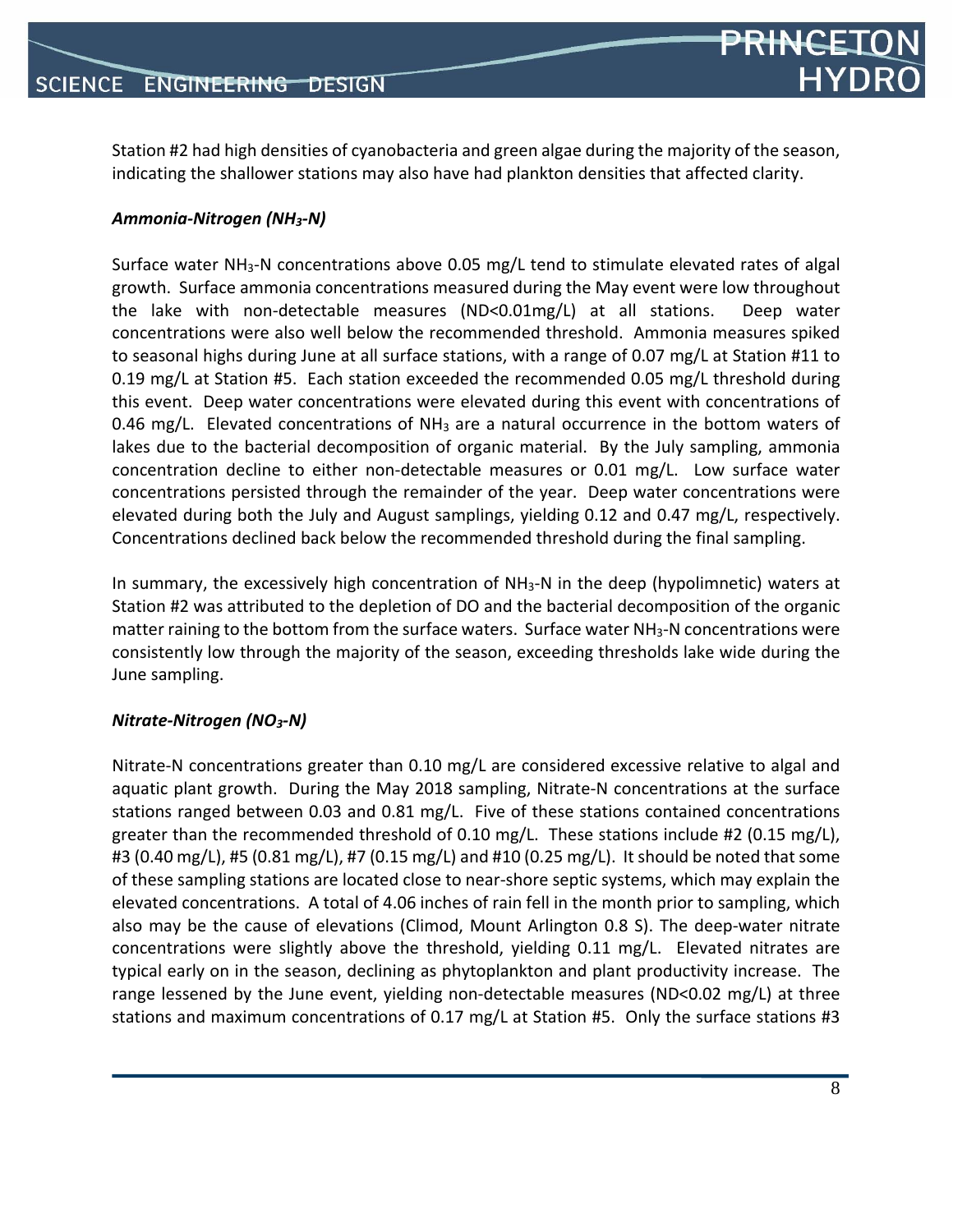and #5 and the deep water sample at Station #2 exceeded the recommended threshold at this time. Nitrate increased by the July event to a range of 0.07 mg/L at Station #4 and 0.37 mg/L at Station #10. All surface and deep stations yielded elevated concentrations during this event, with exception to Station #4. A rain event of 0.99 inches occurred the day prior to sampling, which may have caused the increase in nutrients.

By August, nitrate concentrations ranged from 0.05 mg/L at Station #1 to 0.29 mg/L at Station #7. Stations #4 through Stations #11 all yielded concentrations above the recommended threshold of 0.10 mg/L. Deep water concentrations were also elevated at this time with a measure of 0.16 mg/L. As 2018 was a wet year, high accumulations of range were once again noted in the two weeks prior to sampling. A total of 5.67 inches of rain fell in the first half of the month of August. The range of measures decline slightly by the final event, with non‐detectable concentrations observed at Stations #1 and #2 and maximum concentrations of 0.015 mg/L at Station #10. Only measures at Station #10 and in the deeper waters exceeded recommended thresholds.

In summary, all in‐lake nitrate‐N concentrations were consistently below the State and Federal drinking water standard of 10.0 mg/L. Nitrate-N concentrations exceeded the 0.10 mg/L threshold (stimulates elevated amounts of algal and aquatic plant growth) during each event at least one station. In 2014, exceedances typically occurred in those sections of the lake immediately adjacent to lands that have homes using septic systems (Borough of Hopatcong around Crescent Cove / River Styx; Township of Jefferson around Woodport and in the Canals). This indicates that aged, near‐shore septic systems contribute to the pollutant load of Lake Hopatcong and thus have a direct impact on its water quality. While not very obvious during the past few, drier growing seasons, these stations still displayed elevated concentrations during a few of the sampling events. High accumulations of rain throughout the growing season also appeared to have a significant impact on nitrate concentrations. A total of 30.08 inches accumulated between May and September during the 2018 season.

#### *Total Phosphorus (TP)*

Phosphorus has been identified as the primary limiting nutrient for algae and aquatic plants in Lake Hopatcong. Essentially, a small increase in the phosphorus load will result in a substantial increase in algal and aquatic plant growth. For example, one pound of phosphorus can generate as much as 1,100 lbs of wet algae biomass. This fact emphasizes the continued need to reduce the annual phosphorus load entering Lake Hopatcong, as detailed in the lake's revised TMDL and associated Restoration Plan.

PRINCET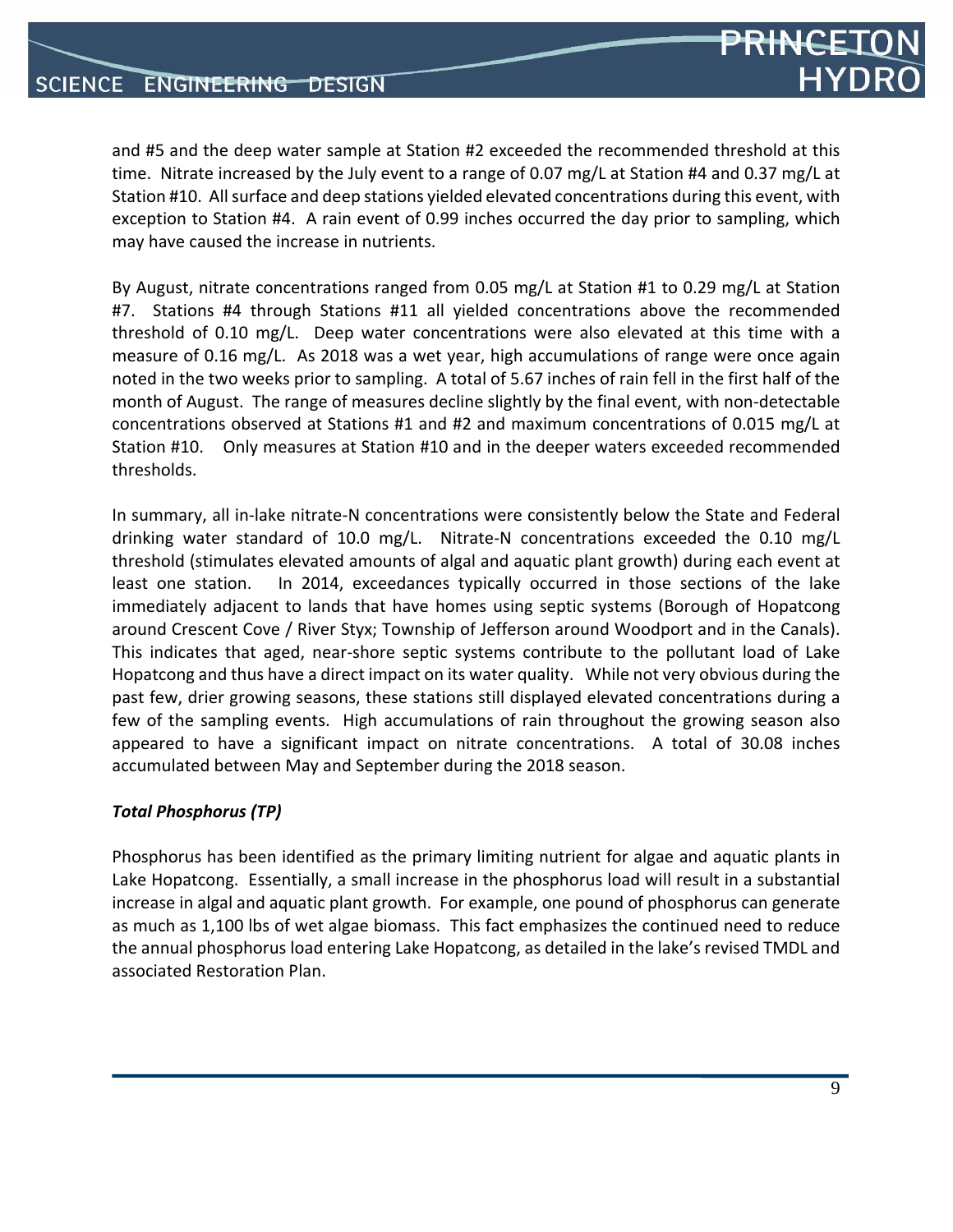The State's Surface Water Quality Standard (SWQS, N.J.A.C. 7:9B – 1.14(c) 5) for TP in the surface waters of a freshwater lake or impoundment is 0.05 mg/L. This established TP concentration is for any freshwater lake or impoundment in New Jersey that does not have an established TMDL. Lake Hopatcong has established a phosphorus TMDL, which was revised and approved by NJDEP in June 2006. Based on its refined phosphorus TMDL, the long‐term management goal is to maintain an average growing season TP concentration of 0.03 mg/L within the surface waters of Lake Hopatcong. Based on Princeton Hydro's in‐house database on northern New Jersey lakes, TP concentrations equal to or greater than 0.03 mg/L will typically result in the development of algal blooms / mats.

The May event was characterized by very low TP concentrations, with non‐detectable surface measures at all stations. Deep water TP concentrations were also non‐detectable at this time. Phosphorus was typically low during the June event, with measures ranging from 0.02 and 0.03 mg/L at all stations except for #10. Elevated concentrations of 0.06 mg/L were observed at Station #10, increasing the overall mean to 0.031 mg/L, just exceeding the TMDL. Deep water concentrations remained low during this event. Phosphorus concentrations increased overall during the July event, ranging between 0.02 and 0.08 mg/L. Five stations exceeded the recommended 0.03 mg/L threshold at this time, including #1, #3, #7, #10 and #11. The overall monthly mean increased to 0.039 mg/L, exceeding the lakes TMDL goal. Deep water concentrations remained low during this sampling, but spiked to 0.26 mg/L by the August sampling due to extended anoxic conditions at this station. Surface water concentrations in August were similar to those observed during the July event, with all but three stations exceeding the recommended threshold. Monthly averages continued to increase to 0.041 mg/L, before decreasing to 0.01 mg/L during the final event, indicating it exceeded the TMDL during three months of the 2018 sampling year. Low TP measures were observed during the final event, ranging from non-detectable to 0.02 mg/L. Deep water concentrations remained elevated due to prolonged anoxia at Station #2

In summary, surface concentrations were elevated from June through August. Elevated measures may have been caused by near‐shore septic systems in some areas, but is likely attributed to the high accumulations of rain during the 2018 season. Deep water concentrations were elevated during the last two sampling events. These elevations in TP can explained by the continuing anoxic conditions and internal loading of phosphorus.

The mean TP concentration was calculated for each surface water sampling station to determine if they complied with or exceeded the concentration of 0.03 mg/L established under the lake's TMDL. Of the nine, long-term water quality monitoring stations, only one station was not in compliance with the TMDL. Meaning each station had a mean 2018 growing season concentration at or less than 0.03 mg/L. Stations #10 had an average of 0.044 mg/L, which is out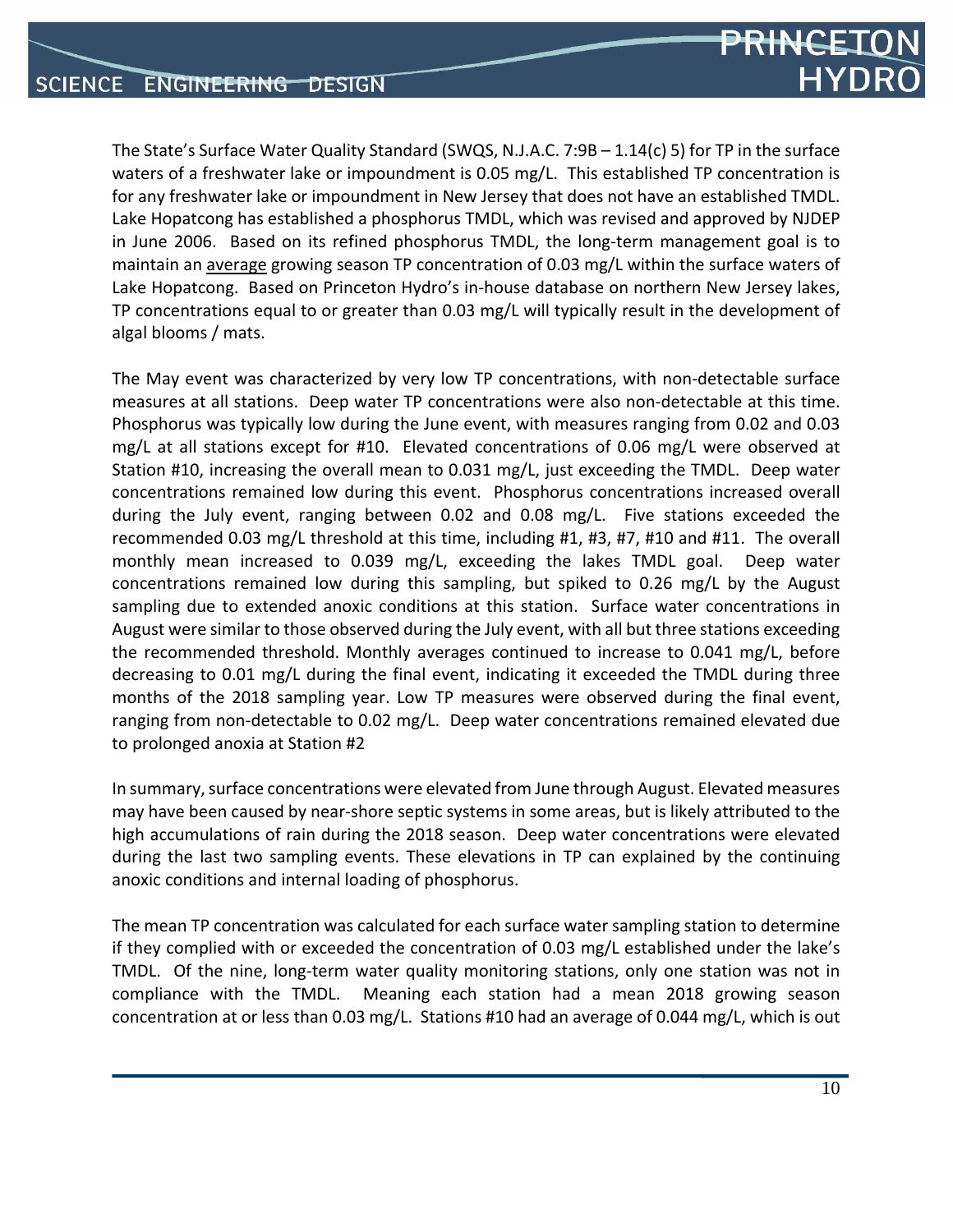of compliance with the TMDL average of 0.03 mg/L. It should be noted that this stations is notable for being in an area with a substantial number of near‐shore septic systems.

#### *Chlorophyll a*

Chlorophyll *a* is a pigment possessed by all algal groups, used in the process of photosynthesis. Its measurement is an excellent means of quantifying algal biomass. In general, an algal bloom is typically perceived as a problem by the layperson when chlorophyll *a* concentrations are equal to or greater than 25 to 30.0 µg/L. In contrast, the targeted average and maximum chlorophyll *a* concentrations, once Lake Hopatcong is in complete compliance with the TMDL, are predicted to be 8 and 14 µg/L, respectively.

The May sampling event was mainly characterized by low chlorophyll a measures, ranging from 5.2  $\mu$ g/L and 13  $\mu$ g/L at all stations except Station #11, which spiked to 21  $\mu$ g/L. This was the only station that exceeded the 14 µg/L threshold during this event. Concentrations observed during the June event shared a similar pattern to the May event. The majority of sampling stations were below the recommended threshold, with non-detectable measures to 13 µg/L. Stations #1 and #10 exceeded this threshold with 15 µg/L and 19 µg/L, respectively. These stations remained elevated through the August sampling event. The remaining stations were below the recommended threshold during both the July and August events. By the final event, three stations exceeded the recommended threshold, including Stations #1, #6 and #10.

Overall, monthly averages increased as the season progressed from 9.5 µg/L during the May event to a maximum of 13.3 µg/L during the September event. Each event exceeded the targeted average by at least 1.5  $\mu$ g/L, attributed to the moderate to high densities of green algae and cyanobacteria observed during 2018. Of the nine water quality monitoring stations, only two stations were compliant with the TMDL average of 8 µg/L. Meaning only Stations #7 and #11 had a mean 2018 growing season concentration below 8 µg/L. The remaining stations ranged between 8.10 and 19.38 µg/L.

#### *Phytoplankton*

Phytoplankton are algae that are freely floating in the open waters of a lake or pond. These algae are vital to supporting a healthy ecosystem, since they are the base of the aquatic food web. However, high densities of phytoplankton can produce nuisance conditions. The majority of nuisance algal blooms in freshwater ecosystems are the result of cyanobacteria, also known as blue‐green algae. Some of the more common water quality problems created by blue‐green algae include bright green surface scums, taste and odor problems and the generation of cyanotoxins.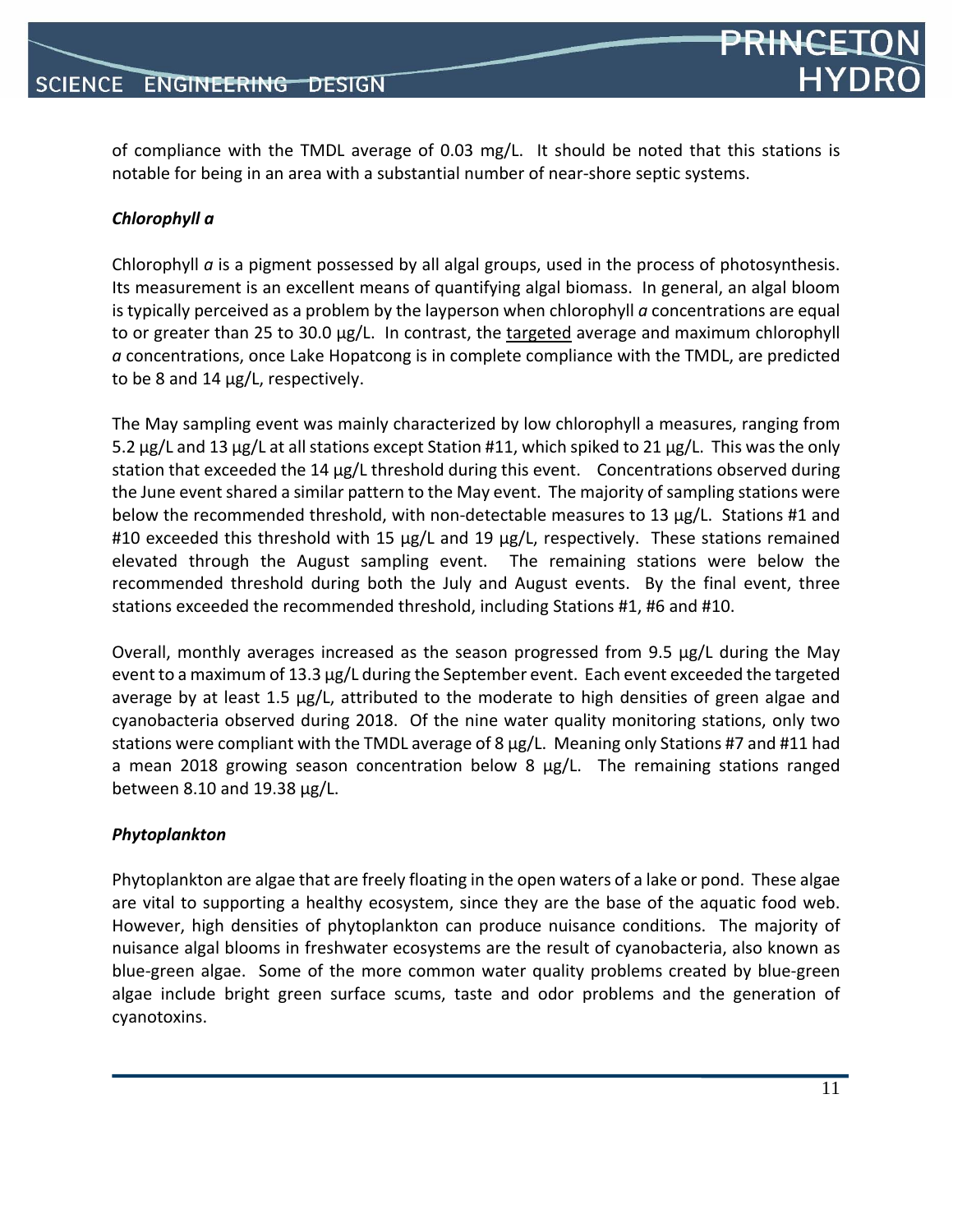

The phytoplankton community observed during the May sampling was characterized by a bloom of diatoms, with especially high densities of *Tabellaria* and *Asterionella*. Various cyanobacteria were identified during this event, with low to moderate densities of *Coelosphaerium*, *Microcystis* and *Lyngbya*. Multiple green algae, chrysophytes and dinoflagellates were also present at this time. Species richness increased from 12 to 14 genera during the June sampling, dominated by the cyanobacteria *Anabaena*. The community was made up of diatoms, dinoflagellates cyanobacteria, green algae and chrysophytes. The dinoflagellate *Peridinium*, the green algae *Pediastrum* and cyanobacteria *Aphanizomenon* were also observed in moderate densities in June. Richness continued to increase to its seasonal peak during the July event. The plankton assemblage during this time once again consisted of a mixture of diatoms, dinoflagellates, chrysophytes, cyanobacteria and green algae. Co‐dominance was exerted by *Pediastrum*, Anabaena and *Aphanizomenon*. This sample also contained moderate densities of *Lyngbya*, *Microcystis*, *Fragilaria* and *Melosira,* yielding a densely populated sample. Richness and abundance persisted through the August sampling, with a notable bloom of *Aphanizomenon* and high densities of *Anabaena*, *Lyngbya* and *Tabellaria*. Richness began to decline during the final event to 13 genera, still yielding a diverse sample. *Tabellaria* bloomed during this event, dominating the sample with high densities of *Anabaena*. Moderate densities of *Fragilaria*, *Pediastrum*, *Lyngbya* and *Microcystis* were also identified.

Cyanobacteria were present throughout the entirety of the 2018 season, often dominating the samples. All events yielded very high densities of cyanobacteria, with exception to May, where only moderate amounts were observed.

#### **Zooplankton**

Zooplankton are the micro-animals that live in the open waters of a lake or pond. Some largebodied zooplankton are a source of food for forage and/or young gamefish. In addition, many of these large‐bodied zooplankton are also herbivorous (i.e. algae eating) and can function as a natural means of controlling excessive algal biomass. Given the important role zooplankton serve in the aquatic food web of lakes and ponds, samples for these organisms were collected at Station #2 during each monitoring event.

Due to elevated densities of phytoplankton throughout the year, zooplankton richness was continually high. The zooplankton community was dominated by the cladoceran *Bosmina* and rotifer *Asplanchna* during the May event. Moderate densities of copepod nauplii and *Cyclops* and rotifers *Synchaeta* and *Keratella* were also observed at this time. A total of 13 genera were identified during this first event. By the June event, the community was solely dominated by *Asplanchna*, with moderate densities noted of *Bosmina*, *Cyclops* and copepod nauplii. The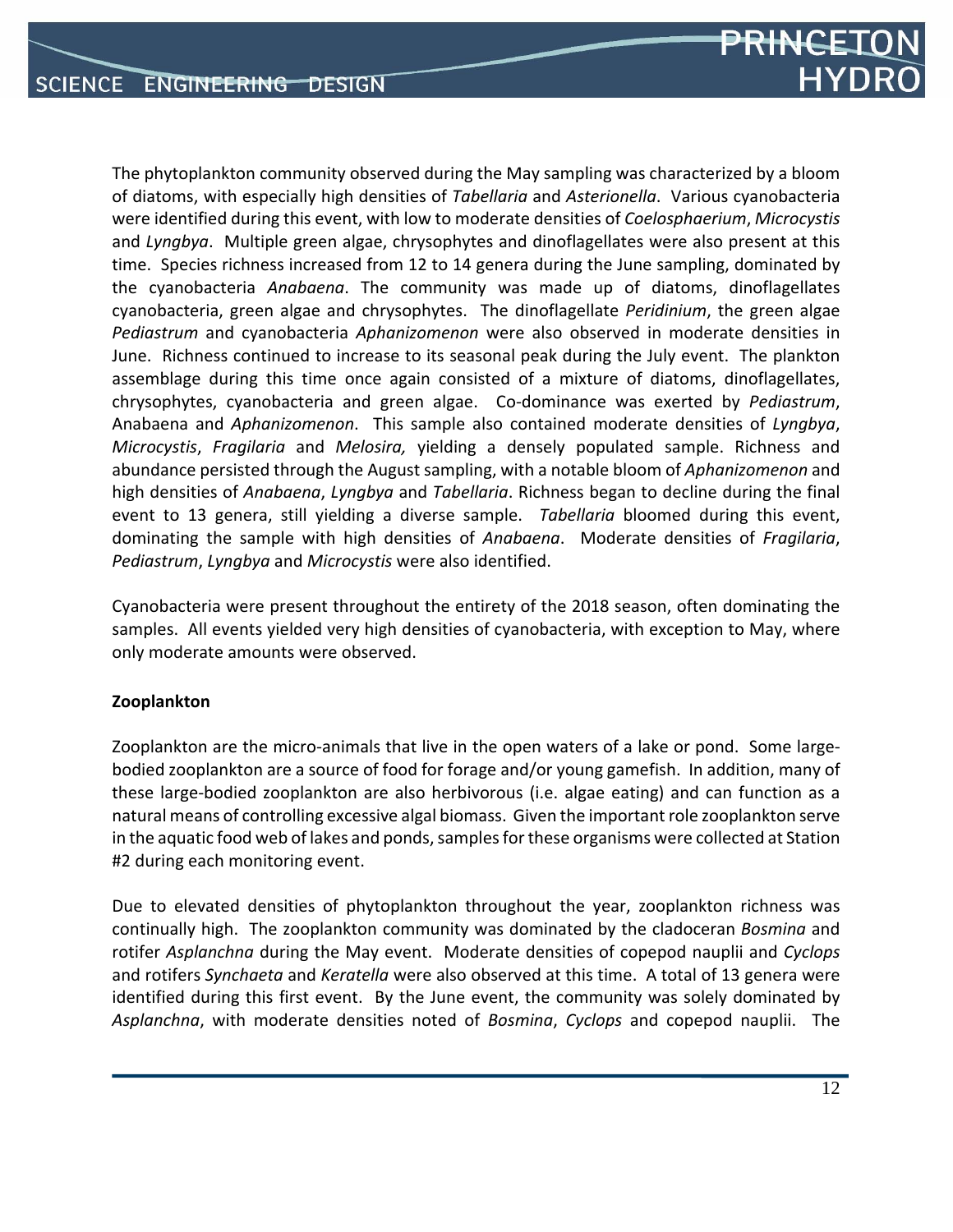

herbivorous cladoceran *Daphnia* was identified as present during this sampling event. Dominance shifted to the cladoceran *Ceriodaphnia* by the July event. *Bosmina*, copepod nauplii and *Keratella* were all identified in moderate amounts. Species richness declined to 10 genera during this event, which persisted through the remainder of the season. Co-dominance was exerted by *Cyclops* and the rotifer *Polyarthra* during the August sampling. *Bosmina*, *Ceriodaphnia*, *Keratella* and copepod nauplii were all identified as common during this sampling. *Cyclops* retained dominance by the final event, with moderate densities of *Bosmina*, *Ceriodaphnia*, *Asplanchna* and copepod nauplii.

Similar to past monitoring years, herbivorous zooplankton were present during the 2018 sampling periods, albeit in low densities during one sampling event. Such conditions are indicative of a fishery community dominated by a large number of small, zooplankton‐feeding fishes (e.g. golden shiners, alewife, young perch, where a large population of large‐bodied zooplankton cannot exert a high degree of algal control through grazing.

#### *Recreational Fishery and Potential Brown Trout Habitat*

Of the recreational gamefish that reside or are stocked in Lake Hopatcong, trout are the most sensitive in terms of water quality. For their sustained management, all species of trout require DO concentrations of at least 4 mg/L or greater. However, the State's designated water quality criteria to sustain a healthy, aquatic ecosystem is a DO concentration of at least 5 mg/L.

While all trout are designated as cold-water fish, trout species display varying levels of thermal tolerance. Brown trout (*Salmo trutta*) have an optimal summer water temperature range of 18 to 24 $\degree$ C (65 to 75 $\degree$ F) (USEPA, 1994). However, these fish can survive in waters as warm as 26 $\degree$ C  $(79^{\circ}F)$  (Scott and Crossman, 1973), defined here as acceptable habitat. The 2018 temperature and DO data for Lake Hopatcong were examined to identify the presence of optimal and acceptable brown trout habitat. As with previous monitoring reports, this analysis focused primarily on *in‐situ* data collected at the mid‐lake sampling station (Station #2).

For the sake of this analysis, sections of the lake that had DO concentrations equal to or greater than 5 mg/L and water temperatures less than  $24^{\circ}$ C were considered optimal habitat for brown trout. In contrast, sections of the lake that had DO concentrations equal to or greater than 5 mg/L and water temperatures between 24 and 26°C were considered acceptable or carry over habitat for brown trout.

Optimal brown trout habitat was present through the majority of the water column of Station #2 during the May event. Optimal habitat was observed through 12 m, only lapsing in the bottom meter of the water column due to declining DO. The range of optimal brown trout habitat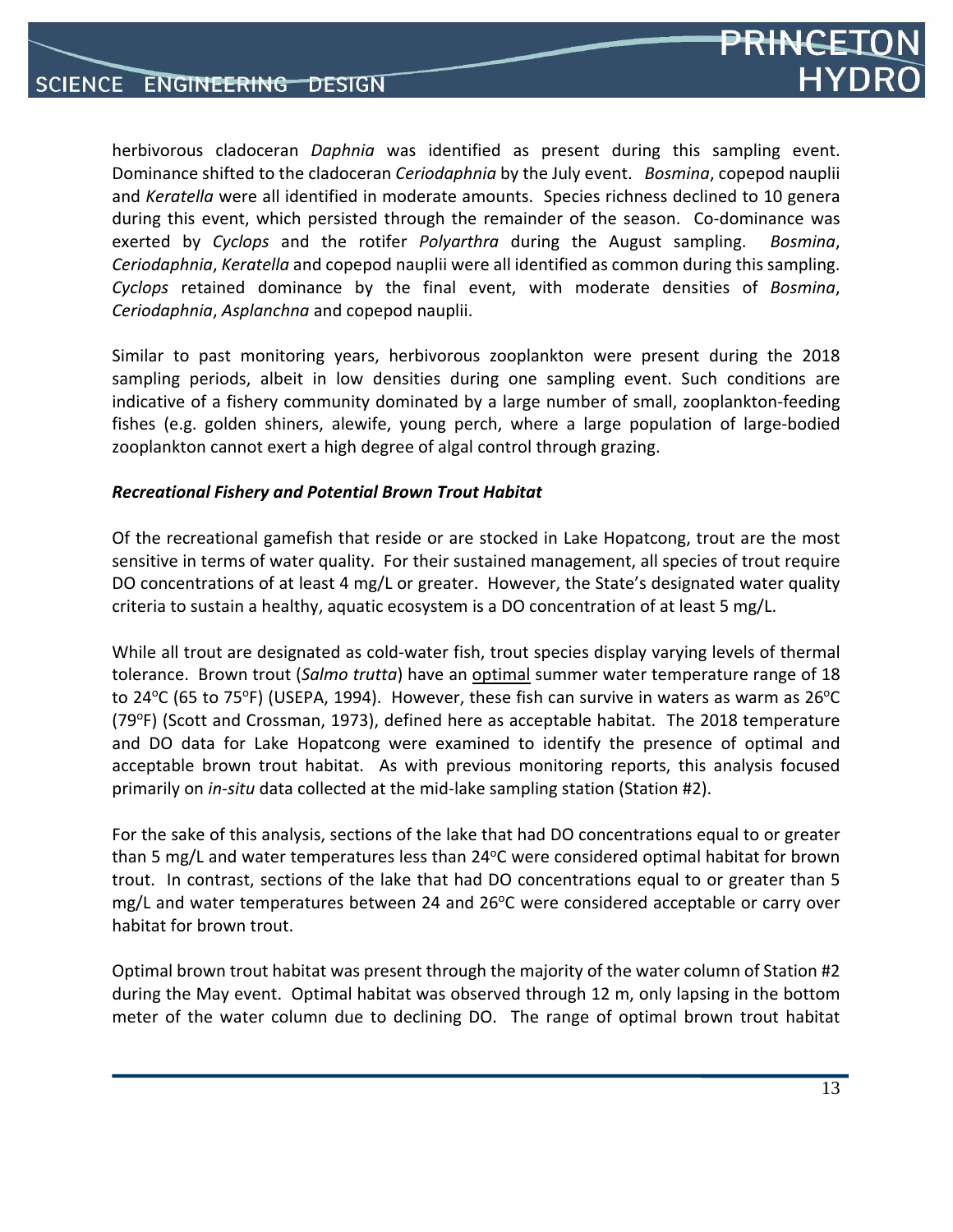declined during the June sampling and was present in the surface waters through 5 meters. Optimal habitat drastically declined by the July sampling and was only present at 6 m. Carry over habitat was present from the surface through 5 m during the event. Further decline was noted during the August event, where neither optimal nor carry over habitat was noted, due to elevated surface temperatures and then oxygen depleted deeper waters. Temperatures were slightly above the recommended carry over threshold from the surface to 5 m, ranging from 26.01 to 26.09  $\degree$ C. Optimal conditions were reestablished during the final sampling event in the surface waters through 7 m. DO declined at 8 m, indicating no carry over habitat was present.

Optimal brown trout habitat was found at the remaining stations during the May sampling, only dropping to unsuitable habitat at the sediments of Station #9. Similarly, optimal habitat was noted at the majority of stations during the June sampling, with carry over habitat observed at Station #3. Unsuitable habitat was still observed at the sediments at Station #9. A water quality probe malfunction occurred during the July event, so *in‐situ* measures could only be obtained at five stations. Carry over habitat was observed at each of the stations during this event. By the August event, optimal brown trout habitat was not recorded at any stations, with only four stations containing varying degrees of carry over habitat. By the final event, all stations contained optimal habitat with exception to the bottom waters of Station #9.

#### *Mechanical Weed Harvesting Program*

Many of the shallower sections of Lake Hopatcong are susceptible to the proliferation of nuisance densities of rooted aquatic plants. Given the size of Lake Hopatcong, the composition of its aquatic plant community, and its heavy and diverse recreational use, mechanical weed harvesting isthe most cost effective and ecologically sound method of controlling nuisance weed densities. Thus, the weed harvesting program has been in operation at Lake Hopatcong since the mid‐1980's with varying levels of success. However, one consistent advantage mechanical weed harvesting has over other management techniques, such as the application of aquatic herbicides, is that phosphorus is removed from the lake along with the weed biomass. In fact, based on a plant biomass study conducted at Lake Hopatcong in 2006 and the plant harvesting records from 2002 to 2018, approximately 1.2 and 11.7% of the total phosphorus (TP) load targeted for reduction under the established TMDL was removed through the mechanical weed harvesting program.

The actual amount of TP removed through harvesting is largely based on the amount of weed biomass removed, which in turn is based on number of factors such as prevailing weather conditions, relative amount of plant growth, availability of experience staff to operate machinery and amount of funding available for harvesting. However, the long-term (2002 – 2018) mean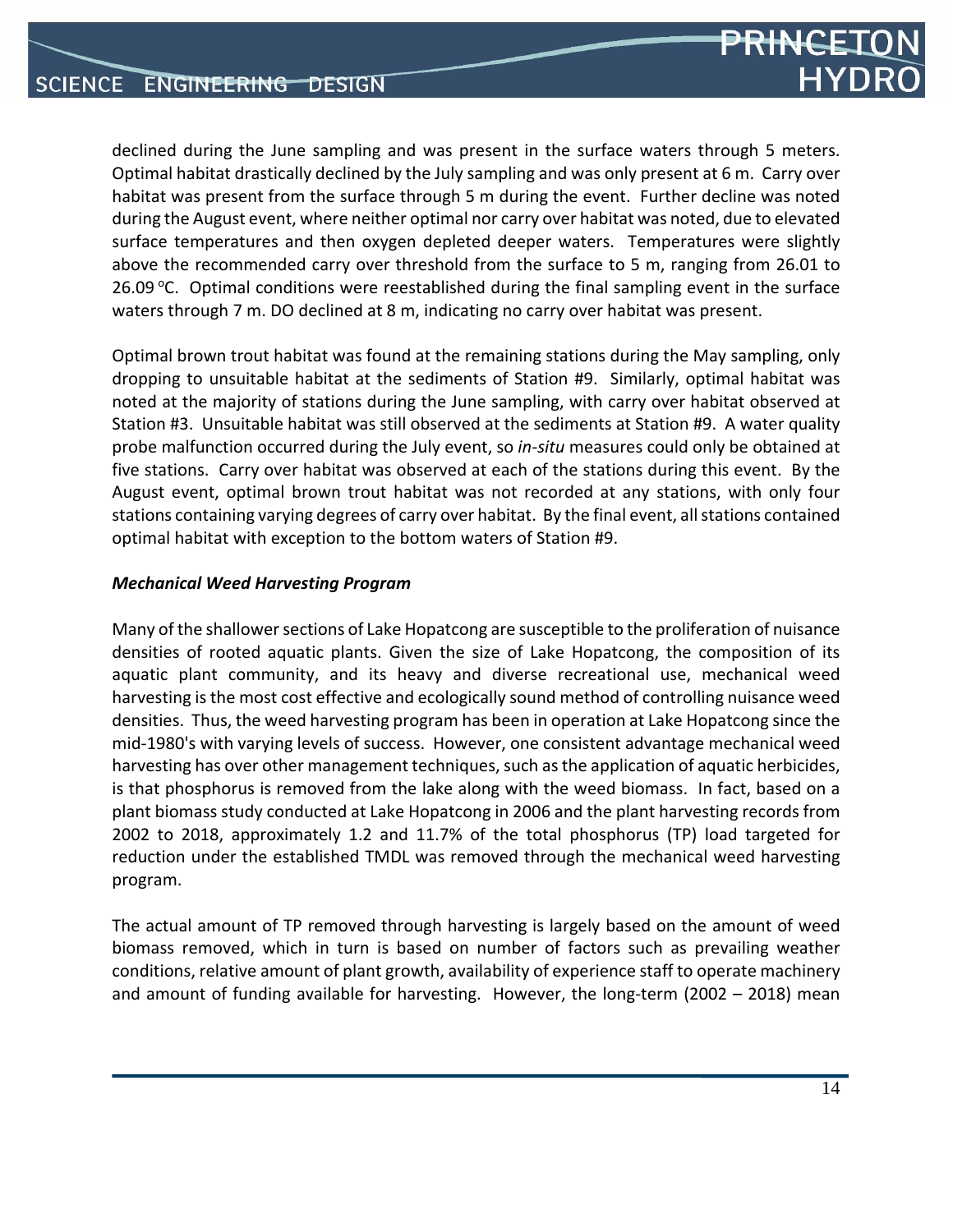

amount of TP removed through harvesting accounts for 6.1% of the annual TP load targeted for reduction under the established TMDL.

The mechanical weed harvesting program at Lake Hopatcong during the 2018 growing season ran from June through October. A total of 3,925 cubic yards of wet plant biomass was removed from Lake Hopatcong during the 2018 growing season. This was slightly higher than the 2017 total amount harvested, which was 3,872 cubic yards.

During the 2018 mechanical weed harvesting program, the removal of 3,925 cubic yards (1,768 tons) of plant material resulted in removing approximately 631 lbs of TP or 8.7% of the TP load targeted for removal under the TMDL. This is the third highest amount of TP removed from the lake out of the 2002 – 2018 database and since 2016 more than 8.5% of the TP load targeted for removal under the TMDL has been addressed through mechanical weed harvesting on an annual basis. The 631 lbs of TP removed through the 2018 weed harvesting program had the potential to generate up to 693,700 lbs of additional wet algal biomass. Using the entire 2002 – 2018 Lake Hopatcong weed harvesting database, the average amount of phosphorus removed through harvesting was estimated to be 440 lbs of TP per year or approximately 6% targeted for reduction under the TMDL.

#### *Inter‐annual Analysis of Water Quality Data*

Annual mean values of Secchi depth, chlorophyll *a* and total phosphorus concentrations were calculated for the years 1991 through 2018. The annual mean values for Station #2 were graphed, along with the long‐term, "running mean" for the lake. The 2018 mean Secchi depth was 1.9 meters, which declined from the past few years. Secchi depth was below the long-term mean of 2.1 for the first time since 2014 (Figure 2 in Appendix A). This decline in clarity can be attributed to the high densities of green algae and cyanobacteria observed throughout the 2018 season.

The mean chlorophyll *a* concentration for the 2018 season was 9.9 µg/L and was below the longterm mean of 10.2 µg/L. Chlorophyll a concentrations declined from the previous years' concentration of 11.8  $\mu$ g/L. While the 2018 average declined from previous years, it still exceeded the targeted average of 8 µg/L. The mean 2014 chlorophyll *a* concentration was the highest measured out of the entire 1991 – 2018 dataset. The 2014 growing season was cool but unusually wet, transporting watershed‐based nutrients and solids into the lake, which more than likely stimulated additional algal growth. Despite the very wet year recorded during 2018, only a few spikes were observed at various sampling stations.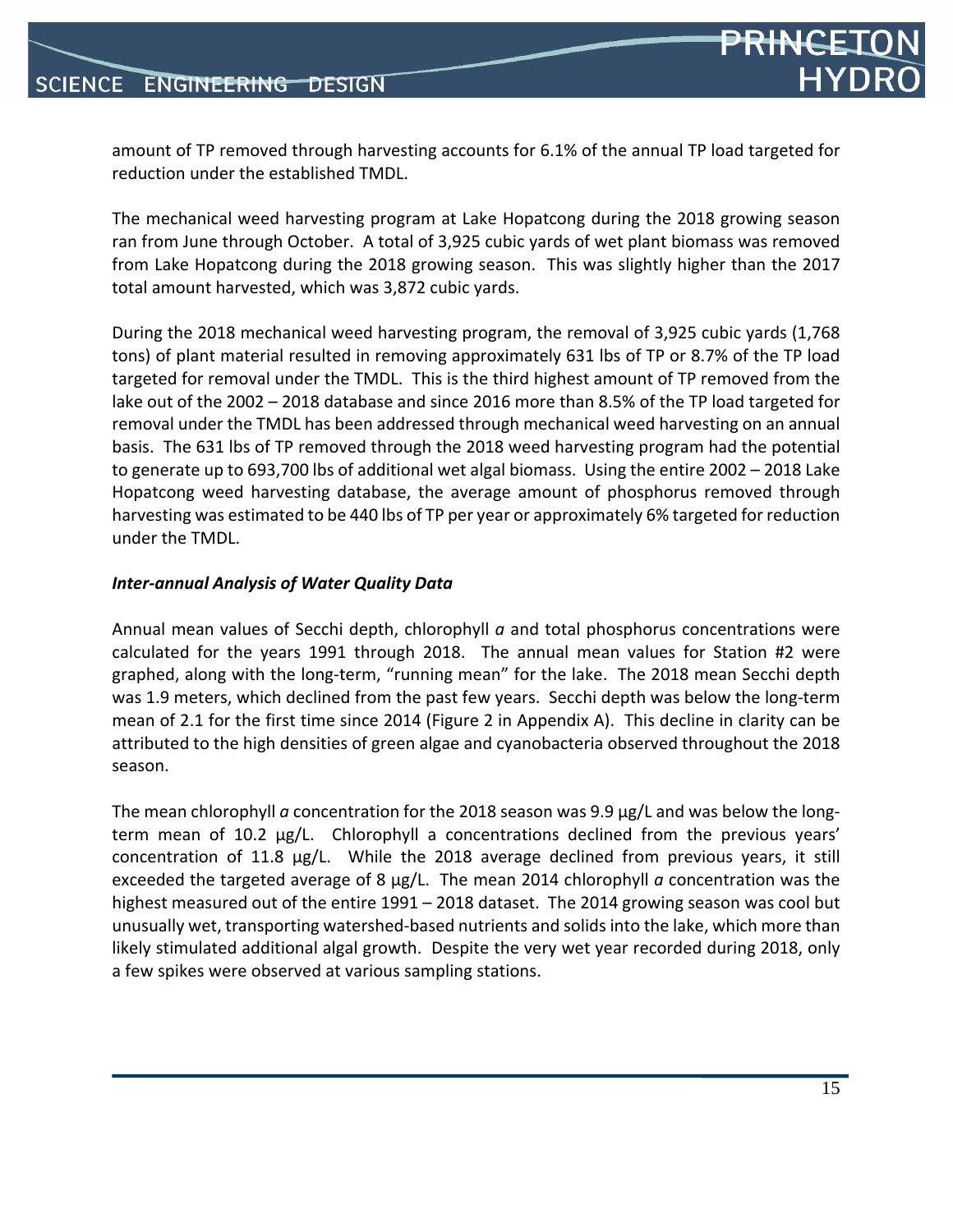*TMDL Criteria for Lake Hopatcong*

The 2018 mean TP concentration was 0.015 mg/L (Figure 4 in Appendix A), declining from the 2017 sampling period. The 2018 mean was the lowest recorded mean TP concentration since 2013. TP concentrations were well below State Standards and TMDL thresholds. This indicates further improvement to the waterbody

#### **Water Quality Impairments and Established TMDL Criteria**

As identified in N.J.A.C. 7:9B‐1.5(g)2 "Except as due to natural condition, nutrients shall not be allowed in concentrations that cause objectionable algal densities, nuisance aquatic vegetation or otherwise render the waters unsuitable for the designated uses." For Lake Hopatcong, these objectionable conditions specifically include both algal blooms and nuisance densities of aquatic vegetation.

As described in detail in the Lake Hopatcong TMDL Restoration Plan, a targeted mean TP concentration, as well as mean and maximum chlorophyll *a* ecological endpoints, was established to identify compliance with the TMDL. For the sake of this 2018 analysis, the mid‐lake (Station #2), Crescent Cove / River Styx (Station #3) and Northern Woodport Bay (Station #10) monitoring stations were reviewed. To provide guidance for this review, the criteria developed under Lake Hopatcong's TMDL are provided below:

| <b>TIVIDE CHILCHO TOI LUNC HODULCONG</b>              |                        |
|-------------------------------------------------------|------------------------|
| Targeted mean TP concentration                        | $0.03 \,\mathrm{mg/L}$ |
| Targeted mean chlorophyll a concentration endpoint    | $8 \mu g/L$            |
| Targeted maximum chlorophyll a concentration endpoint | 14 μg/L                |

The 2018 seasonal mean and single TP concentrations at Station #2 were all consistently below or equal to the targeted mean TP concentration, recognized under the TMDL (0.03 mg/L). The seasonal mean chlorophyll *a* concentration exceeded the targeted mean chlorophyll a concentration of 8 µg/L. All five sampling events yielded chlorophyll *a* concentrations in Station #2 below the targeted maximum chlorophyll *a* concentration endpoint with a range of 6.3 to 13 µg/L.

Mean TP concentrations at Station #3, while slightly higher than those observed at Station #2, were below the targeted mean of 0.03 mg/L. This decreased from the previous year, which yielded an average of 0.04 mg/L. This station has had a steady decline over the past few years. Two of the five concentrations exceeded the targeted mean, reaching a high of 0.04 mg/L. Similar to Station #2 the seasonal 2018 mean chlorophyll *a* concentration exceeded targeted mean with a measure of 9.8 µg/L. All of these samplings were below the targeted maximum chlorophyll *a*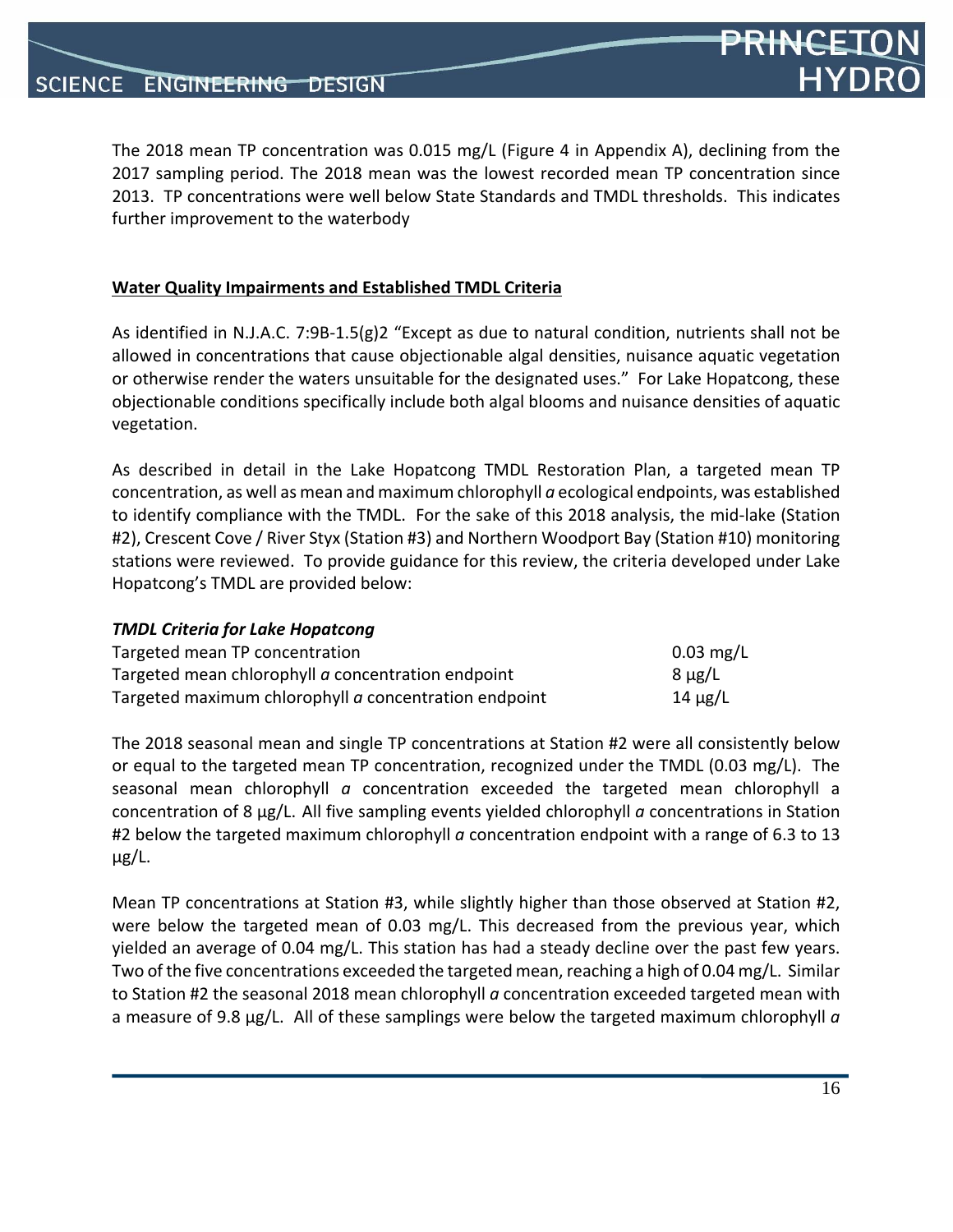

concentration ranging between 7.4 and 12 µg/L.

At Station #10, the mean TP concentration in 2018 was 0.04 mg/L, persisting through the 2017 sampling period. This was the only station throughout the lake to exceed the targeted mean of 0.03 mg/L. Three of the samples were above this target, yielding between 0.06 or 0.08 mg/L. The mean concentration of chlorophyll *a* (19.38 µg/L) greatly exceeded the targeted mean concentration of 8 µg/L. Four of the sampling events had a value greater than the targeted maximum chlorophyll *a* concentration endpoint of 14 µg/L, ranging between 17.0 and 27.0 µg/L.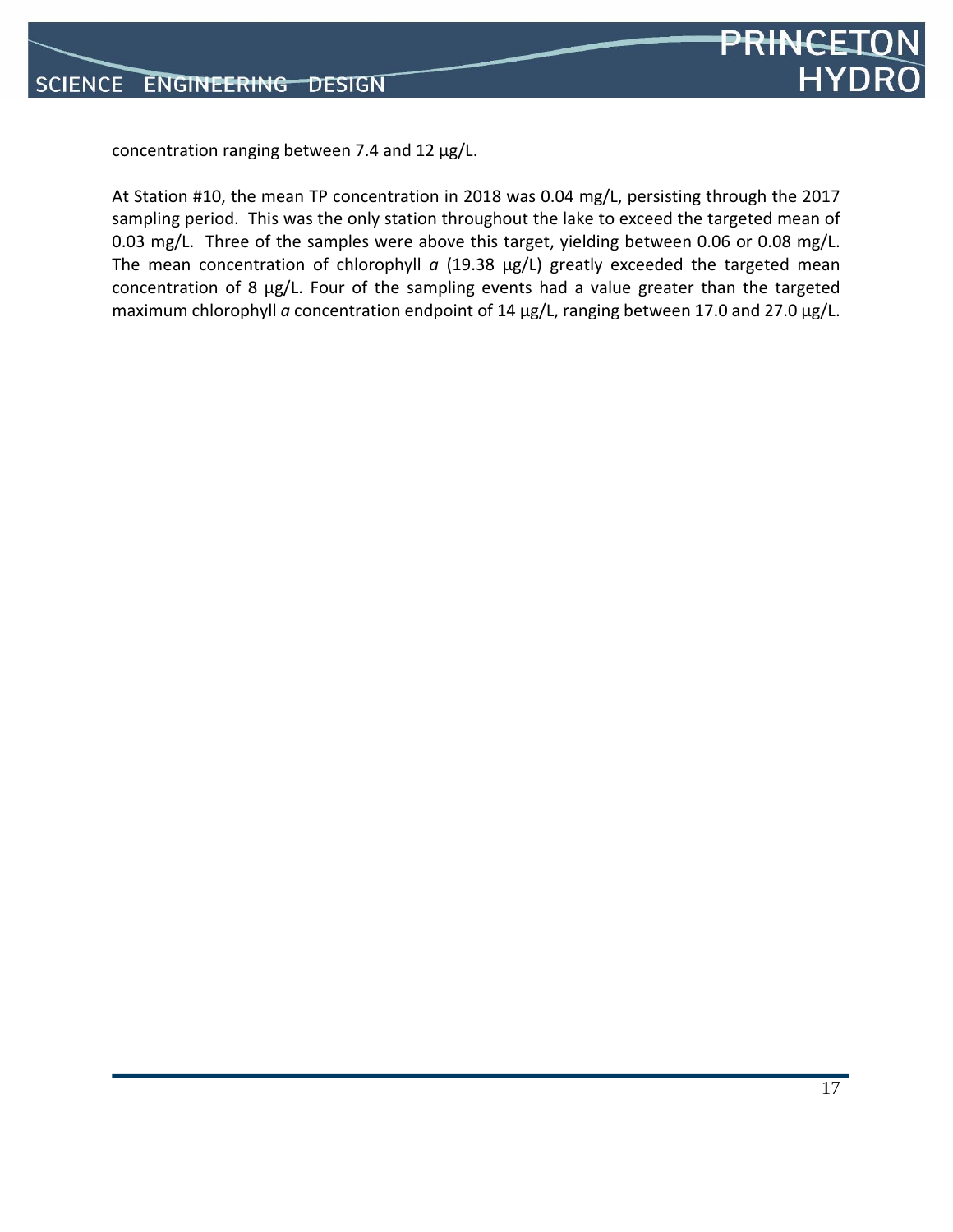## **4.0 Summary**

This section provides a summary of the 2018 water quality conditions, as well as recommendations on how to preserve the highly valued aquatic resources of Lake Hopatcong.

- 1. Thermally stratified waters were noted during the early May sampling event, which then persisted throughout the remainder of the growing season. The waters were well oxygenated from surface to 12 m during the first sampling event, only dropping below the recommended DO threshold at the sediments. By the June event, the water column became anoxic at 8 meters. Anoxic conditions persisted through the September sampling.
- 2. It has been well documented that phosphorus is the primary limiting nutrient in Lake Hopatcong. That is, a slight increase in phosphorus will result in a substantial increase amount of algal and/or aquatic plant biomass. TP concentrations in the surface waters of Lake Hopatcong varied between non-detectable (ND<0.01 mg/L) and 0.08 mg/L. Deep water concentrations were low during the first three sampling events, spiking to 0.27 and 0.20 mg/L during the final events due to extended periods of anoxia causing internal loading of P.
- 3. Based on the *in‐situ* conditions, optimal brown trout habitat was available in varying degrees in May, June, July, and September 2018 at Station # 2. Carry‐over brown trout habitat was only present during the July sampling event at this station. DO was optimal at the remaining stations during the May, June and September events, only declining to unsuitable habitat in the deep waters of Station #9. Carry over habitat was identified at various stations during the June, July and August samplings. Brown trout habitat was seen during all months in 2018 in one form or another.
- 4. During the 2018 harvesting program, approximately 3,925 cubic yards of wet plant biomass was removed, which was slightly higher than the 2017 harvested amount. This resulted in removing 631 lbs of TP, accounting for 8.7% of the TP targeted for removal under the TMDL. Since 2016, the amount of TP removed through the mechanical weed harvesting program has been between 8.6 and 8.9% of the amount of TP targeted for reduction under the TMDL.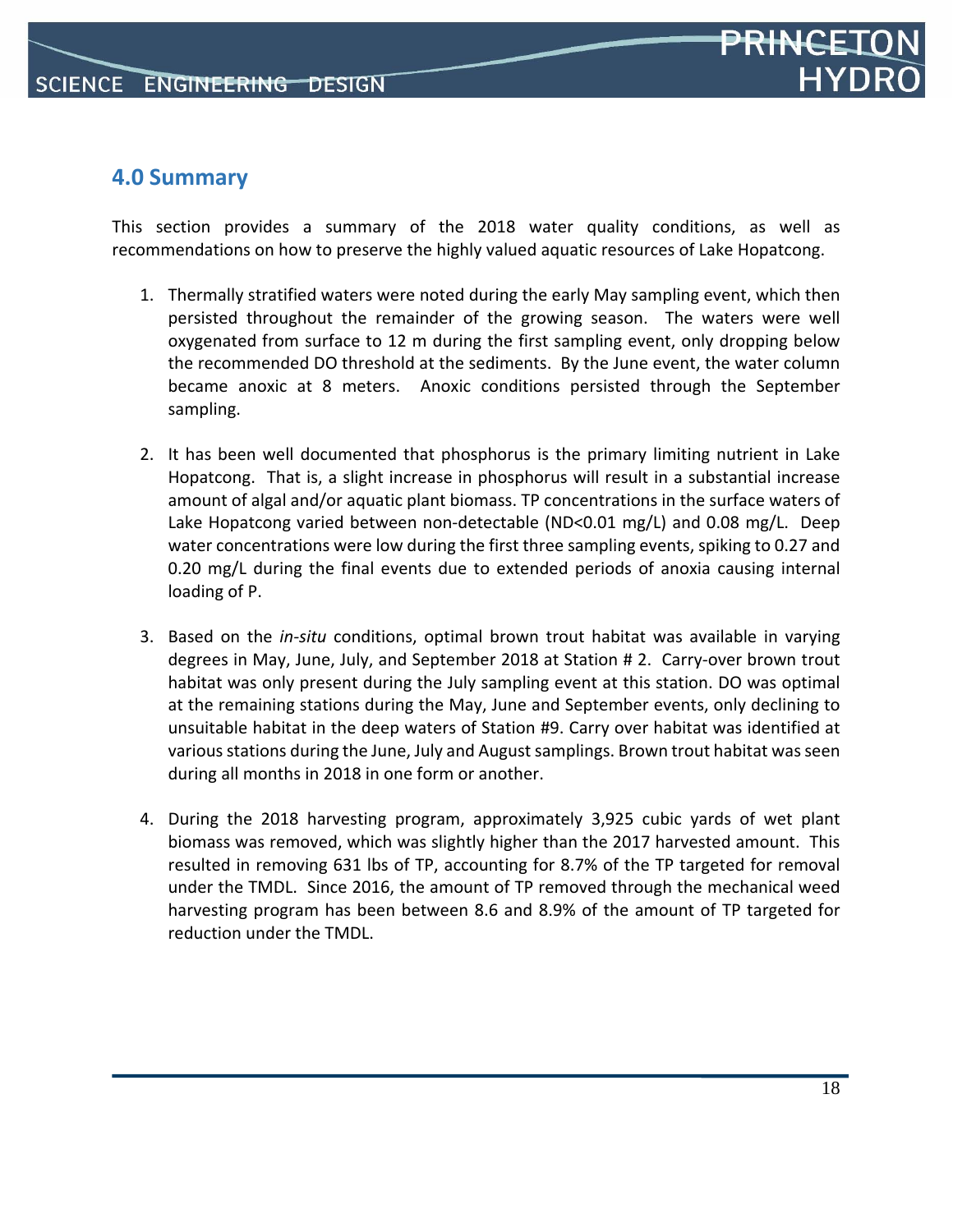

**APPENDIX A**

**FIGURES**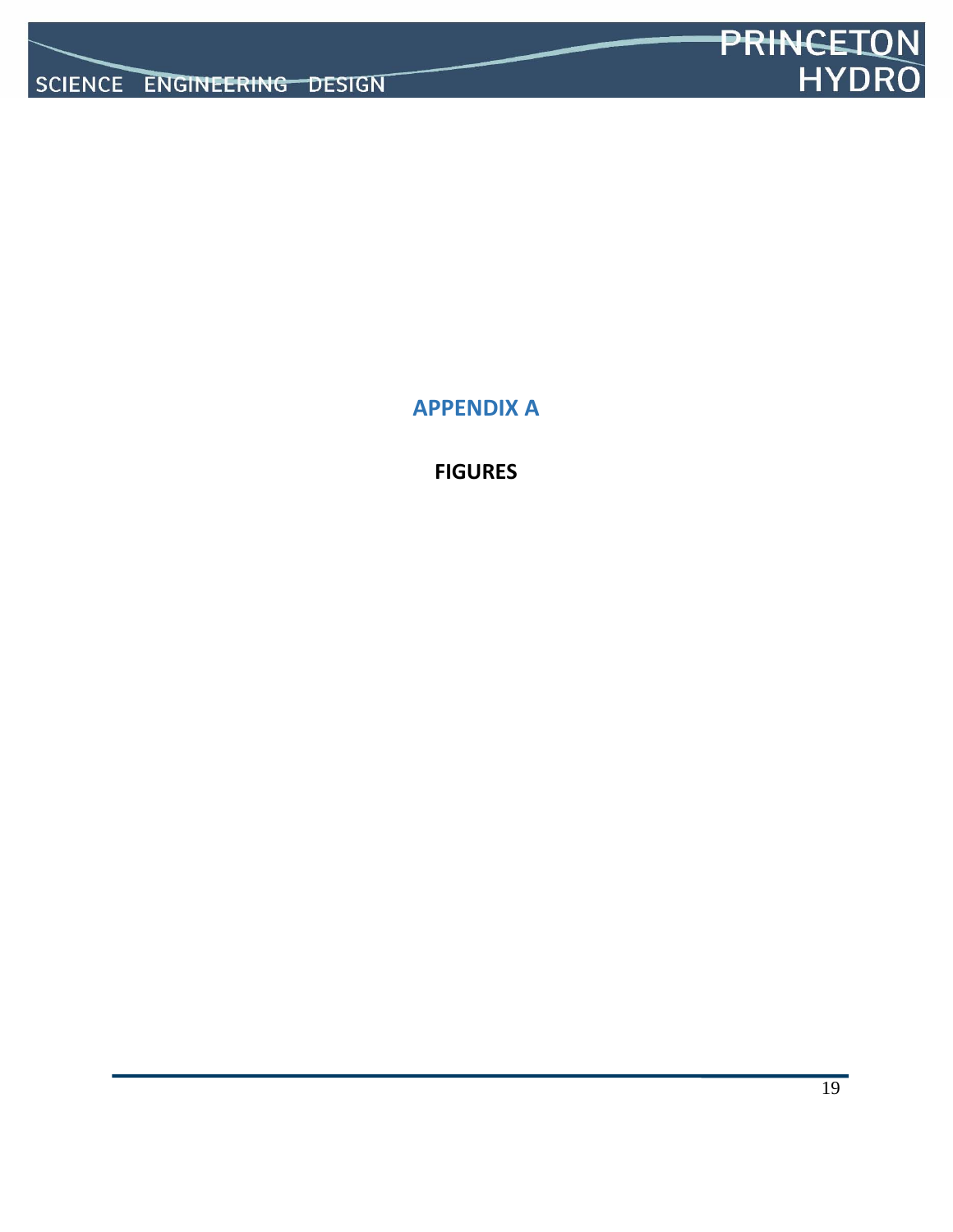# SCIENCE ENGINEERING DESIGN

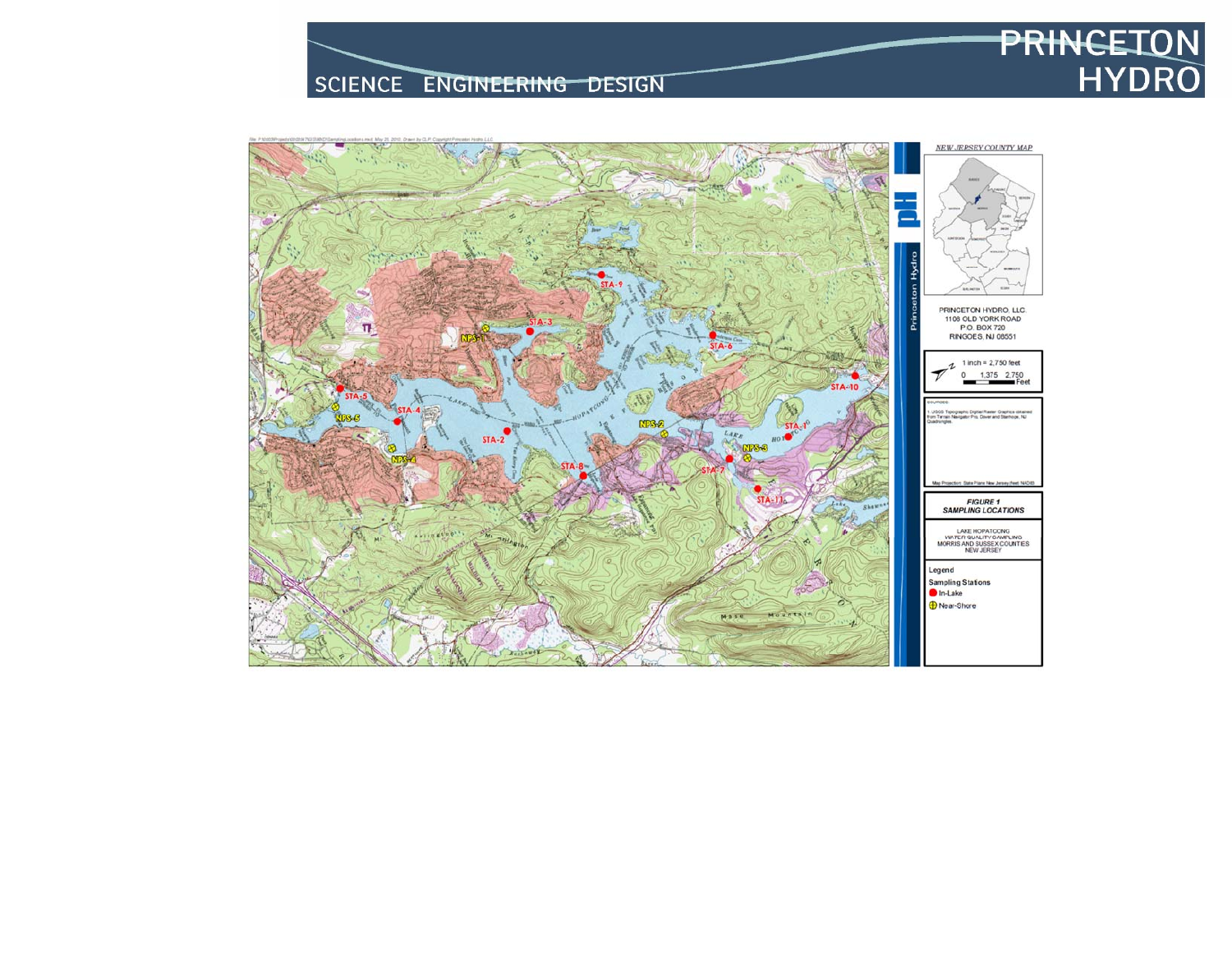



# PRINCET **HYDRO**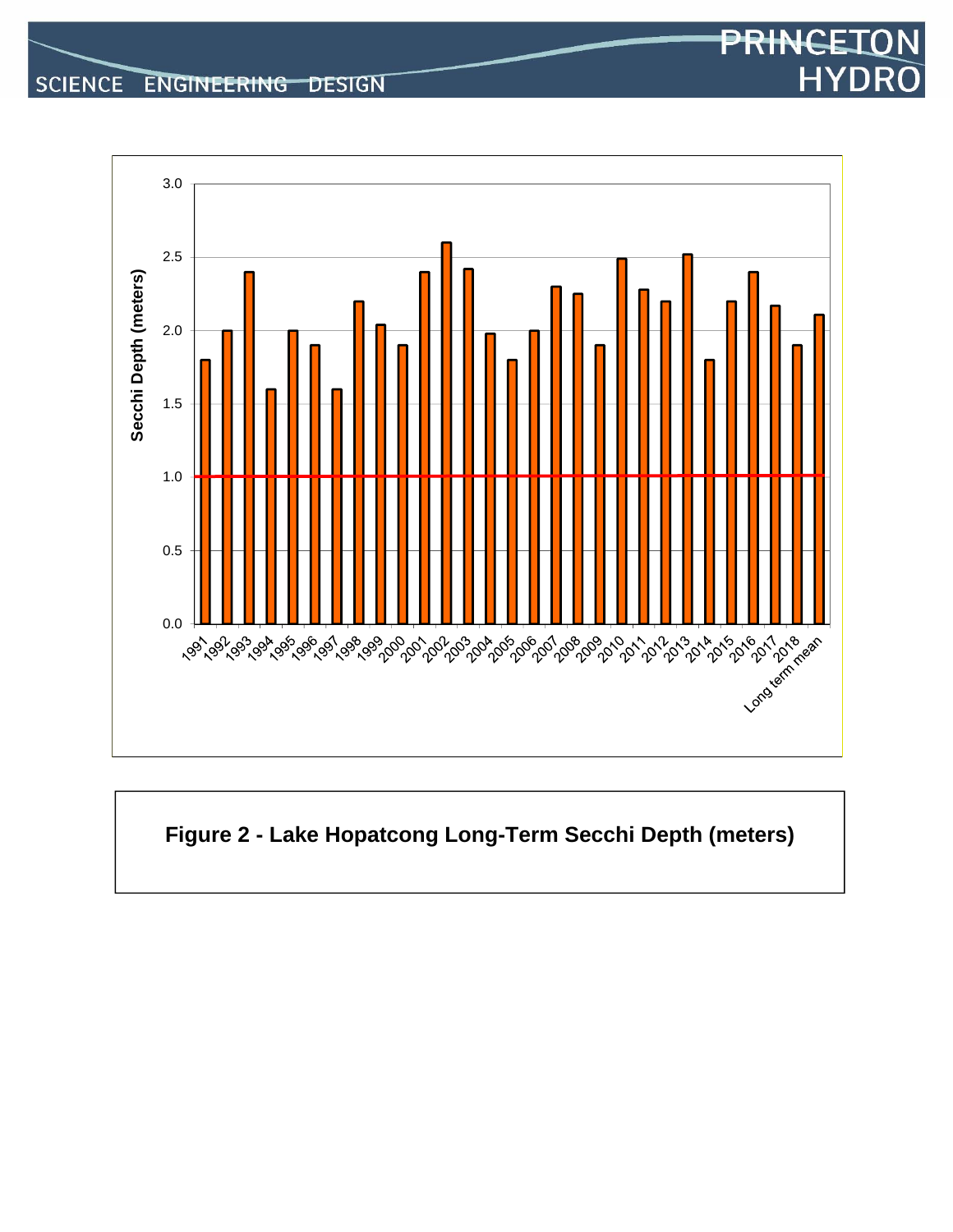

#### **Figure 3 - Lake Hopatcong Long-Term Chlorophyll a Concentrations (mg/m3)**

PRINCET

**HYDR**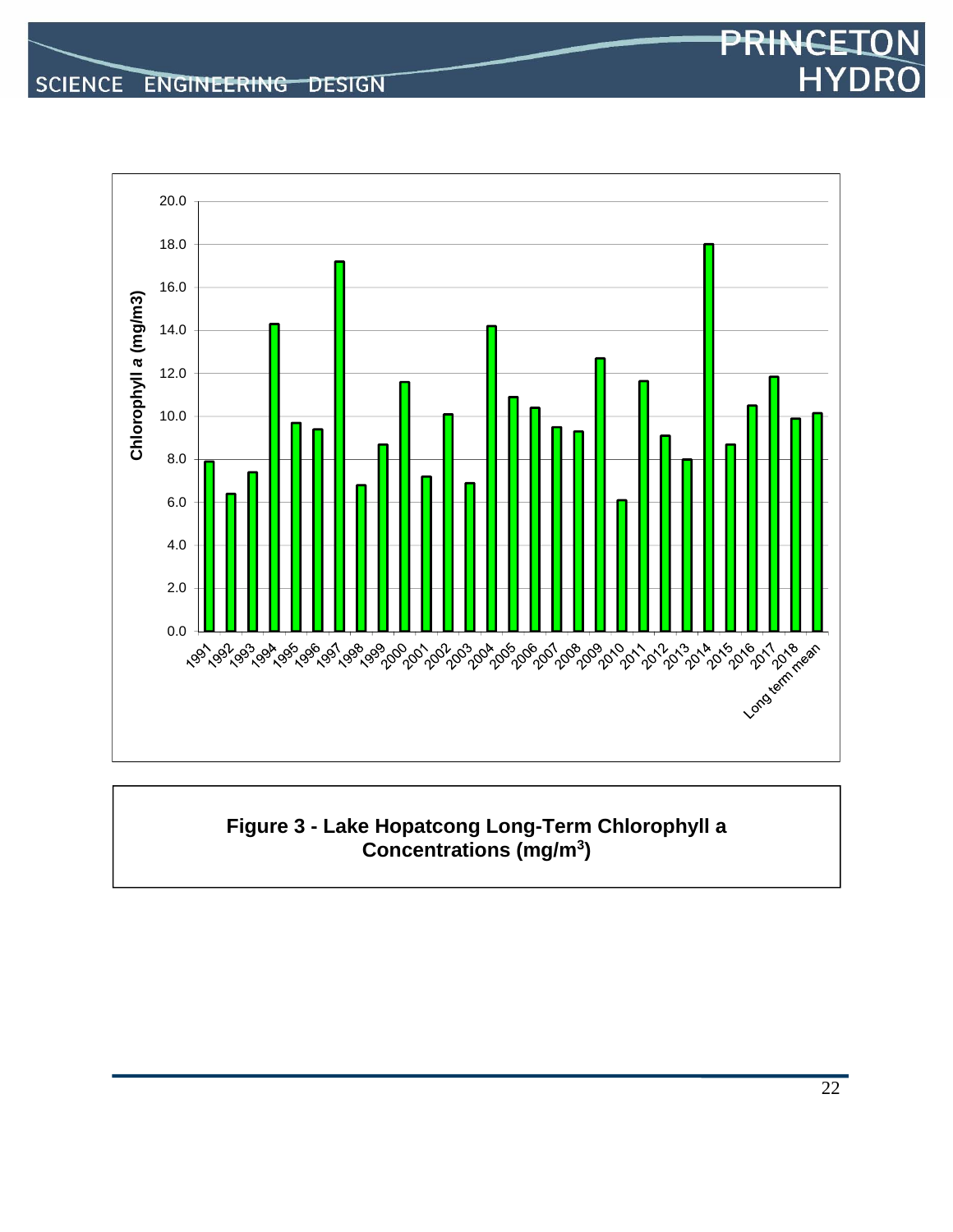

# **Figure 4 - Lake Hopatcong Long-Term Total Phosphorus Concentrations (mg/L)**

PRINCET

**HYDR**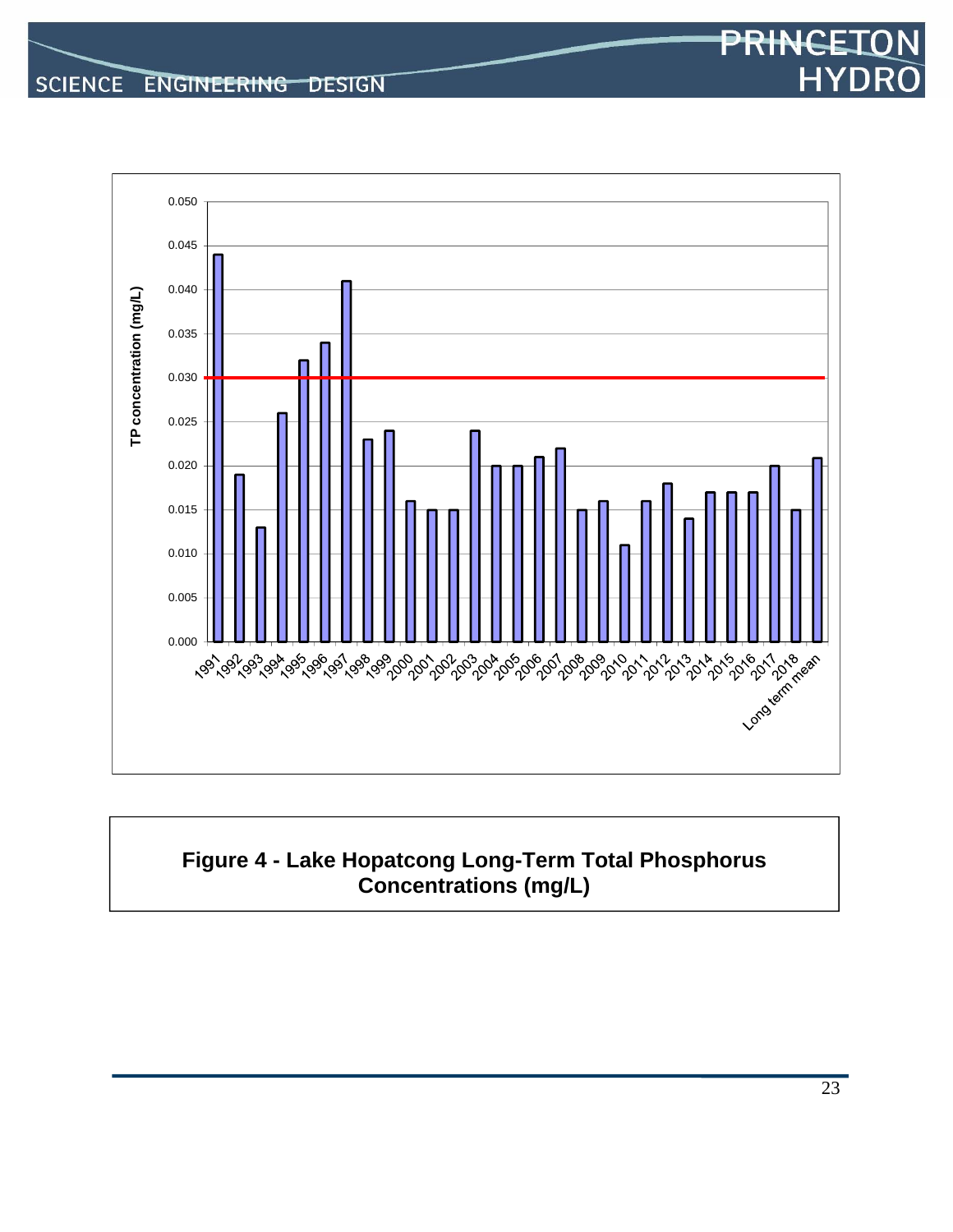

**APPENDIX B**

*IN‐SITU* DATA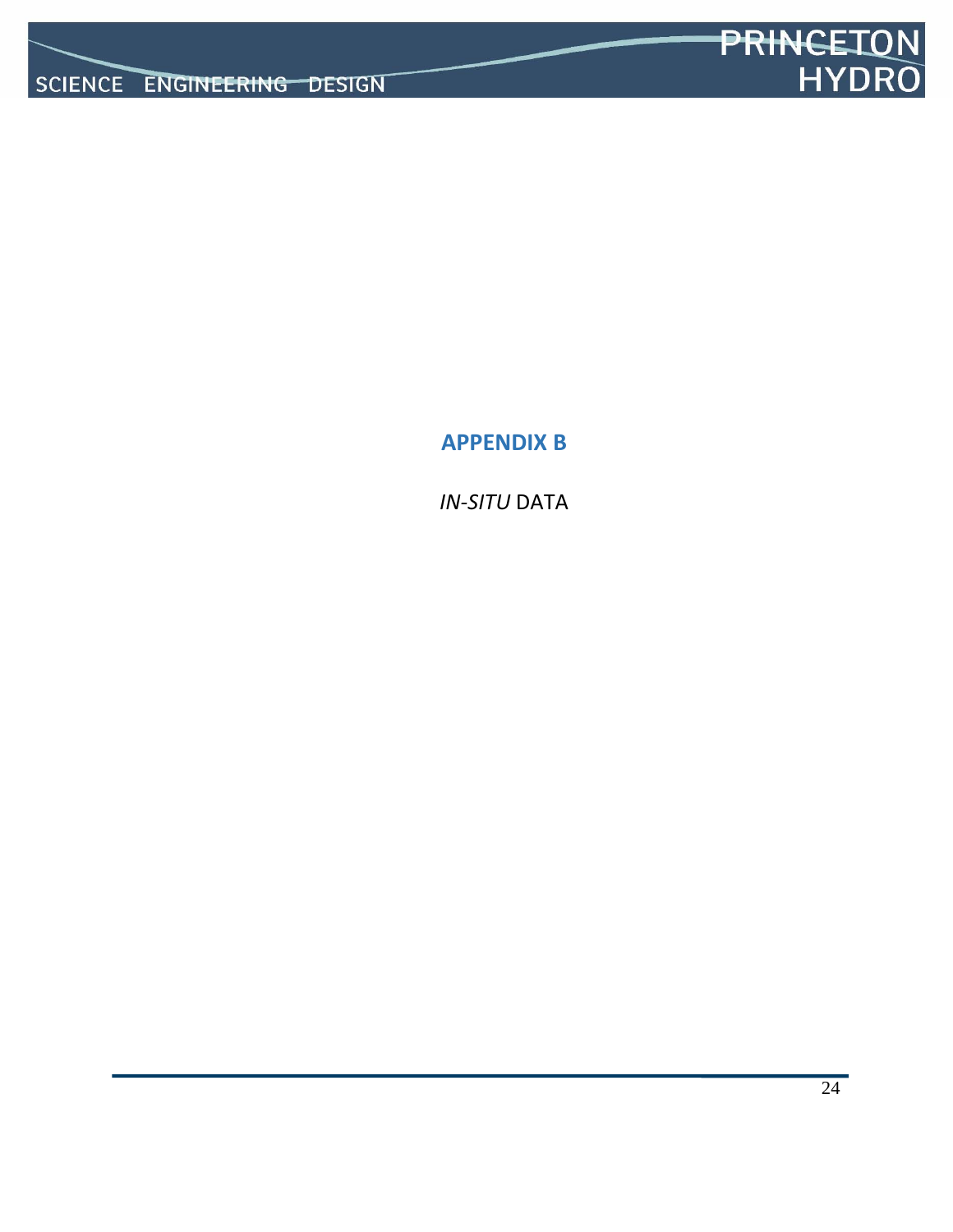| In-Situ Monitoring for Lake Hopatcong 5/24/2018 |              |                       |               |                    |                                |      |                         |             |
|-------------------------------------------------|--------------|-----------------------|---------------|--------------------|--------------------------------|------|-------------------------|-------------|
| <b>Station</b>                                  |              | <b>DEPTH</b> (meters) |               | <b>Temperature</b> | <b>Specific</b><br>Conductance |      | <b>Dissolved Oxygen</b> | pH          |
|                                                 | <b>Total</b> | Secchi                | <b>Sample</b> | °C                 | mS/cm                          | mg/L | % Sat.                  | <b>S.U.</b> |
|                                                 |              |                       | 0.1           | 20.02              | 0.460                          | 8.54 | 94.1                    | 7.25        |
| STA-1                                           | 2.60         | 1.60                  | 1.0           | 19.98              | 0.459                          | 8.68 | 95.5                    | 7.22        |
|                                                 |              |                       | 2.0           | 19.95              | 0.459                          | 8.71 | 95.8                    | 7.24        |
|                                                 |              |                       | 0.1           | 18.34              | 0.509                          | 9.48 | 101.0                   | 7.80        |
|                                                 |              |                       | 1.0           | 18.33              | 0.509                          | 9.55 | 101.7                   | 7.79        |
|                                                 |              |                       | 2.0           | 18.29              | 0.509                          | 9.57 | 101.8                   | 7.78        |
|                                                 |              |                       | 3.0           | 18.22              | 0.509                          | 9.56 | 101.6                   | 7.77        |
|                                                 |              |                       | 4.0           | 18.04              | 0.510                          | 9.47 | 100.3                   | 7.72        |
|                                                 |              |                       | 5.0           | 16.99              | 0.509                          | 9.29 | 96.3                    | 7.65        |
| STA-2                                           | 13.60        | 2.00                  | 6.0           | 15.11              | 0.513                          | 8.05 | 80.1                    | 7.41        |
|                                                 |              |                       | 7.0           | 11.93              | 0.513                          | 7.69 | 71.3                    | 7.35        |
|                                                 |              |                       | 8.0           | 10.53              | 0.511                          | 7.74 | 69.6                    | 7.25        |
|                                                 |              |                       | 9.0           | 9.88               | 0.511                          | 7.02 | 62.1                    | 7.13        |
|                                                 |              |                       | 10.0          | 9.52               | 0.511                          | 6.57 | 57.7                    | 7.10        |
|                                                 |              |                       | 11.0          | 9.01               | 0.513                          | 5.95 | 51.6                    | 7.04        |
|                                                 |              |                       | 12.0          | 8.91               | 0.513                          | 5.20 | 44.9                    | 7.01        |
|                                                 |              |                       | 13.0          | 8.61               | 0.515                          | 4.35 | 37.3                    | 6.98        |
|                                                 |              |                       | 0.1           | 19.19              | 0.931                          | 8.07 | 87.6                    | 7.95        |
| STA-3                                           | 2.30         | 1.50                  | 1.0           | 19.00              | 0.965                          | 8.03 | 86.8                    | 7.95        |
|                                                 |              |                       | 1.7           | 18.49              | 1.040                          | 6.26 | 67.0                    | 7.58        |
|                                                 |              |                       | 0.1           | 18.58              | 0.514                          | 8.92 | 95.5                    | 7.58        |
| STA-4                                           | 2.60         | 1.90                  | 1.0           | 18.59              | 0.514                          | 8.92 | 95.5                    | 7.57        |
|                                                 |              |                       | 2.0           | 18.41              | 0.512                          | 8.96 | 95.6                    | 7.58        |
|                                                 |              | 1.90                  | 0.1           | 20.47              | 0.535                          | 8.85 | 98.5                    | 7.40        |
| STA-5                                           | 2.30         |                       | 1.0           | 19.81              | 0.534                          | 9.02 | 99.0                    | 7.45        |
|                                                 |              |                       | 1.8           | 17.94              | 0.538                          | 7.43 | 78.5                    | 7.21        |
|                                                 |              |                       | 0.1           | 19.27              | 0.510                          | 8.39 | 91.1                    | 7.51        |
| STA-6                                           | 3.20         | 1.90                  | 1.0           | 16.93              | 0.518                          | 9.08 | 93.9                    | 7.46        |
|                                                 |              |                       | 2.0           | 15.78              | 0.521                          | 8.91 | 90.0                    | 7.43        |
|                                                 |              |                       | 3.0           | 15.58              | 0.521                          | 8.53 | 85.8                    | 7.37        |
| STA-7                                           | 1.70         | 1.40                  | 0.1           | 20.09              | 0.194                          | 8.01 | 88.3                    | 7.20        |
|                                                 |              |                       | 1.0           | 19.71              | 0.196                          | 7.82 | 85.6                    | 6.94        |
|                                                 |              |                       | 0.1           | 18.52              | 0.510                          | 9.12 | 97.5                    | 7.76        |
|                                                 |              |                       | 1.0           | 18.54              | 0.509                          | 9.28 | 99.2                    | 7.70        |
| STA-8                                           | 4.60         | 2.00                  | 2.0           | 18.43              | 0.508                          | 9.34 | 99.6                    | 7.66        |
|                                                 |              |                       | 3.0           | 18.21              | 0.506                          | 9.37 | 99.6                    | 7.63        |
|                                                 |              |                       | 4.0           | 17.91              | 0.504                          | 9.16 | 96.7                    | 7.57        |
|                                                 |              |                       | 0.1           | 19.24              | 0.533                          | 9.23 | 100.2                   | 7.57        |
|                                                 |              |                       | 1.0           | 19.14              | 0.535                          | 9.45 | 102.3                   | 7.61        |
|                                                 |              |                       | 2.0           | 16.96              | 0.522                          | 9.46 | 97.9                    | 7.61        |
| <b>STA-9</b>                                    | 7.40         | 2.00                  | 3.0           | 16.17              | 0.522                          | 9.10 | 92.7                    | 7.52        |
|                                                 |              |                       | 4.0           | 15.20              | 0.524                          | 8.50 | 84.8                    | 7.41        |
|                                                 |              |                       | 5.0           | 14.01              | 0.525                          | 8.05 | 78.3                    | 7.33        |
|                                                 |              |                       | 6.0           | 13.38              | 0.525                          | 7.62 | 73.1                    | 7.27        |
|                                                 |              |                       | 7.0           | 10.69              | 0.530                          | 3.65 | 32.9                    | 7.05        |
| <b>STA-10</b>                                   | 1.5          | 1.3                   | 0.1           | 19.28              | 0.470                          | 9.57 | 103.9                   | 7.61        |
|                                                 |              |                       | 1.0           | 18.77              | 0.488                          | 9.94 | 106.9                   | 7.69        |
| <b>STA-11</b>                                   | 1.80         | $1.5\,$               | 0.1           | 20.00              | 0.155                          | 8.15 | 89.7                    | 7.06        |
|                                                 |              |                       | 1.0           | 19.45              | 0.157                          | 7.93 | 86.3                    | 6.78        |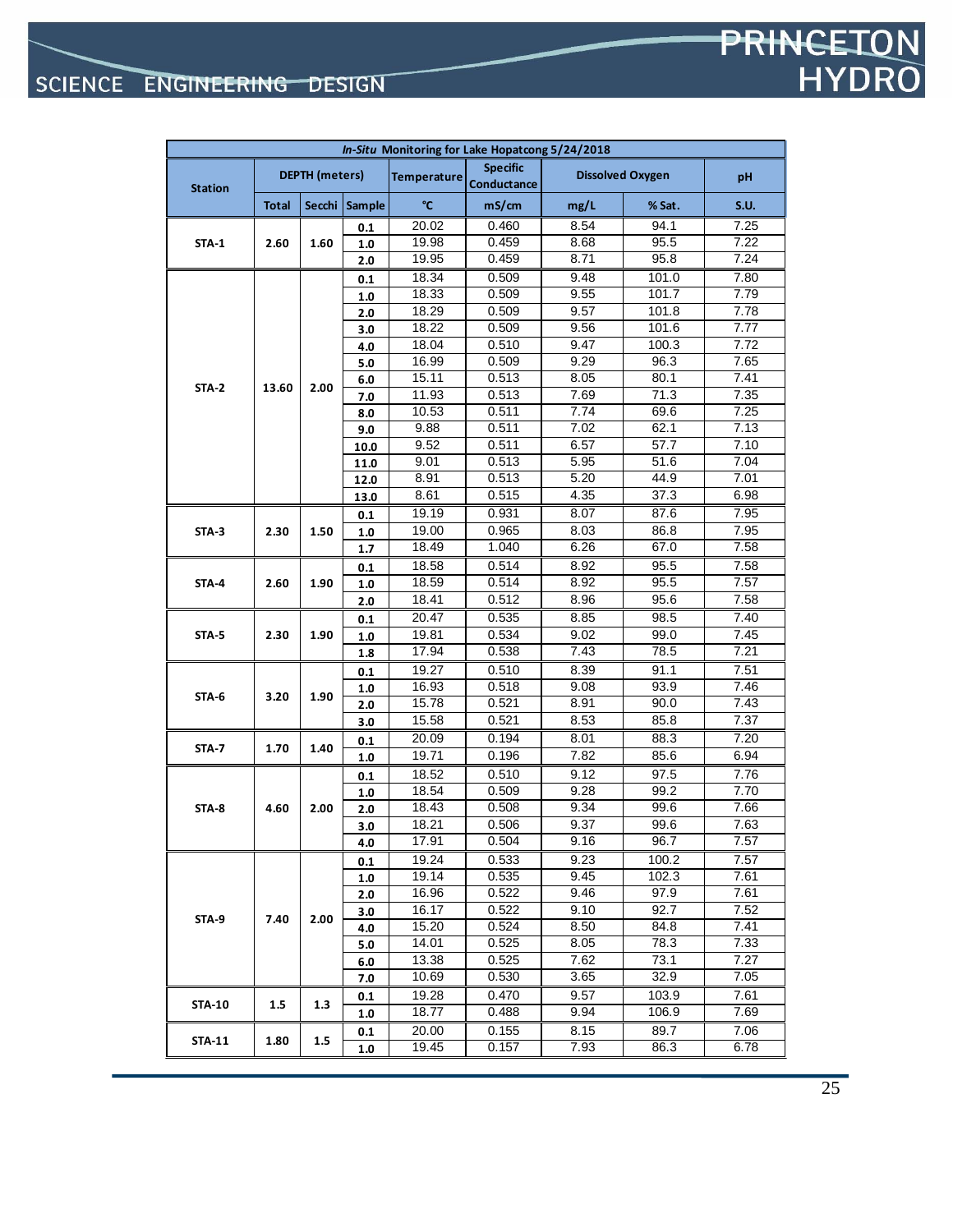| In-Situ Monitoring for Lake Hopatcong 06/27/2018 |              |                       |               |                    |                                       |      |                         |             |
|--------------------------------------------------|--------------|-----------------------|---------------|--------------------|---------------------------------------|------|-------------------------|-------------|
| <b>Station</b>                                   |              | <b>DEPTH</b> (meters) |               | Temperature        | <b>Specific</b><br><b>Conductance</b> |      | <b>Dissolved Oxygen</b> | pH          |
|                                                  | <b>Total</b> |                       | Secchi Sample | °C                 | mS/cm                                 | mg/L | % Sat.                  | <b>S.U.</b> |
|                                                  |              |                       | 0.10          | 23.37              | 0.437                                 | 8.17 | 96.0                    | 6.98        |
| STA-1                                            | 1.8          | 0.8                   | 1.00          | 23.37              | 0.438                                 | 7.80 | 91.7                    | 7.07        |
|                                                  |              |                       | 0.1           | 23.31              | 0.495                                 | 9.02 | 106                     | 8.05        |
|                                                  |              |                       | 1.0           | 23.34              | 0.495                                 | 9.01 | 105.9                   | 8.04        |
|                                                  |              |                       | 2.0           | 23.33              | 0.495                                 | 9.02 | 105.9                   | 8.04        |
|                                                  |              |                       | 3.0           | 23.33              | 0.495                                 | 9.01 | 105.9                   | 8.04        |
|                                                  |              |                       | 4.0           | 23.27              | 0.495                                 | 9.02 | 105.8                   | 8.02        |
|                                                  |              |                       | 5.0           | 22.48              | 0.494                                 | 8.51 | 98.4                    | 7.79        |
| STA-2                                            | 13.6         | 1.8                   | 6.0           | $\overline{17.29}$ | 0.489                                 | 4.65 | 48.4                    | 7.38        |
|                                                  |              |                       | 7.0           | 14.76              | 0.489                                 | 1.34 | 13.2                    | 7.11        |
|                                                  |              |                       | 8.0           | 11.70              | 0.490                                 | 0.94 | 8.7                     | 7.07        |
|                                                  |              |                       | 9.0           | 10.80              | 0.489                                 | 1.40 | 12.6                    | 6.94        |
|                                                  |              |                       | 10.0          | 9.84               | 0.492                                 | 0.38 | 3.4                     | 6.89        |
|                                                  |              |                       | 11.0          | 9.34               | 0.496                                 | 0.26 | 2.2                     | 6.88        |
|                                                  |              |                       | 12.0          | 9.11               | 0.497                                 | 0.17 | 1.4                     | 6.87        |
|                                                  |              |                       | 13.0          | 8.95               | 0.501                                 | 0.13 | 1.1                     | 6.85        |
| STA-3                                            | 1.8          | 1.1                   | 0.1           | 24.14              | 0.831                                 | 8.80 | 105.0                   | 7.98        |
|                                                  |              |                       | 1.0           | 24.13              | 0.827                                 | 8.70 | 103.8                   | 8.11        |
|                                                  |              |                       | 0.1           | 23.29              | 0.504                                 | 8.54 | 100.4                   | 7.65        |
| STA-4                                            | 2.7          | 1.5                   | 1.0           | 23.41              | 0.504                                 | 8.37 | 98.5                    | 7.64        |
|                                                  |              |                       | 2.0           | 23.40              | 0.504                                 | 8.35 | 98.2                    | 7.64        |
|                                                  |              |                       | 0.1           | 23.86              | 0.139                                 | 7.71 | 91.4                    | 7.46        |
| STA-5                                            | 2.4          | 1.9                   | 1.0           | 23.89              | 0.513                                 | 7.63 | 90.6                    | 7.38        |
|                                                  |              |                       | 2.0           | 23.87              | 0.512                                 | 7.62 | 90.4                    | 7.34        |
|                                                  |              |                       | 0.1           | 23.74              | 0.492                                 | 8.52 | 100.9                   | 7.62        |
| STA-6                                            | 3.1          | 1.6                   | 1.0           | 23.74              | 0.492                                 | 8.53 | 101.0                   | 7.61        |
|                                                  |              |                       | 2.0           | 23.73              | 0.492                                 | 8.55 | 101.2                   | 7.58        |
|                                                  |              |                       | 3.0           | 23.73              | 0.493                                 | 8.47 | 100.3                   | 7.57        |
| STA-7                                            | 1.3          | 1.0                   | 0.1           | 23.82              | 0.364                                 | 8.29 | 98.3                    | 7.47        |
|                                                  |              |                       | 1.0           | 23.82              | 0.364                                 | 7.99 | 94.7                    | 7.36        |
|                                                  |              |                       | 0.1           | 23.48              | 0.494                                 | 8.93 | 105.2                   | 8.03        |
|                                                  |              |                       | 1.0           | 23.52              | 0.494                                 | 8.94 | 105.4                   | 8.02        |
| STA-8                                            | 5.1          | 1.7                   | 2.0           | 23.52              | 0.495                                 | 8.93 | 105.3                   | 7.99        |
|                                                  |              |                       | 3.0           | 23.33              | 0.492                                 | 8.83 | 103.7                   | 7.91        |
|                                                  |              |                       | 4.0           | 23.23              | 0.492                                 | 8.77 | 102.8                   | 7.82        |
|                                                  |              |                       | 5.0           | 22.94              | 0.493                                 | 7.95 | 92.7                    | 7.57        |
|                                                  |              |                       | 0.1           | 23.58              | 0.493                                 | 9.05 | 106.9                   | 7.83        |
|                                                  |              |                       | 1.0           | 23.59              | 0.493                                 | 9.04 | 106.7                   | 7.90        |
|                                                  |              |                       | 2.0           | 23.59              | 0.493                                 | 9.08 | 107.1                   | 7.94        |
| STA-9                                            | 7.8          | 1.9                   | 3.0           | 23.60              | 0.493                                 | 9.10 | 107.5                   | 7.96        |
|                                                  |              |                       | 4.0           | 23.59              | 0.493                                 | 9.11 | 107.6                   | 7.95        |
|                                                  |              |                       | 5.0           | 23.34              | 0.494                                 | 8.78 | 103.1                   | 7.78        |
|                                                  |              |                       | 6.0           | 20.78              | 0.488                                 | 6.08 | 68.0                    | 7.32        |
|                                                  |              |                       | 7.0           | 14.32              | 0.491                                 | 0.81 | 8.0                     | 6.95        |
| <b>STA-10</b>                                    | 1.2          | 1.0                   | 0.1           | 23.19              | 0.448                                 | 7.93 | 92.9                    | 7.23        |
|                                                  |              |                       | 0.7           | 23.22              | 0.448                                 | 7.68 | 90.1                    | 7.26        |
| <b>STA-11</b>                                    | 1.9          | 1.5                   | 0.1           | 23.05              | 0.284                                 | 7.39 | 86.3                    | 7.23        |
|                                                  |              |                       | 1.0           | 23.04              | 0.284                                 | 6.01 | 70.2                    | 6.97        |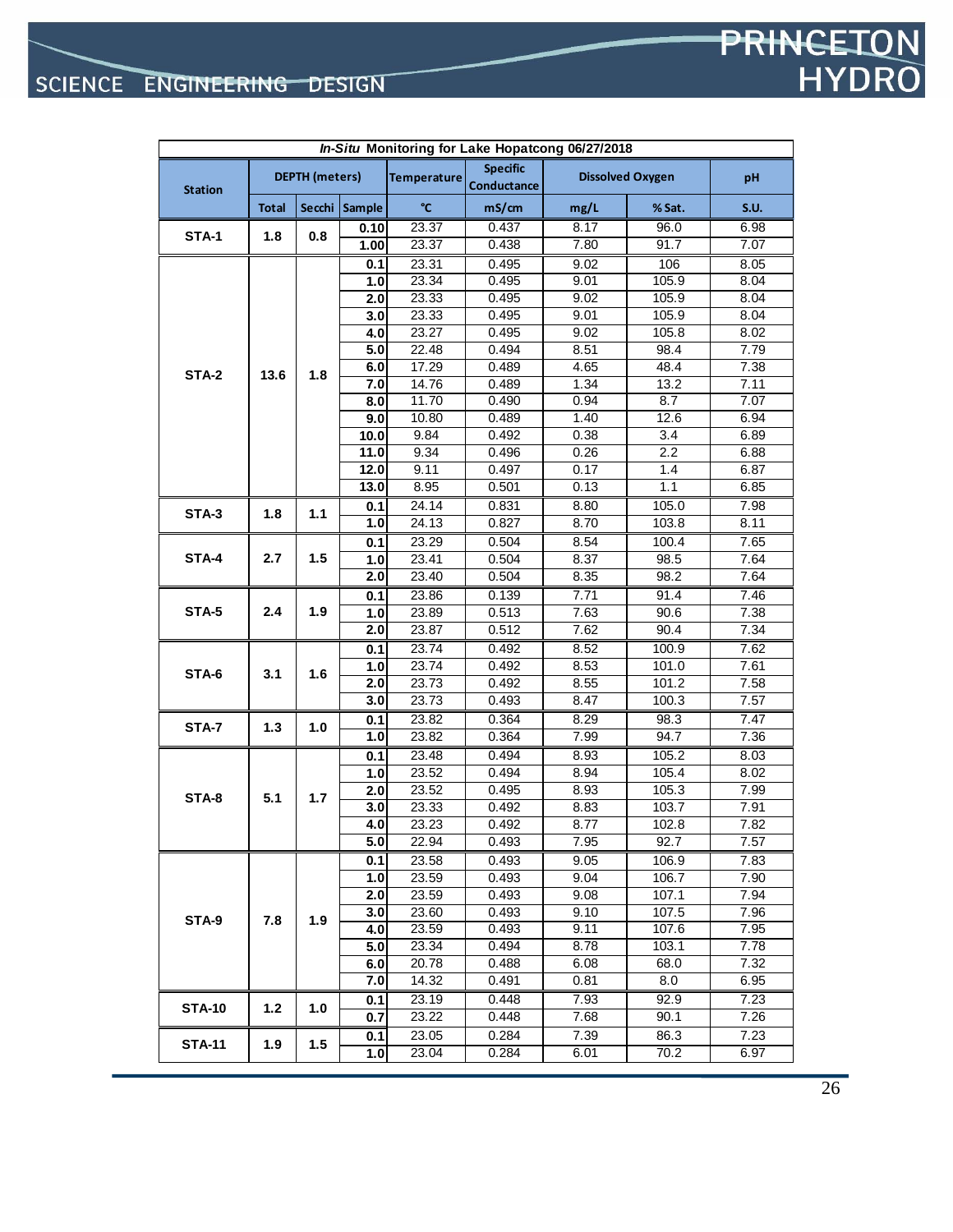|                |              |                       |                | In-Situ Monitoring for Lake Hopatcong 7/19/2018 | <b>Specific</b> |                   |                         |             |
|----------------|--------------|-----------------------|----------------|-------------------------------------------------|-----------------|-------------------|-------------------------|-------------|
| <b>Station</b> |              | <b>DEPTH</b> (meters) |                | <b>Temperature</b>                              | Conductance     |                   | <b>Dissolved Oxygen</b> | рH          |
|                | <b>Total</b> | Secchi                | Sample         | °C                                              | mS/cm           | mg/L              | % Sat.                  | <b>S.U.</b> |
|                |              |                       | 0.1            |                                                 |                 |                   |                         |             |
| <b>STA-1</b>   | 1.8          | 1                     | 1.0            |                                                 |                 | Probe malfunction |                         |             |
|                |              |                       | 2.0            |                                                 |                 |                   |                         |             |
|                |              |                       | 0.1            | 25.62                                           | 0.521           | 8.23              | 100.9                   | 7.57        |
|                |              |                       | 1.0            | 25.63                                           | 0.521           | 8.10              | 99.4                    | 7.57        |
|                |              |                       | 2.0            | 25.61                                           | 0.520           | 8.06              | 98.8                    | 7.56        |
|                |              |                       | 3.0            | 25.59                                           | 0.520           | 8.05              | 98.6                    | 7.55        |
|                |              | 4.0<br>5.0            | 25.54<br>25.49 | 0.519<br>0.519                                  | 8.02<br>7.96    | 98.2<br>97.3      | 7.53<br>7.51            |             |
|                |              |                       | 6.0            | 20.27                                           | 0.508           | 5.25              | 58.2                    | 7.24        |
| <b>STA-2</b>   | 13.7         | 2.1                   | 7.0            | 16.41                                           | 0.506           | 3.20              | 32.7                    | 7.10        |
|                |              |                       | 8.0            | 13.05                                           | 0.505           | 1.64              | 15.6                    | 7.05        |
|                |              |                       | 9.0            | 11.60                                           | 0.506           | 0.64              | 5.9                     | 6.99        |
|                |              |                       | 10.0           | 10.52                                           | 0.505           | 0.46              | 4.1                     | 6.98        |
|                |              |                       | 11.0           | 9.74                                            | 0.508           | 0.23              | 2.0                     | 6.96        |
|                |              |                       | 12.0           | 9.32                                            | 0.512           | 0.18              | 1.5                     | 6.95        |
|                |              |                       | 13.0           | 8.98                                            | 0.525           | 0.14              | 1.2                     | 6.91        |
|                |              |                       | 0.1            | 25.94                                           | 0.761           | 8.78              | 108.3                   | 8.20        |
| STA-3          | 1.8          | 1.5                   | 1.0            | 25.94                                           | 0.762           | 8.82              | 108.8                   | 8.21        |
|                |              |                       | 0.1            | 25.46                                           | 0.530           | 8.03              | 98.2                    | 7.38        |
| STA-4          | 2.8          | $1.3$                 | 1.0            | 25.46                                           | 0.529           | 7.66              | 93.6                    | 7.36        |
|                |              | 2.0                   | 25.40          | 0.528                                           | 7.59            | 92.7              | 7.36                    |             |
|                |              | 0.1                   |                |                                                 |                 |                   |                         |             |
| STA-5          | 2.0          | 1.2                   | 1.0            |                                                 |                 | Probe malfunction |                         |             |
|                |              |                       | 2.0            |                                                 |                 |                   |                         |             |
|                |              |                       | 0.1            |                                                 |                 |                   |                         |             |
|                |              |                       | 1.0            |                                                 |                 | Probe malfunction |                         |             |
| STA-6          | 3.3          | 2.0                   | 2.0            |                                                 |                 |                   |                         |             |
|                |              |                       | 3.0            |                                                 |                 |                   |                         |             |
| <b>STA-7</b>   | 1.8          | 1.8                   | 0.1            | 25.83                                           | 0.457           | 7.60              | 93.5                    | 7.30        |
|                |              |                       | 1.0            | 25.39                                           | 0.461           | 7.34              | 89.6                    | 7.20        |
|                |              |                       | 0.0            | 25.69                                           | 0.520           | 8.30              | 101.9                   | 7.81        |
|                |              |                       | 1.0            | 25.58                                           | 0.519           | 8.07              | 98.9                    | 7.70        |
| STA-8          | 5.8          | 2.0                   | 2.0            | 25.59                                           | 0.519           | 7.97              | 97.6                    | 7.66        |
|                |              |                       | 3.0            | 25.55                                           | 0.518           | 7.86              | 96.2                    | 7.60        |
|                |              |                       | 4.0            | 25.43                                           | 0.518           | 7.82              | 95.5                    | 7.56        |
|                |              |                       | 5.0            | 25.32                                           | 0.518           | 7.43              | 90.6                    | 7.44        |
|                |              |                       | 0.1            |                                                 |                 |                   |                         |             |
|                |              |                       | 1.0            |                                                 |                 |                   |                         |             |
|                |              |                       | 2.0            |                                                 |                 |                   |                         |             |
| STA-9          | 8.2          | 1.6                   | 3.0            |                                                 |                 | Probe malfunction |                         |             |
|                |              |                       | 4.0            |                                                 |                 |                   |                         |             |
|                |              |                       | 5.0<br>6.0     |                                                 |                 |                   |                         |             |
|                |              |                       | 7.0            |                                                 |                 |                   |                         |             |
|                |              |                       |                |                                                 |                 |                   |                         |             |
| <b>STA-10</b>  | 1.4          | 0.6                   | 0.1<br>1.0     |                                                 |                 | Probe malfunction |                         |             |
|                |              |                       |                |                                                 |                 |                   |                         |             |
| <b>STA-11</b>  | 1.7          | 1.4                   | 0.1<br>1.0     |                                                 |                 | Probe malfunction |                         |             |
|                |              |                       |                |                                                 |                 |                   |                         |             |

**2.0**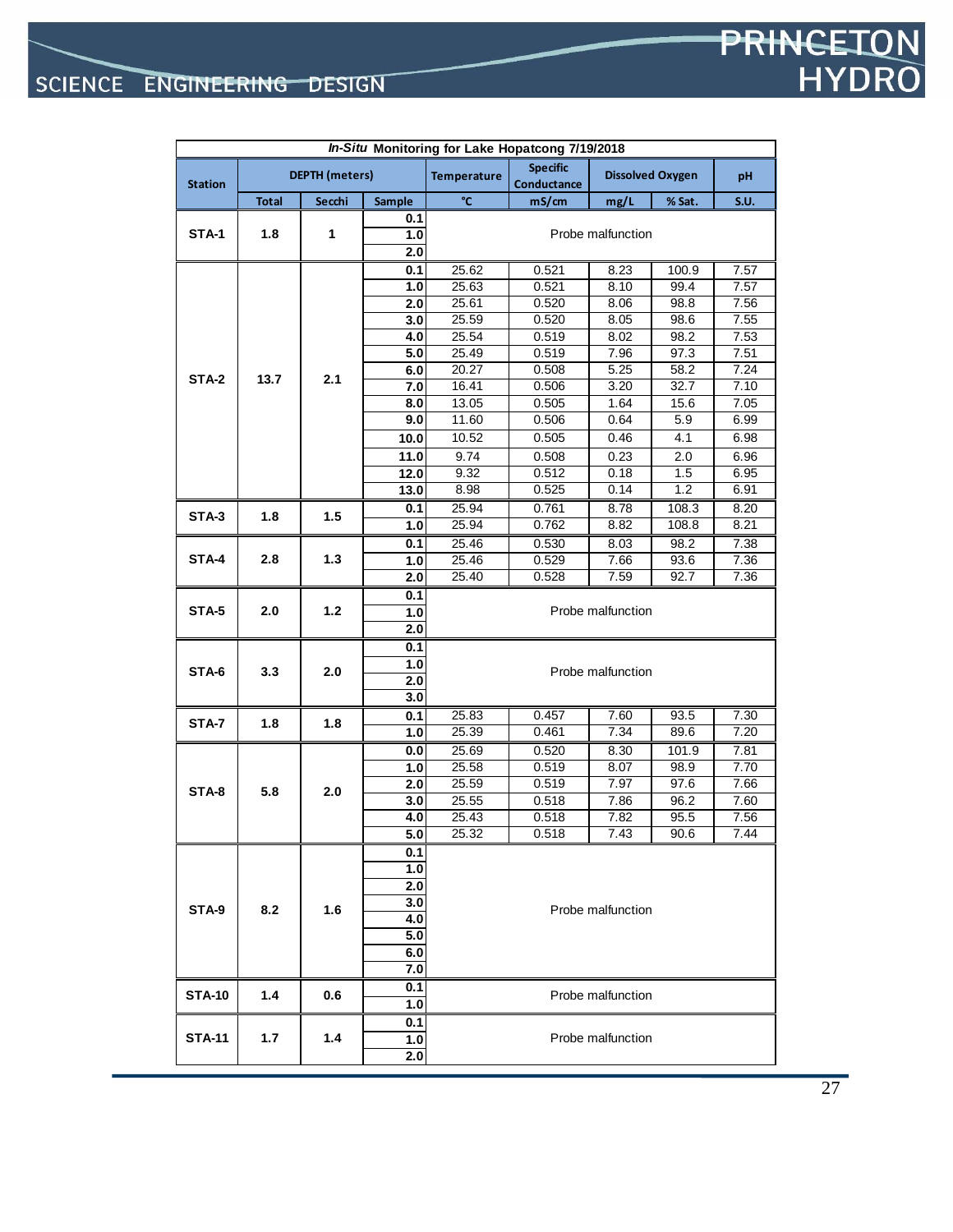| In-Situ Monitoring for Lake Hopatcong 8/16/2018 |              |                       |                   |                    |                                |       |                         |                   |
|-------------------------------------------------|--------------|-----------------------|-------------------|--------------------|--------------------------------|-------|-------------------------|-------------------|
| <b>Station</b>                                  |              | <b>DEPTH</b> (meters) |                   | <b>Temperature</b> | <b>Specific</b><br>Conductance |       | <b>Dissolved Oxygen</b> | pH                |
|                                                 | <b>Total</b> | Secchi                | <b>Sample</b>     | °C                 | mS/cm                          | mg/L  | % Sat.                  | <b>S.U.</b>       |
| STA-1                                           | 1.6          | 0.8                   | 0.1               | 26.56              | 0.432                          | 8.83  | 110.1                   | 7.84              |
|                                                 |              |                       | 1.0               | 26.48              | 0.432                          | 8.88  | 110.5                   | 7.89              |
|                                                 |              |                       | 0.1               | 26.07              | 0.513                          | 8.21  | 101.10                  | 7.96              |
|                                                 |              |                       | 1.0               | 26.09              | 0.514                          | 8.30  | 102.6                   | 8.02              |
|                                                 |              |                       | 2.0               | 26.08              | 0.514                          | 8.31  | 102.7                   | 8.06              |
|                                                 |              |                       | 3.0               | 26.07              | 0.514                          | 8.30  | 102.5                   | 8.08              |
|                                                 |              |                       | 4.0               | 26.03              | 0.516                          | 8.25  | 101.9                   | 8.08              |
|                                                 |              |                       | 5.0               | 26.01              | 0.516                          | 8.22  | 101.5                   | 8.08              |
| STA-2                                           | 13.6         | 2.0                   | 6.0               | 24.02              | 0.533                          | 2.77  | 32.9                    | 7.78              |
|                                                 |              |                       | 7.0               | 21.20              | 0.537                          | 0.68  | 7.2                     | 7.60              |
|                                                 |              |                       | 8.0               | 17.50              | 0.541                          | 0.33  | 3.5                     | 7.53              |
|                                                 |              |                       | 9.0               | 14.23              | 0.540                          | 0.18  | 1.8                     | 7.48              |
|                                                 |              |                       | 10.0              | 11.68              | 0.539                          | 0.19  | 1.8                     | 7.42              |
|                                                 |              |                       | 11.0              | 10.96              | 0.540                          | 0.17  | 1.6                     | 7.24              |
|                                                 |              |                       | $\overline{12.0}$ | 10.01              | 0.543                          | 0.18  | 1.6                     | 7.17              |
|                                                 |              |                       | 13.0              | 9.38               | 0.543                          | 0.09  | 0.7                     | 7.13              |
| STA-3                                           | 1.7          | 1.6                   | 0.1               | 26.59              | 0.785                          | 10.57 | 131.9                   | 8.22              |
|                                                 |              |                       | 1.0               | 26.21              | 0.793                          | 10.97 | 136.0                   | 8.45              |
|                                                 |              |                       | 0.1               | 26.08              | 0.529                          | 7.50  | 92.7                    | 7.89              |
| STA-4                                           | 2.7          | 1.7                   | 1.0               | 26.10              | 0.530                          | 7.45  | 92.1                    | 7.86              |
|                                                 |              |                       | 2.0               | 26.10              | 0.530                          | 7.46  | 92.3                    | 7.85              |
|                                                 |              |                       | 0.1               | 25.96              | 0.526                          | 7.21  | 88.9                    | 8.14              |
| STA-5                                           | 2.1          | 1.5                   | 1.0               | 25.94              | 0.527                          | 7.38  | 91.0                    | 8.02              |
|                                                 |              |                       | 2.0               | 25.94              | 0.527                          | 7.37  | 90.9                    | 7.95              |
|                                                 |              |                       | 0.1               | 26.58              | 0.479                          | 8.87  | 110.6                   | 8.05              |
| STA-6                                           | 2.1          | 1.5                   | 1.0               | 26.51              | 0.480                          | 9.00  | 112.2                   | $\overline{8.11}$ |
|                                                 |              |                       | 2.0               | 26.31              | 0.482                          | 8.99  | 111.5                   | 8.14              |
| STA-7                                           | 1.5          | 1.3                   | 0.1               | 24.22              | 0.187                          | 5.91  | 70.5                    | 7.51              |
|                                                 |              |                       | 1.0               | 24.17              | 0.185                          | 5.75  | 68.5                    | 7.40              |
|                                                 |              |                       | 0.1               | 26.13              | 0.505                          | 8.27  | 102.3                   | 7.69              |
|                                                 |              |                       | 1.0               | 26.15              | 0.505                          | 8.31  | 102.9                   | 7.77              |
|                                                 |              |                       | 2.0               | 26.15              | 0.505                          | 8.32  | 103.0                   | 7.83              |
| STA-8                                           | 6.6          | 1.6                   | 3.0               | 26.15              | 0.505                          | 8.31  | 102.9                   | 7.87              |
|                                                 |              |                       | 4.0               | 26.14              | 0.505                          | 8.29  | 102.5                   | 7.92              |
|                                                 |              |                       | 5.0               | 26.14              | 0.505                          | 8.26  | 102.2                   | 7.95              |
|                                                 |              |                       | 6.0               | 26.05              | 0.507                          | 7.29  | 90.0                    | 7.85              |
|                                                 |              |                       | 0.1               | 26.30              | 0.513                          | 8.65  | 107.4                   | 8.15              |
|                                                 |              |                       | 1.0               | 26.21              | 0.514                          | 8.70  | 107.7                   | 8.17              |
|                                                 |              |                       | 2.0               | 26.09              | 0.514                          | 8.71  | 107.7                   | 8.17              |
| STA-9                                           | 7.5          | $1.2$                 | 3.0               | 25.95              | 0.515                          | 8.57  | 105.6                   | 8.15              |
|                                                 |              |                       | 4.0               | 25.83              | 0.516                          | 7.95  | 97.8                    | 8.06              |
|                                                 |              |                       | 5.0               | 25.55              | 0.527                          | 7.39  | 90.4                    | 7.96              |
|                                                 |              |                       | 6.0               | 23.67              | 0.545                          | 2.51  | 29.7                    | 7.74              |
|                                                 |              |                       | 7.0               | 20.48              | 0.535                          | 0.66  | 7.4                     | 7.46              |
| <b>STA-10</b>                                   | 1.3          | 0.8                   | 0.1               | 26.35              | 0.432                          | 8.81  | 109.4                   | 7.54              |
|                                                 |              |                       | 1.0               | 26.21              | 0.432                          | 9.00  | 111.5                   | 7.70              |
| <b>STA-11</b>                                   | $1.3$        | $1.2$                 | 0.1               | 24.24              | 0.150                          | 5.86  | 69.6                    | 7.90              |
|                                                 |              |                       | 0.5               | 24.24              | 0.151                          | 5.80  | 69.2                    | 7.72              |

28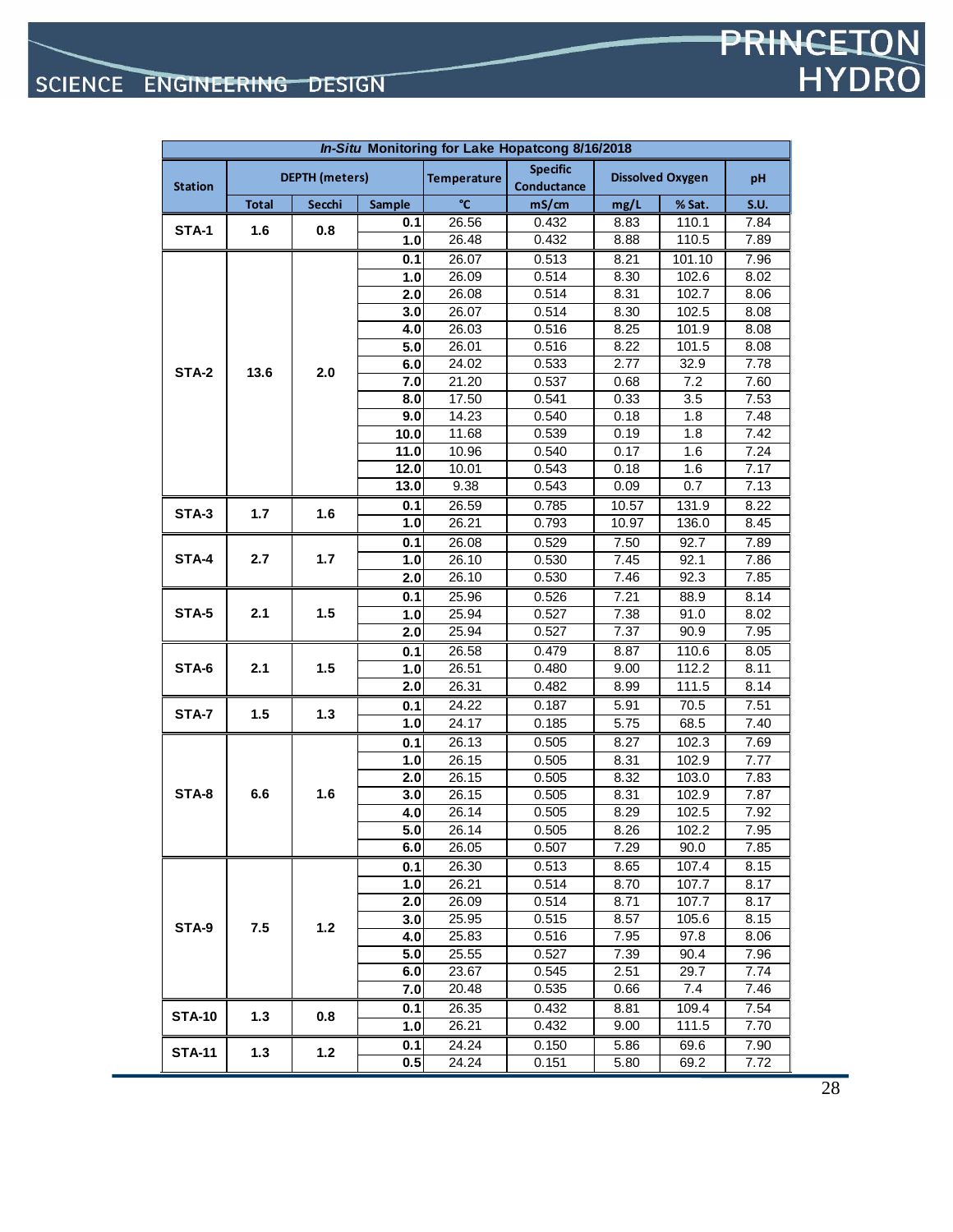| In-Situ Monitoring for Lake Hopatcong 9/10/2018 |              |                       |            |                    |                                |                         |              |              |
|-------------------------------------------------|--------------|-----------------------|------------|--------------------|--------------------------------|-------------------------|--------------|--------------|
| <b>Station</b>                                  |              | <b>DEPTH</b> (meters) |            | <b>Temperature</b> | <b>Specific</b><br>Conductance | <b>Dissolved Oxygen</b> |              | pH           |
|                                                 | <b>Total</b> | <b>Secchi</b>         | Sample     | °C                 | mS/cm                          | mg/L                    | % Sat.       | <b>S.U.</b>  |
| STA-1                                           | 1.8          | 1.1                   | 0.1        | 20.98              | 0.392                          | 8.23                    | 92.4         | 7.37         |
|                                                 |              |                       | 1.0        | 21.02              | 0.392                          | 8.08                    | 90.7         | 7.48         |
|                                                 |              |                       | 0.1        | 22.73              | 0.505                          | 7.48                    | 88.3         | 8.31         |
|                                                 |              |                       | 1.0        | 22.73              | 0.505                          | 7.13                    | 84.2         | 8.05         |
|                                                 |              |                       | 2.0        | 22.74              | 0.505                          | 7.10                    | 83.8         | 7.73         |
|                                                 |              |                       | 3.0        | 22.74              | 0.505                          | 7.09                    | 83.7         | 7.50         |
|                                                 |              |                       | 4.0        | 22.72              | 0.505                          | 7.08                    | 83.5         | 7.32         |
|                                                 |              |                       | 5.0        | 22.72              | 0.505                          | 7.07                    | 83.4         | 7.21         |
| STA-2                                           | 13.6         | 1.8                   | 6.0        | 22.70              | 0.505                          | 7.04                    | 83.0         | 7.01         |
|                                                 |              |                       | 7.0        | 22.60              | 0.506                          | 6.89                    | 81.1         | 6.93         |
|                                                 |              |                       | 8.0        | 17.03              | 0.549                          | 1.27                    | 13.4         | 6.44         |
|                                                 |              |                       | 9.0        | 13.71              | 0.547                          | 0.51                    | 5.0          | 6.45         |
|                                                 |              |                       | 10.0       | 11.54              | 0.548                          | 0.14                    | 1.3          | 7.68         |
|                                                 |              |                       | 11.0       | 10.44              | 0.548                          | 0.10                    | 0.9          | 8.19         |
|                                                 |              |                       | 12.0       | 9.98               | 0.553                          | 0.10                    | 0.9          | 8.30         |
|                                                 |              |                       | 13.0       | 9.45               | 0.562                          | 0.10                    | 0.8          | 8.36         |
|                                                 |              |                       | 0.1        | 20.53              | 0.797                          | 7.16                    | 81.0         | 7.96         |
| STA-3                                           | 2.3          | 2.3                   | 7.0        | 20.55              | 0.797                          | 6.64                    | 75.2         | 7.96         |
|                                                 |              |                       | 2.0        | 20.59              | 0.801                          | 6.28                    | 71.2         | 7.72         |
|                                                 |              | 1.7                   | 0.1        | 20.26              | 0.509                          | 8.03                    | 90.2         | 8.61         |
| STA-4                                           | 2.9          |                       | 1.0        | 20.29              | 0.509                          | 7.53                    | 84.7         | 8.11         |
|                                                 |              |                       | 2.0        | 20.27              | 0.510                          | 7.47                    | 84.0         | 7.47         |
| STA-5                                           | 1.2          | 1.2                   | 0.1        | 19.17              | 0.484                          | 9.38                    | 101.7        | 7.48         |
|                                                 |              |                       | 1.0        | 19.20              | 0.484                          | 9.17                    | 99.4         | 7.38         |
|                                                 |              | 1.5                   | 0.1        | 21.81              | 0.472                          | 6.77                    | 77.4         | 7.51         |
| STA-6                                           | 3.1          |                       | 1.0        | 21.86              | 0.472                          | 6.68                    | 76.2         | 7.52         |
|                                                 |              |                       | 2.0        | 21.81              | 0.471                          | 6.66                    | 76.0         | 7.49         |
|                                                 |              |                       | 3.0        | 20.99              | 0.469                          | 6.73                    | 75.6         | 7.50         |
| STA-7                                           | 1.9          | 1.7                   | 0.1        | 18.34              | 0.263                          | 4.96                    | 52.8         | 7.59         |
|                                                 |              |                       | 1.0        | 18.26              | 0.263                          | 4.85                    | 51.6         | 7.51         |
|                                                 |              |                       | 0.1        | 22.11              | 0.479                          | 7.00                    | 80.4         | 7.77         |
|                                                 |              |                       | 1.0        | 22.11              | 0.479                          | 6.96                    | 79.9         | 7.73         |
| STA-8                                           | 5.2          | 1.5                   | 2.0        | 22.11              | 0.479                          | 6.87                    | 78.9         | 7.71         |
|                                                 |              |                       | 3.0        | 22.12              | 0.479                          | 6.82                    | 78.3         | 7.69         |
|                                                 |              |                       | 4.0        | 22.11              | 0.479                          | 6.80                    | 78.1         | 7.64         |
|                                                 |              |                       | 5.0        | 22.00              | 0.479                          | 6.64                    | 76.1         | 7.63         |
|                                                 |              |                       | 0.1        | 22.13              | 0.473                          | 7.74                    | 88.8         | 7.40         |
|                                                 |              |                       | 1.0        | 22.15              | 0.473                          | 7.64                    | 87.8         | 7.43         |
|                                                 |              |                       | 2.0        | 22.16              | 0.473                          | 7.63                    | 87.8         | 7.43         |
| STA-9                                           | 7.8          | 1.7                   | 3.0        | 22.16              | 0.473                          | 7.63                    | 87.8         | 7.49         |
|                                                 |              |                       | 4.0        | 22.15              | 0.473                          | 7.62                    | 87.5         | 7.48         |
|                                                 |              |                       | 5.0        | 22.16<br>22.16     | 0.473<br>0.473                 | 7.59                    | 87.2<br>87.2 | 7.46<br>7.47 |
|                                                 |              |                       | 6.0<br>7.0 | 22.16              | 0.473                          | 7.59<br>7.56            | 86.8         | 7.47         |
|                                                 |              |                       |            |                    |                                |                         |              |              |
| <b>STA-10</b>                                   | 1.4          | 1.1                   | 0.1        | 20.53              | 0.393                          | 7.92                    | 88.1         | 7.43         |
|                                                 |              |                       | 1.0        | 20.21              | 0.394                          | 7.63                    | 84.4         | 7.50         |
| <b>STA-11</b>                                   | 1.6          | 1.6                   | 0.1        | 17.76              | 0.118                          | 6.46                    | 68.0         | 7.32         |
|                                                 |              |                       | 1.0        | 17.74              | 0.224                          | 6.02                    | 63.3         | 7.24         |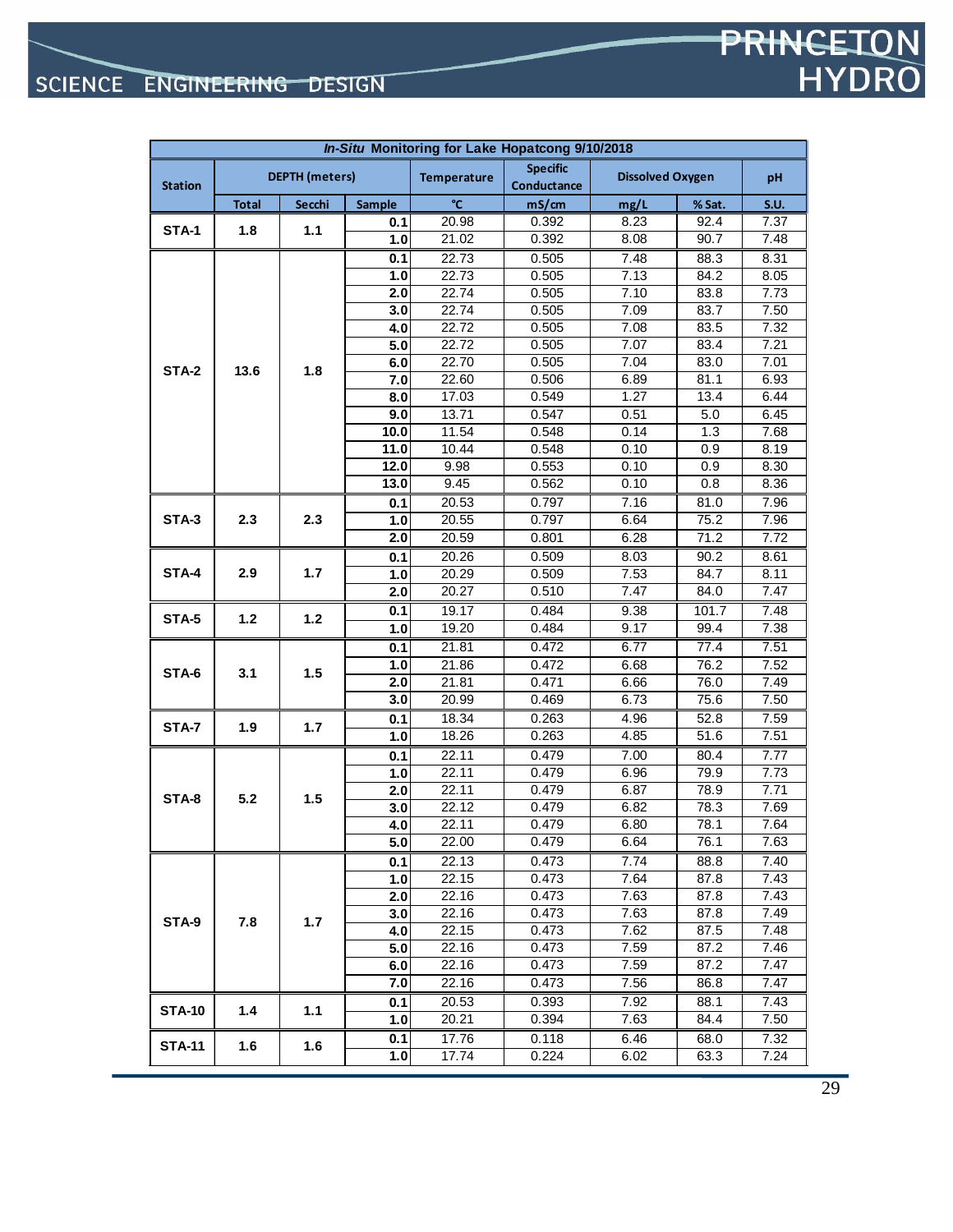

**APPENDIX C**

DISCRETE DATA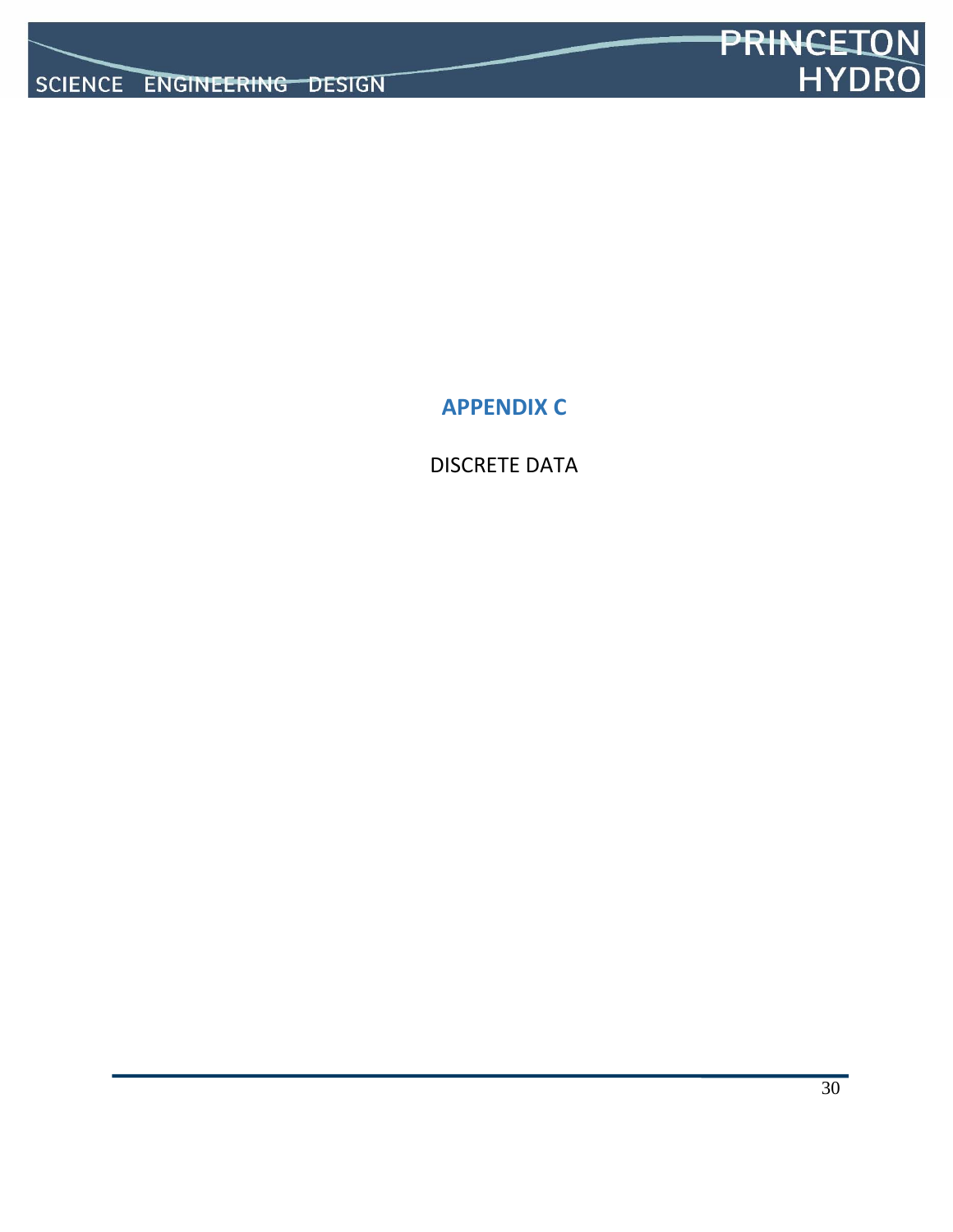# SCIENCE ENGINEERING DESIGN

| Discrete Data 5/24/2018 |                     |                |                |           |              |  |  |  |  |
|-------------------------|---------------------|----------------|----------------|-----------|--------------|--|--|--|--|
| <b>STATION</b>          | Chlorophyll (ug/mL) | $NH3-N$ (mg/L) | $NO3-N$ (mg/L) | TP(mg/L)  | $TSS$ (mg/L) |  |  |  |  |
| $ST-1$                  | 8.7                 | ND<0.01        | 0.10           | ND < 0.01 | ND<3         |  |  |  |  |
| $ST-2$                  | 6.3                 | ND<0.01        | 0.15           | ND<0.01   | 3            |  |  |  |  |
| $ST-3$                  | 9.0                 | ND<0.01        | 0.40           | ND<0.01   | 8            |  |  |  |  |
| $ST-4$                  | 5.2                 | ND<0.01        | 0.03           | ND<0.01   | ND<3         |  |  |  |  |
| $ST-5$                  | 8.0                 | ND<0.01        | 0.81           | ND<0.01   | 4            |  |  |  |  |
| $ST-6$                  | 5.7                 | ND<0.01        | 0.07           | ND<0.01   | ND<3         |  |  |  |  |
| $ST-7$                  | 13.0                | ND<0.01        | 0.15           | ND<0.01   | 6            |  |  |  |  |
| $ST-10$                 | 8.9                 | ND<0.01        | 0.25           | ND<0.01   | 8            |  |  |  |  |
| $ST-11$                 | 21.0                | ND < 0.01      | 0.08           | ND<0.01   | 5            |  |  |  |  |
| ST-2 DEEP               |                     | 0.01           | 0.11           | ND<0.01   | 3            |  |  |  |  |
| <b>MEAN</b>             | 9.5                 | 0.01           | 0.22           | ND<0.01   | 5.3          |  |  |  |  |

| Discrete Data 6/27/2018 |                     |                |                |          |            |  |  |  |  |
|-------------------------|---------------------|----------------|----------------|----------|------------|--|--|--|--|
| <b>STATION</b>          | Chlorophyll (ug/mL) | $NH3-N$ (mg/L) | $NO3-N$ (mg/L) | TP(mg/L) | TSS (mg/L) |  |  |  |  |
| $ST-1$                  | 15.0                | 0.10           | ND<0.02        | 0.03     | 3          |  |  |  |  |
| $ST-2$                  | 13.0                | 0.11           | 0.03           | 0.02     | ND<3       |  |  |  |  |
| $ST-3$                  | 12.0                | 0.11           | 0.12           | 0.03     | ND<3       |  |  |  |  |
| $ST-4$                  | 6.9                 | 0.16           | ND<0.02        | 0.03     | ND<3       |  |  |  |  |
| $ST-5$                  | 5.8                 | 0.19           | 0.17           | 0.03     | ND<3       |  |  |  |  |
| $ST-6$                  | 8.0                 | 0.14           | 0.05           | 0.02     | ND<3       |  |  |  |  |
| $ST-7$                  | 7.3                 | 0.13           | 0.10           | 0.03     | ND<3       |  |  |  |  |
| $ST-10$                 | 19.0                | 0.11           | ND<0.02        | 0.06     | 8          |  |  |  |  |
| $ST-11$                 | ND<0.9              | 0.07           | 0.05           | 0.03     | ND<3       |  |  |  |  |
| ST-2 DEEP               |                     | 0.46           | 0.18           | 0.02     | 3          |  |  |  |  |
| <b>MEAN</b>             | 9.7                 | 0.16           | 0.10           | 0.031    | 5.5        |  |  |  |  |

| Discrete Data 7/19/2018 |                     |                |                |          |            |  |  |  |  |
|-------------------------|---------------------|----------------|----------------|----------|------------|--|--|--|--|
| <b>STATION</b>          | Chlorophyll (ug/mL) | $NH3-N$ (mg/L) | $NO3-N$ (mg/L) | TP(mg/L) | TSS (mg/L) |  |  |  |  |
| $ST-1$                  | 19.0                | 0.01           | 0.17           | 0.05     | 11         |  |  |  |  |
| $ST-2$                  | 6.4                 | 0.01           | 0.20           | 0.02     | ND<3       |  |  |  |  |
| $ST-3$                  | 7.4                 | 0.01           | 0.14           | 0.04     | 7          |  |  |  |  |
| $ST-4$                  | 9.7                 | 0.01           | 0.07           | 0.03     | 7          |  |  |  |  |
| $ST-5$                  | 9.0                 | 0.01           | 0.32           | 0.03     | 5          |  |  |  |  |
| $ST-6$                  | 4.0                 | ND<0.01        | 0.31           | 0.02     | ND<3       |  |  |  |  |
| $ST-7$                  | 0.9                 | 0.01           | 0.27           | 0.04     | ND<3       |  |  |  |  |
| $ST-10$                 | 27.0                | 0.01           | 0.37           | 0.08     | 17         |  |  |  |  |
| $ST-11$                 | 5.7                 | 0.01           | 0.26           | 0.04     | ND<3       |  |  |  |  |
| ST-2 DEEP               |                     | 0.12           | 0.29           | 0.03     | 3          |  |  |  |  |
| <b>MEAN</b>             | 9.9                 | 0.02           | 0.24           | 0.038    | 9.4        |  |  |  |  |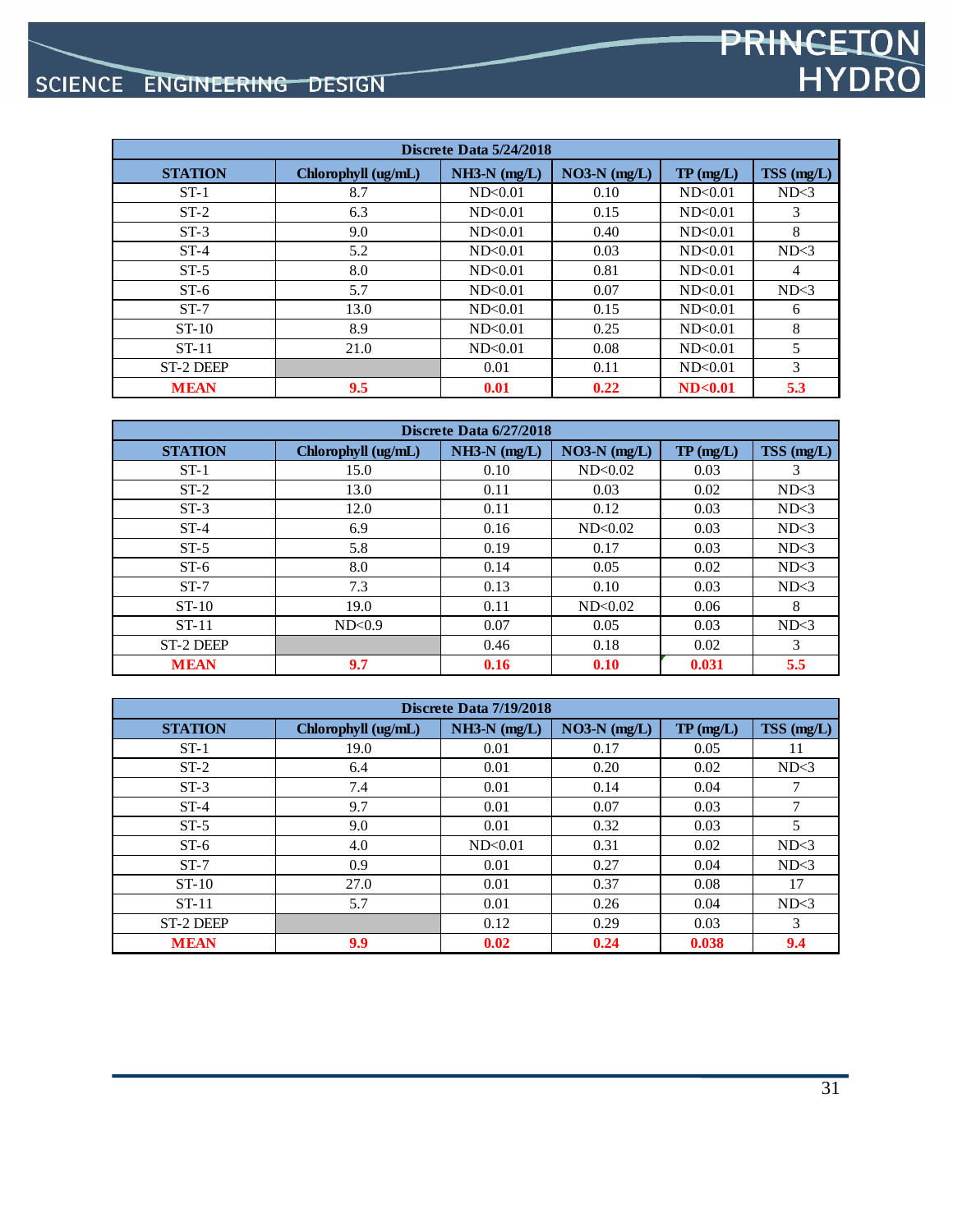# SCIENCE ENGINEERING DESIGN

| Discrete Data 8/16/2018 |                     |                |                |          |             |  |  |  |  |
|-------------------------|---------------------|----------------|----------------|----------|-------------|--|--|--|--|
| <b>STATION</b>          | Chlorophyll (ug/mL) | $NH3-N$ (mg/L) | $NO3-N$ (mg/L) | TP(mg/L) | TSS (mg/L)  |  |  |  |  |
| $ST-1$                  | 17.0                | ND<0.01        | 0.05           | 0.04     | ND<3        |  |  |  |  |
| $ST-2$                  | 12.0                | 0.01           | 0.06           | 0.02     | ND<3        |  |  |  |  |
| $ST-3$                  | 8.9                 | 0.01           | 0.09           | 0.04     | ND<3        |  |  |  |  |
| $ST-4$                  | 6.7                 | 0.01           | 0.17           | 0.04     | ND<3        |  |  |  |  |
| $ST-5$                  | 7.0                 | 0.01           | 0.12           | 0.03     | ND<3        |  |  |  |  |
| $ST-6$                  | 8.4                 | 0.01           | 0.15           | 0.03     | ND<3        |  |  |  |  |
| $ST-7$                  | 3.9                 | 0.02           | 0.29           | 0.04     | ND<3        |  |  |  |  |
| $ST-10$                 | 25.0                | 0.01           | 0.15           | 0.07     | 5           |  |  |  |  |
| $ST-11$                 | 5.8                 | 0.02           | 0.21           | 0.06     | 23          |  |  |  |  |
| ST-2 DEEP               |                     | 0.47           | 0.28           | 0.26     | 5           |  |  |  |  |
| <b>MEAN</b>             | 10.5                | 0.06           | 0.16           | 0.063    | <b>11.0</b> |  |  |  |  |

| Discrete Data 9/10/2018 |                        |                |                |          |                |  |  |  |  |
|-------------------------|------------------------|----------------|----------------|----------|----------------|--|--|--|--|
| <b>STATION</b>          | Chlorophyll $(mg/m^3)$ | $NH3-N$ (mg/L) | $NO3-N$ (mg/L) | TP(mg/L) | $TSS$ (mg/L)   |  |  |  |  |
| $ST-1$                  | 27.0                   | 0.01           | ND<0.02        | 0.02     | 0.05           |  |  |  |  |
| $ST-2$                  | 12.0                   | 0.01           | ND<0.02        | 0.01     | ND<3           |  |  |  |  |
| $ST-3$                  | 12.0                   | 0.01           | 0.07           | 0.01     | ND<3           |  |  |  |  |
| $ST-4$                  | 12.0                   | 0.01           | 0.03           | ND<0.01  | 6              |  |  |  |  |
| $ST-5$                  | 12.0                   | 0.01           | 0.13           | ND<0.01  | ND<3           |  |  |  |  |
| $ST-6$                  | 20.0                   | 0.03           | 0.14           | 0.01     | 3              |  |  |  |  |
| $ST-7$                  | 4.3                    | 0.02           | 0.14           | 0.02     | ND<3           |  |  |  |  |
| $ST-10$                 | 17.0                   | 0.02           | 0.15           | ND<0.01  | $\overline{4}$ |  |  |  |  |
| $ST-11$                 | 3.6                    | 0.03           | 0.14           | 0.01     | 3              |  |  |  |  |
| <b>ST-2 DEEP</b>        |                        | 0.04           | 0.15           | 0.20     | 8              |  |  |  |  |
| <b>MEAN</b>             | 13.3                   | 0.02           | 0.12           | 0.040    | 4.0            |  |  |  |  |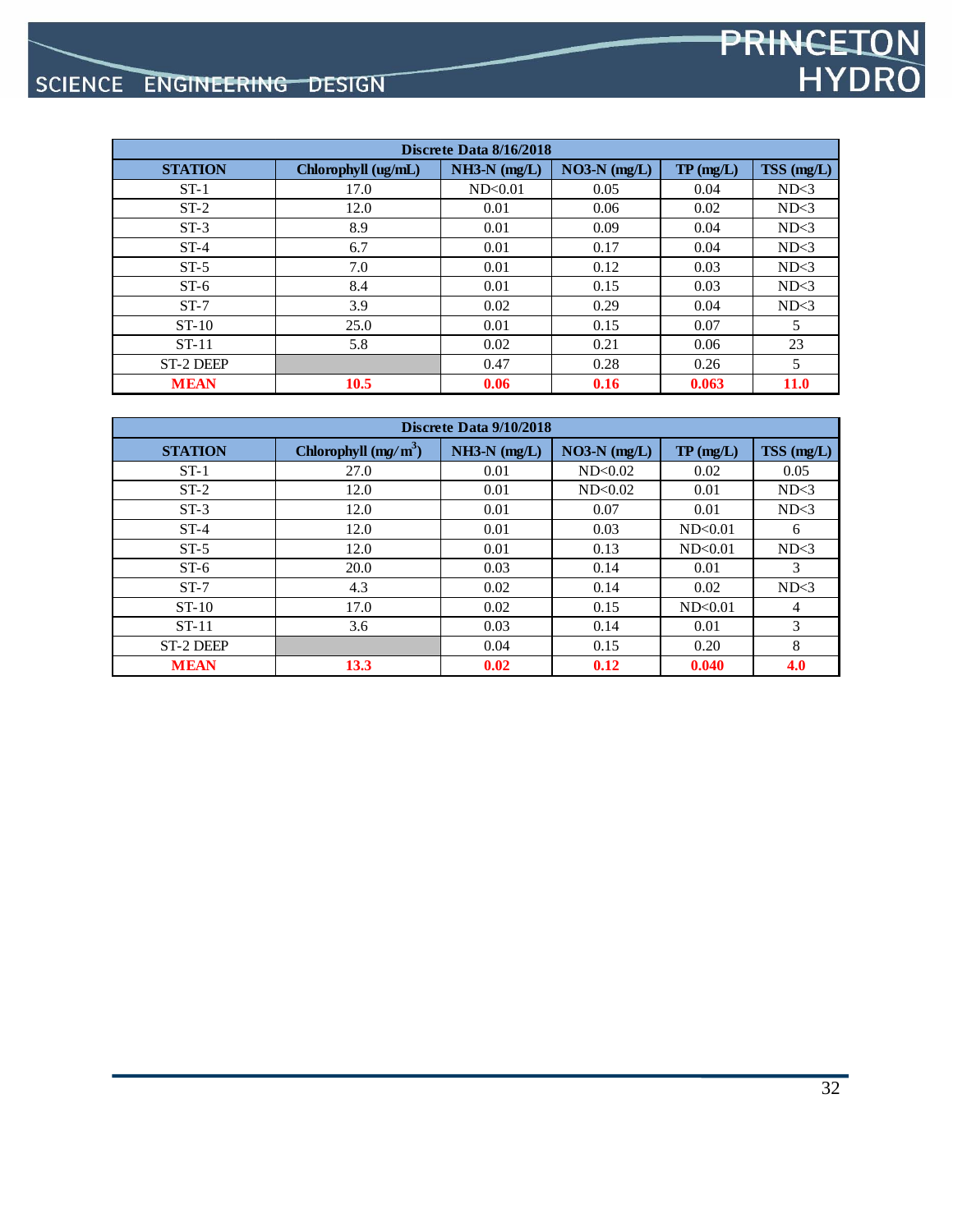

**APPENDIX D**

**Plankton Data**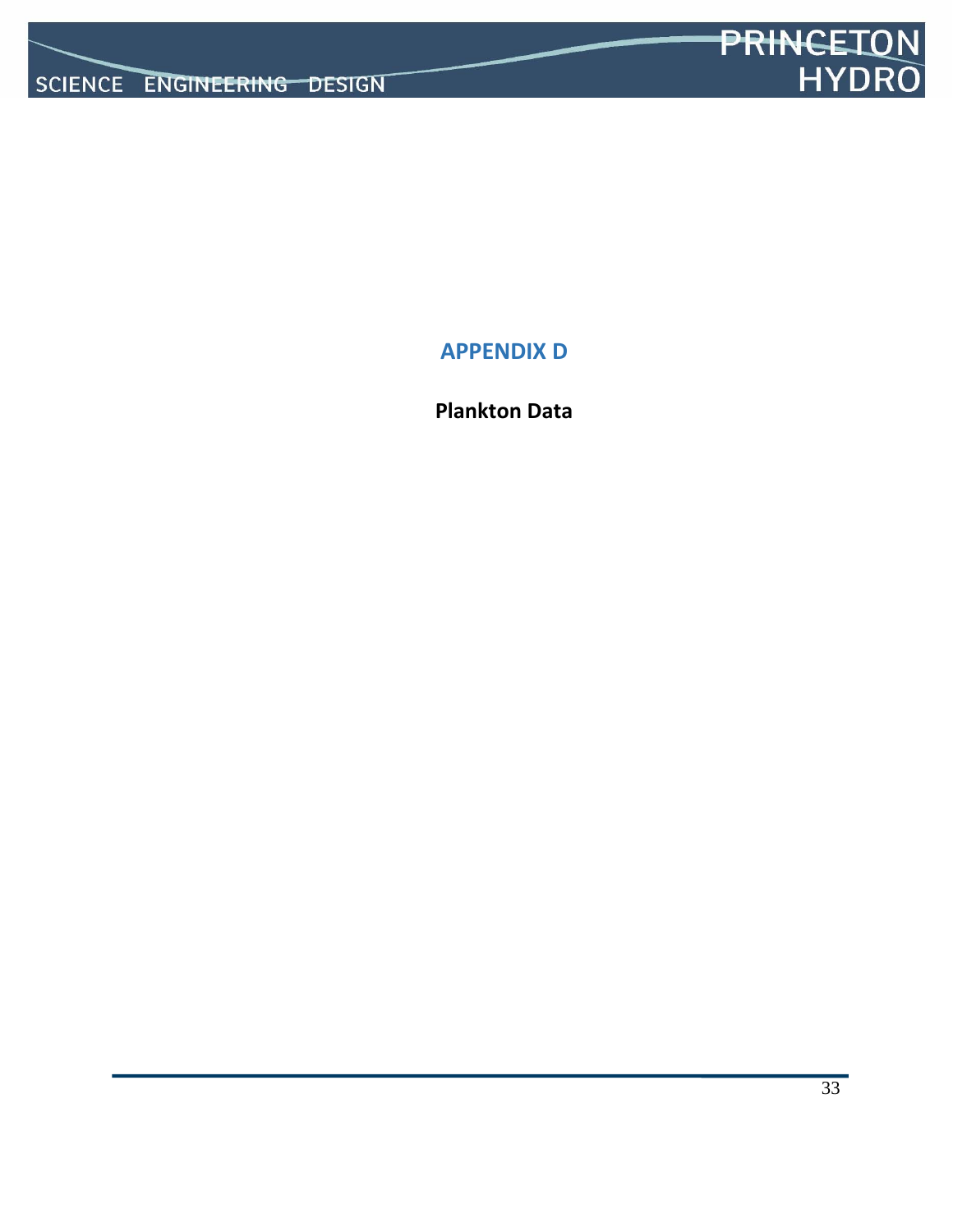|                                          |                  |  |                                                                    |                |  | Phytoplankton and Zooplankton Community Composition Analysis |                                                                     |  |  |
|------------------------------------------|------------------|--|--------------------------------------------------------------------|----------------|--|--------------------------------------------------------------|---------------------------------------------------------------------|--|--|
| <b>Sampling Location: Lake Hopatcong</b> |                  |  | Sampling Date: 5/24/2018                                           |                |  | <b>Examination Date: 6/5/2018</b>                            |                                                                     |  |  |
|                                          | Site 1: Mid-Lake |  |                                                                    |                |  |                                                              |                                                                     |  |  |
| Phytoplankton                            |                  |  |                                                                    |                |  |                                                              |                                                                     |  |  |
|                                          |                  |  |                                                                    |                |  | Cyanophyta                                                   |                                                                     |  |  |
| Bacillariphyta                           |                  |  | Chlorophyta                                                        |                |  | (Blue-Green                                                  |                                                                     |  |  |
| (Diatoms)                                | $\mathbf{1}$     |  | (Green Algae)                                                      | 1              |  | Algae)                                                       | 1                                                                   |  |  |
| Asterionella                             | $\boldsymbol{A}$ |  | Chlorella                                                          | $\mathbf{p}$   |  | Coelosphaerium                                               | C                                                                   |  |  |
| Fragilaria                               | $\mathsf{C}$     |  | Ankistrodesmus P                                                   |                |  | Microcystis                                                  | P                                                                   |  |  |
| Melosira                                 | $\mathbf{P}$     |  | Pediastrum                                                         | P              |  | Lyngbya                                                      | P                                                                   |  |  |
|                                          |                  |  | Chrysophyta                                                        |                |  |                                                              |                                                                     |  |  |
|                                          |                  |  | (Golden                                                            |                |  | Pyrrhophyta                                                  |                                                                     |  |  |
| <b>Tabellaria</b>                        | B                |  | Algae)                                                             |                |  | (Dinoflagellates)                                            |                                                                     |  |  |
|                                          |                  |  | Dinobryon                                                          | P              |  | Ceratium                                                     | P                                                                   |  |  |
| Zooplankton                              |                  |  |                                                                    |                |  |                                                              |                                                                     |  |  |
| Cladocera                                |                  |  | Copecoda                                                           |                |  | Rotifera                                                     |                                                                     |  |  |
| (Water Fleas)                            | $\mathbf{1}$     |  | (Copepods)                                                         | $\mathbf{1}$   |  | (Rotifers)                                                   | 1                                                                   |  |  |
| Chydorus                                 | $\mathsf{R}$     |  | Cyclops sp.                                                        | $\overline{C}$ |  | Synchaeta                                                    | C                                                                   |  |  |
| Bosmina sp.                              | $\overline{A}$   |  | nauplii                                                            | $\mathsf{C}$   |  | Polyarthra                                                   | R                                                                   |  |  |
| Arthropoda                               |                  |  |                                                                    |                |  |                                                              |                                                                     |  |  |
| (Arthropods)                             |                  |  | <b>Diaptomus</b>                                                   | $\mathbb{R}$   |  | Asplanchna                                                   | A                                                                   |  |  |
| Ostracoda                                | $\mathsf{P}$     |  |                                                                    |                |  | <b>Tricocerca</b>                                            | P                                                                   |  |  |
|                                          |                  |  |                                                                    |                |  | Keratella                                                    | C                                                                   |  |  |
|                                          |                  |  |                                                                    |                |  | Notholca                                                     | R                                                                   |  |  |
|                                          |                  |  |                                                                    |                |  | Kelicottia                                                   | R                                                                   |  |  |
| Sites:                                   | $\mathbf{1}$     |  | Comments:                                                          |                |  |                                                              |                                                                     |  |  |
| <b>Total</b>                             |                  |  |                                                                    |                |  |                                                              |                                                                     |  |  |
| Phytoplankto                             |                  |  |                                                                    |                |  |                                                              |                                                                     |  |  |
| n Genera                                 | 12               |  |                                                                    |                |  |                                                              |                                                                     |  |  |
| <b>Total</b>                             |                  |  |                                                                    |                |  |                                                              |                                                                     |  |  |
| Zooplankton                              |                  |  |                                                                    |                |  |                                                              |                                                                     |  |  |
| Genera                                   | 13               |  |                                                                    |                |  |                                                              |                                                                     |  |  |
| Sample                                   |                  |  |                                                                    |                |  |                                                              | Phytoplankton Key: Bloom (B), Common (C), Present (P), and Rare (R) |  |  |
| Volume (mL)                              |                  |  |                                                                    |                |  |                                                              |                                                                     |  |  |
|                                          |                  |  | Zooplankton Key: Dominant (D), Abundant (A), Present (P), and Rare |                |  |                                                              |                                                                     |  |  |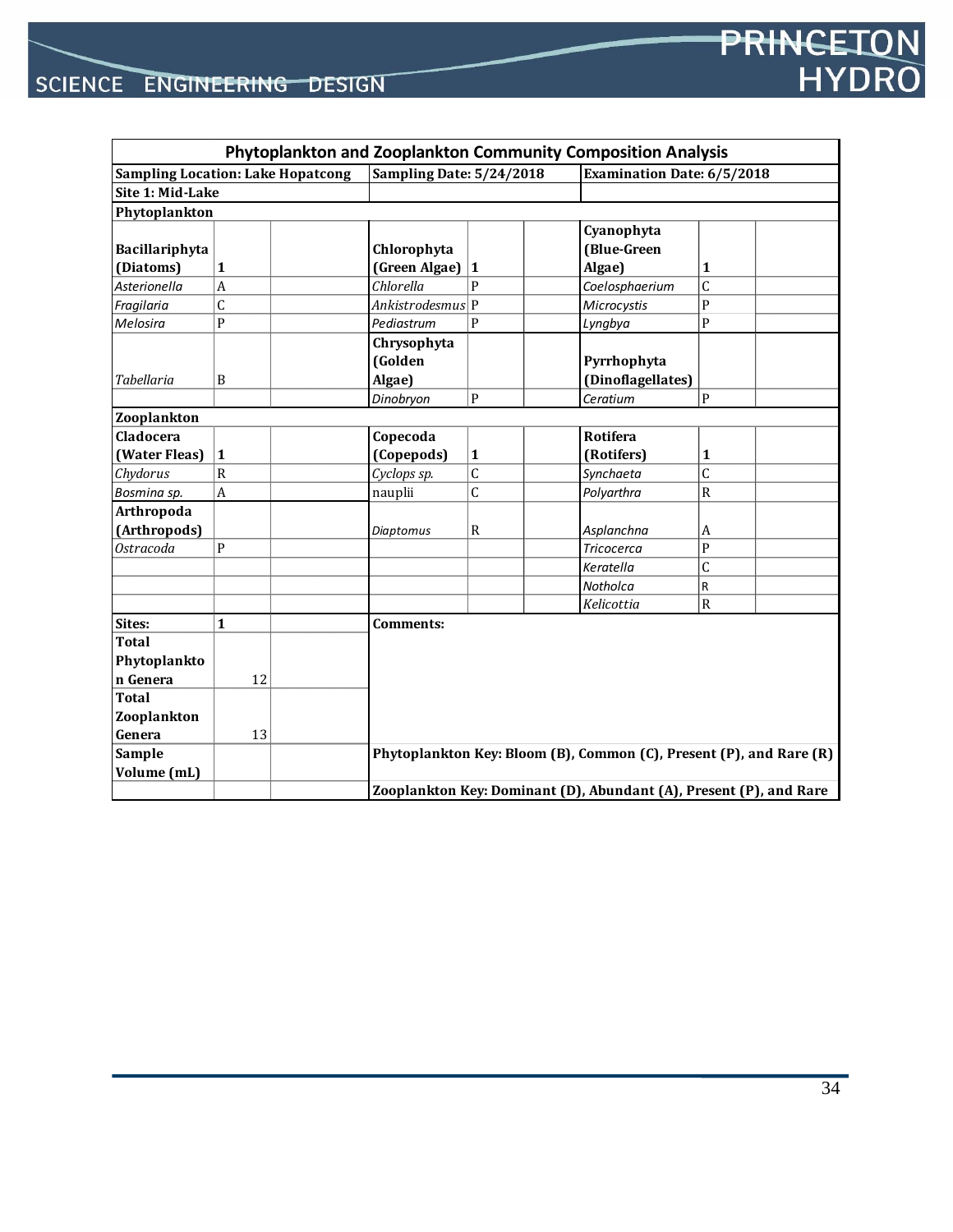|                                     |              |                |                          |                                                                         | Phytoplankton and Zooplankton Community Composition Analysis         |                             |  |  |  |
|-------------------------------------|--------------|----------------|--------------------------|-------------------------------------------------------------------------|----------------------------------------------------------------------|-----------------------------|--|--|--|
| <b>Sampling Location: Hopatcong</b> |              |                | Sampling Date: 6/27/2018 |                                                                         |                                                                      | Examination Date: 6/28/2018 |  |  |  |
| Site 1: ST2                         |              |                |                          |                                                                         |                                                                      |                             |  |  |  |
| Phytoplankton                       |              |                |                          |                                                                         |                                                                      |                             |  |  |  |
| Bacillariphyta                      |              |                | Chlorophyta              |                                                                         | Cyanophyta (Blue-                                                    |                             |  |  |  |
| (Diatoms)                           | $\mathbf{1}$ |                | (Green Algae) 1          |                                                                         | Green Algae)                                                         | $\mathbf{1}$                |  |  |  |
| Asterionella                        |              |                | Sphaerocystis            | P                                                                       | Aphanacapsa                                                          | $\mathsf{P}$                |  |  |  |
| Fragilaria                          | P            |                | Colonial greens P        |                                                                         | Microcystis                                                          | P                           |  |  |  |
| <b>Tabellaria</b>                   | P            |                | Pediastrum               | C                                                                       | Anabaena                                                             | Α                           |  |  |  |
| Pyrrhophyta                         |              |                | <b>Desmids</b>           |                                                                         |                                                                      |                             |  |  |  |
| (Dinoflagellates)                   |              |                | (Green Algae)            |                                                                         | Lyngbya                                                              | P                           |  |  |  |
| Ceratium                            | P            |                | Staurastrum              | P                                                                       | Aphanizomenon                                                        | C                           |  |  |  |
|                                     |              |                |                          |                                                                         | Chrysophyta (Golden                                                  |                             |  |  |  |
| Peridinium                          | C            |                |                          |                                                                         | Algae)                                                               |                             |  |  |  |
|                                     |              |                |                          |                                                                         |                                                                      |                             |  |  |  |
|                                     |              |                |                          |                                                                         | Dinobryon                                                            | R                           |  |  |  |
| Zooplankton                         |              |                |                          |                                                                         |                                                                      |                             |  |  |  |
| Cladocera                           |              |                | Copecoda                 |                                                                         | Rotifera                                                             |                             |  |  |  |
| (Water Fleas)                       | 1            |                | (Copepods)               | 1                                                                       | (Rotifers)                                                           | 1                           |  |  |  |
| Bosmina sp.                         | Ċ            |                | Cyclops sp.              | C                                                                       | Keratella (H)                                                        | $\overline{\mathsf{R}}$     |  |  |  |
| Ceriodaphnia                        | P            |                | D Nauplius               | C                                                                       | Asplanchna                                                           | lA.                         |  |  |  |
| Daphnia                             | R            |                | Diaptomus                | P                                                                       | Kellicottia                                                          | R                           |  |  |  |
|                                     |              |                |                          |                                                                         | Conochilus                                                           | $\mathsf{P}$                |  |  |  |
|                                     |              |                |                          |                                                                         | <b>Tricocerca</b>                                                    | $\mathsf R$                 |  |  |  |
|                                     |              |                |                          |                                                                         | Polyarthra                                                           | p                           |  |  |  |
| Sites:                              | $\mathbf{1}$ | $\overline{2}$ |                          |                                                                         | Comments: High density sample for both zooplankton and phytoplankton |                             |  |  |  |
| <b>Total</b>                        |              |                |                          |                                                                         |                                                                      |                             |  |  |  |
| Phytoplankton                       |              |                |                          |                                                                         |                                                                      |                             |  |  |  |
| Genera                              | 14           |                |                          |                                                                         |                                                                      |                             |  |  |  |
| <b>Total</b>                        |              |                |                          |                                                                         |                                                                      |                             |  |  |  |
| Zooplankton                         |              |                |                          |                                                                         |                                                                      |                             |  |  |  |
| Genera                              | 12           |                |                          |                                                                         |                                                                      |                             |  |  |  |
| <b>Sample Volume</b>                |              |                |                          |                                                                         | Phytoplankton Key: Bloom (B), Common (C), Present (P), and Rare (R)  |                             |  |  |  |
| (mL)                                |              |                |                          |                                                                         |                                                                      |                             |  |  |  |
|                                     |              |                |                          | Zooplankton Key: Dominant (D), Abundant (A), Present (P), and Rare (R); |                                                                      |                             |  |  |  |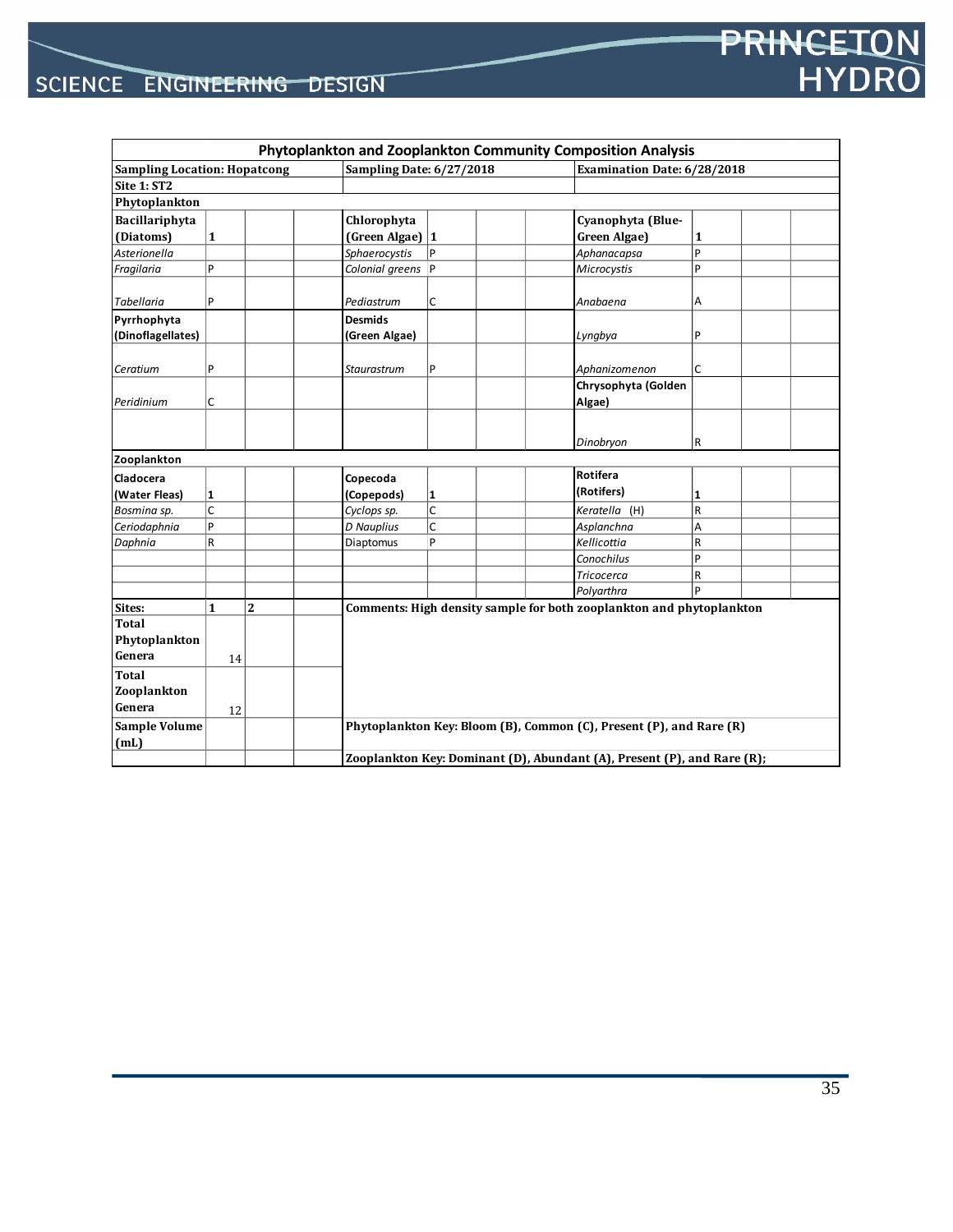|                   |                                          |                          |                                                                                     | Phytoplankton and Zooplankton Community Composition Analysis        |                             |  |  |  |
|-------------------|------------------------------------------|--------------------------|-------------------------------------------------------------------------------------|---------------------------------------------------------------------|-----------------------------|--|--|--|
|                   | <b>Sampling Location: Lake Hopatcong</b> | Sampling Date: 7/19/2018 |                                                                                     |                                                                     | Examination Date: 7/19/2018 |  |  |  |
| Site 1: Mid-Lake  |                                          |                          |                                                                                     |                                                                     |                             |  |  |  |
| Phytoplankton     |                                          |                          |                                                                                     |                                                                     |                             |  |  |  |
| Bacillariphyta    |                                          | Chlorophyta              |                                                                                     | Cyanophyta (Blue-                                                   |                             |  |  |  |
| (Diatoms)         | $\mathbf{1}$                             | (Green Algae)            | $\mathbf{1}$                                                                        | Green Algae)                                                        | 1                           |  |  |  |
| Asterionella      | P                                        | Pediastrum               | A                                                                                   | Anabaena                                                            | A                           |  |  |  |
| Fragilaria        | $\mathsf C$                              | Eudorina                 | P                                                                                   | Aphanacapsa                                                         | P                           |  |  |  |
|                   |                                          | <b>Desmids</b>           |                                                                                     |                                                                     |                             |  |  |  |
| Melosira          | $\mathsf{C}$                             | (Green Algae)            |                                                                                     | Lyngbya                                                             | C                           |  |  |  |
| Synedra           | $\mathbb{R}$                             | Staurastrum              | $\mathbf{P}$                                                                        | Microcystis                                                         | $\mathsf{C}$                |  |  |  |
| <b>Tabellaria</b> | $\mathsf{P}$                             |                          |                                                                                     | Aphanizomenon                                                       | A                           |  |  |  |
| Chrysophyta       |                                          |                          |                                                                                     | Pyrrhophyta                                                         |                             |  |  |  |
| (Golden Algae)    |                                          |                          |                                                                                     | (Dinoflagellates)                                                   |                             |  |  |  |
| Dinobryon         | $\overline{P}$                           |                          |                                                                                     | Ceratium                                                            | P                           |  |  |  |
|                   |                                          |                          |                                                                                     |                                                                     |                             |  |  |  |
| Zooplankton       |                                          |                          |                                                                                     |                                                                     |                             |  |  |  |
| Cladocera         |                                          | Copecoda                 |                                                                                     | Rotifera (Rotifers)                                                 |                             |  |  |  |
| (Water Fleas)     | $\mathbf{1}$                             | (Copepods)               | 1                                                                                   |                                                                     | 1                           |  |  |  |
| Bosmina sp.       | $\overline{C}$                           | Cyclops sp.              | $\mathsf{P}$                                                                        | Keratella spp.                                                      | $\mathsf{C}$                |  |  |  |
| Ceriodaphnia      | $\overline{A}$                           | Diaptomus (H)            | $\mathbf{P}$                                                                        | Kellicottia                                                         | R                           |  |  |  |
|                   |                                          | <b>D</b> Nauplius        | C                                                                                   | <b>Tricocerca</b>                                                   | R                           |  |  |  |
|                   |                                          |                          |                                                                                     | Polyarthra                                                          | P                           |  |  |  |
|                   |                                          |                          |                                                                                     | Conochilus                                                          | $\overline{R}$              |  |  |  |
| Sites:            | $\mathbf{1}$                             |                          | <b>Comments: High density sample</b>                                                |                                                                     |                             |  |  |  |
| <b>Total</b>      |                                          |                          |                                                                                     |                                                                     |                             |  |  |  |
| Phytoplankton     |                                          |                          |                                                                                     |                                                                     |                             |  |  |  |
| Genera            | 15                                       |                          |                                                                                     |                                                                     |                             |  |  |  |
| Total             |                                          |                          |                                                                                     |                                                                     |                             |  |  |  |
| Zooplankton       |                                          |                          |                                                                                     |                                                                     |                             |  |  |  |
| Genera            | 10                                       |                          |                                                                                     |                                                                     |                             |  |  |  |
| Sample Volume     |                                          |                          |                                                                                     | Phytoplankton Key: Bloom (B), Common (C), Present (P), and Rare (R) |                             |  |  |  |
| (mL)              |                                          |                          |                                                                                     |                                                                     |                             |  |  |  |
|                   |                                          |                          | Zooplankton Key: Dominant (D), Abundant (A), Present (P), and Rare (R); Herbivorous |                                                                     |                             |  |  |  |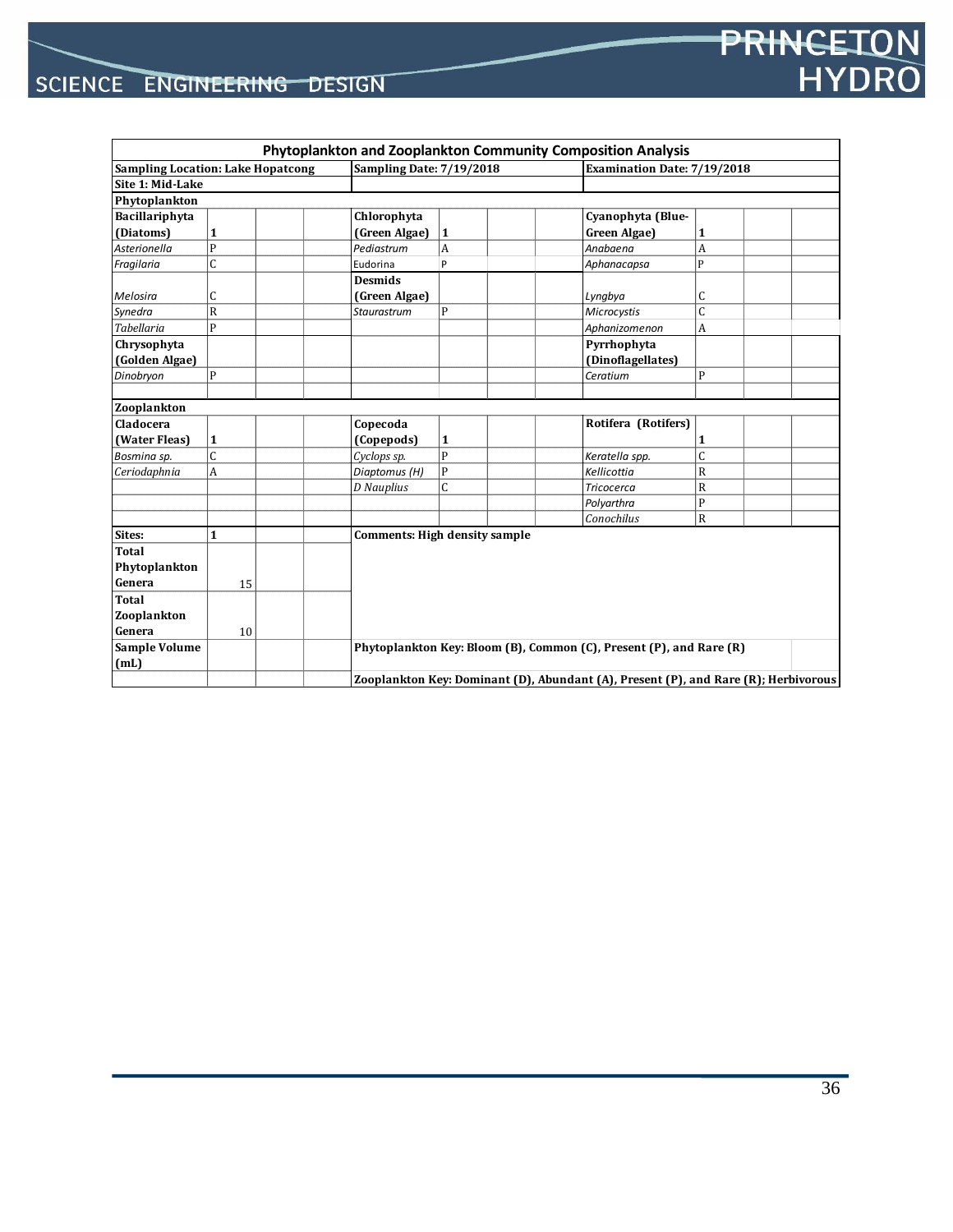|                                          |              |  |                                                                                     |                                      | Phytoplankton and Zooplankton Community Composition Analysis        |                             |  |  |  |
|------------------------------------------|--------------|--|-------------------------------------------------------------------------------------|--------------------------------------|---------------------------------------------------------------------|-----------------------------|--|--|--|
| <b>Sampling Location: Lake Hopatcong</b> |              |  | Sampling Date: 8/16/2018                                                            |                                      |                                                                     | Examination Date: 8/16/2018 |  |  |  |
| Site 1: Mid-Lake                         |              |  |                                                                                     |                                      |                                                                     |                             |  |  |  |
| Phytoplankton                            |              |  |                                                                                     |                                      |                                                                     |                             |  |  |  |
| Bacillariphyta                           |              |  | Chlorophyta                                                                         |                                      | Cyanophyta (Blue-                                                   |                             |  |  |  |
| (Diatoms)                                | 1            |  | (Green Algae)                                                                       | $\vert$ 1                            | Green Algae)                                                        | 1                           |  |  |  |
| Fragilaria                               | P            |  | Pediastrum                                                                          | P                                    | Anabaena                                                            | Α                           |  |  |  |
| Asterionella                             | R            |  | Sphaerocystis                                                                       | P                                    | Aphanizomenon                                                       | B                           |  |  |  |
|                                          |              |  | <b>Desmids (Green</b>                                                               |                                      |                                                                     |                             |  |  |  |
| Melosira                                 | R            |  | Algae)                                                                              |                                      | Lyngbya                                                             | А                           |  |  |  |
|                                          |              |  |                                                                                     |                                      |                                                                     |                             |  |  |  |
| <b>Tabellaria</b>                        | Α            |  | Staurastrum                                                                         | P                                    | Coelosphaerium                                                      | C                           |  |  |  |
| Pyrrhophyta                              |              |  | Chrysophyta                                                                         |                                      |                                                                     |                             |  |  |  |
| (Dinoflagellates)                        |              |  | (Golden algae)                                                                      |                                      | Microcystis                                                         | C                           |  |  |  |
| Ceratium                                 | P            |  | Synura                                                                              | $\overline{P}$                       |                                                                     |                             |  |  |  |
|                                          |              |  | <b>Mallomonas</b>                                                                   | $\overline{R}$                       |                                                                     |                             |  |  |  |
| Zooplankton                              |              |  |                                                                                     |                                      |                                                                     |                             |  |  |  |
| Cladocera (Water                         |              |  | Copecoda                                                                            |                                      | Rotifera (Rotifers)                                                 |                             |  |  |  |
| Fleas)                                   | 1            |  | (Copepods)                                                                          | 1                                    |                                                                     | 1                           |  |  |  |
| Bosmina sp.                              | C            |  | Cyclops sp.                                                                         | A                                    | Keratella spp.                                                      | C                           |  |  |  |
| Ceriodaphnia                             | lc.          |  | <b>D</b> Nauplius                                                                   | C                                    | <b>Trichocerca</b>                                                  | P                           |  |  |  |
|                                          |              |  | Diaptomus                                                                           | $\overline{R}$                       | Asplanchna                                                          | P                           |  |  |  |
|                                          |              |  |                                                                                     |                                      | Polyarthra                                                          | Α                           |  |  |  |
|                                          |              |  |                                                                                     |                                      | Filinia                                                             | p                           |  |  |  |
|                                          |              |  |                                                                                     |                                      |                                                                     |                             |  |  |  |
| Sites:                                   | $\mathbf{1}$ |  |                                                                                     | <b>Comments: High density sample</b> |                                                                     |                             |  |  |  |
| <b>Total</b>                             |              |  |                                                                                     |                                      |                                                                     |                             |  |  |  |
| Phytoplankton                            |              |  |                                                                                     |                                      |                                                                     |                             |  |  |  |
| Genera                                   | 15           |  |                                                                                     |                                      |                                                                     |                             |  |  |  |
| <b>Total</b>                             |              |  |                                                                                     |                                      |                                                                     |                             |  |  |  |
| Zooplankton                              |              |  |                                                                                     |                                      |                                                                     |                             |  |  |  |
| Genera                                   | 10           |  |                                                                                     |                                      |                                                                     |                             |  |  |  |
| Sample Volume                            |              |  |                                                                                     |                                      | Phytoplankton Key: Bloom (B), Common (C), Present (P), and Rare (R) |                             |  |  |  |
| (mL)                                     |              |  |                                                                                     |                                      |                                                                     |                             |  |  |  |
|                                          |              |  | Zooplankton Key: Dominant (D), Abundant (A), Present (P), and Rare (R); Herbivorous |                                      |                                                                     |                             |  |  |  |